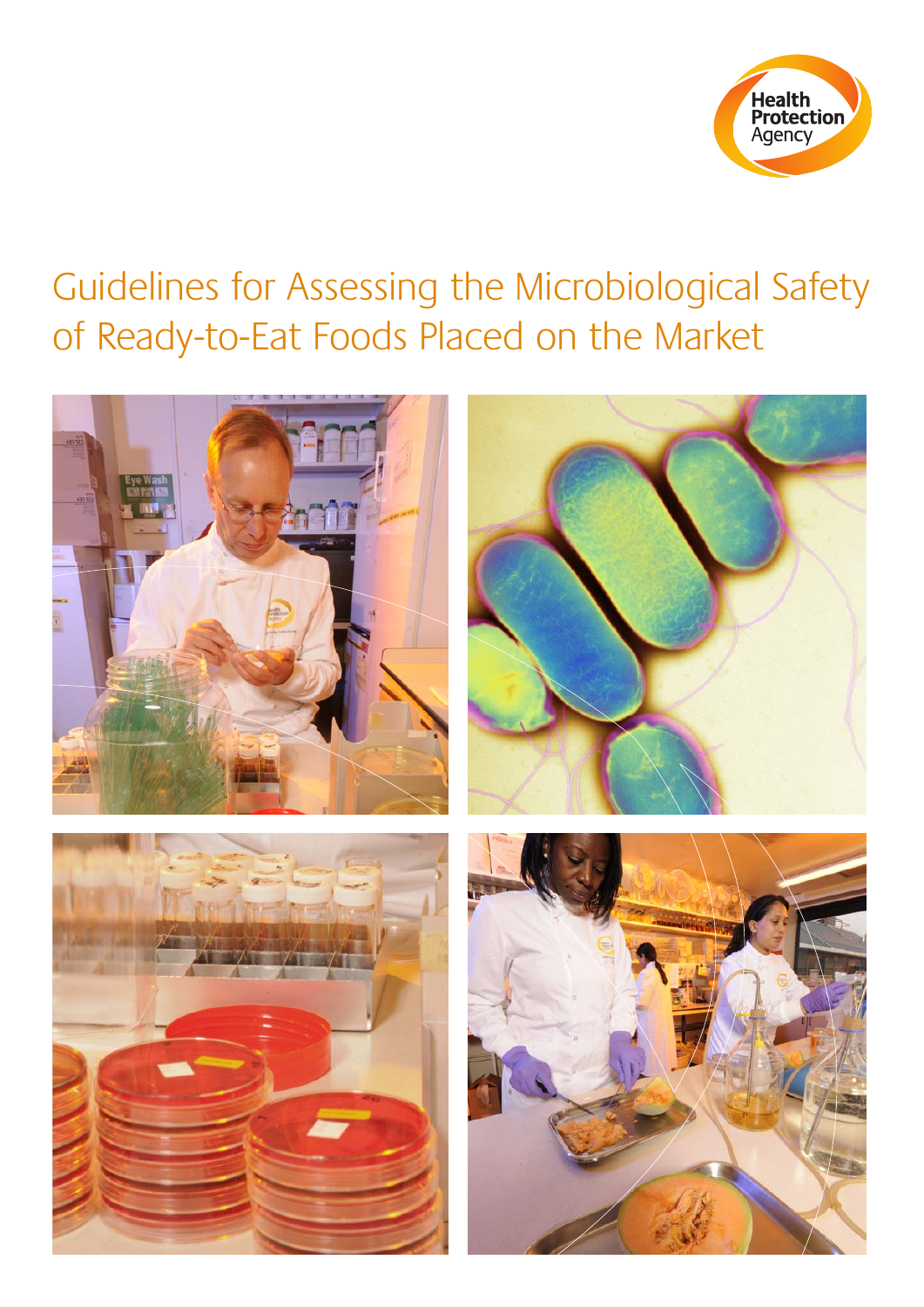## Authorship

These guidelines for assessing the microbiological safety of ready-to-eat foods have been revised and written by a Health Protection Agency Working Group and chaired by Professor Eric Bolton.

#### Working Group members

- Professor Eric Bolton (Chair) HPA Regional Microbiology Network
- Dr Christine Little (Secretariat) HPA Centre for Infections
- Dr Heather Aird HPA Regional Microbiology Network
- Ms Melody Greenwood Microtech Services (Wessex) Ltd
- Dr Jim McLauchlin HPA Regional Microbiology Network
- Dr Richard Meldrum NPHS Wales
- Dr Susanne Surman-Lee HPA Regional Microbiology Network
- Dr Grahame Tebbutt HPA Regional Microbiology Network
- Dr Kathie Grant HPA Centre for Infections

#### Acknowledgements

Drs Robert Mitchell and Satnam Sagoo (HPA Centre for Infections) for their contribution at an earlier time to the revision of these guidelines.

#### Further information

For further information on these guidelines, please contact Dr Jim McLauchlin, HPA Regional Microbiology Network,

e-mail: jim.mclauchlin@hpa.org.uk or FWELabs@hpa.org.uk

#### Citation

Health Protection Agency. Guidelines for Assessing the Microbiological Safety of Ready-to-Eat Foods. London: Health Protection Agency, November 2009.

## Abbreviations

| <b>ACC</b>    | Aerobic colony count                           |
|---------------|------------------------------------------------|
| <b>BRC</b>    | British Retail Consortium                      |
| <b>CFA</b>    | Chilled Food Association                       |
| ctu/g         | Colony forming units per gram                  |
| <b>EC</b>     | European Commission                            |
| <b>EN</b>     | European Norm                                  |
| EU            | European Union                                 |
| <b>FBO</b>    | Food business operator                         |
| <b>FSA</b>    | Food Standards Agency                          |
| g             | Gram                                           |
| <b>GHP</b>    | Good hygiene practice                          |
| <b>HACCP</b>  | Hazard analysis and critical control point     |
| <b>HPA</b>    | <b>Health Protection Agency</b>                |
| <b>HUS</b>    | Haemolytic uraemic syndrome                    |
| <b>IBS</b>    | Irritable bowel syndrome                       |
| <b>ISO</b>    | International Organization for Standardization |
| Kg            | Kilogram                                       |
| <b>LACORS</b> | Local Authorities Co-ordinators                |
|               | of Regulatory Services                         |
| <b>MAP</b>    | Modified atmosphere packaging                  |
| Mg            | Milligram                                      |
| <b>MPN</b>    | Most probable number                           |
| <b>NPHS</b>   | National Public Health Service for Wales       |
| <b>TTP</b>    | Thrombotic thrombocytopaenic purpura           |
| <b>UHT</b>    | Ultra high temperature                         |
| UK            | United Kingdom                                 |
| VT            | Verocytotoxin                                  |
| <b>VTEC</b>   | Verocytotoxin-producing Escherichia coli       |
| <b>Yrs</b>    | Years                                          |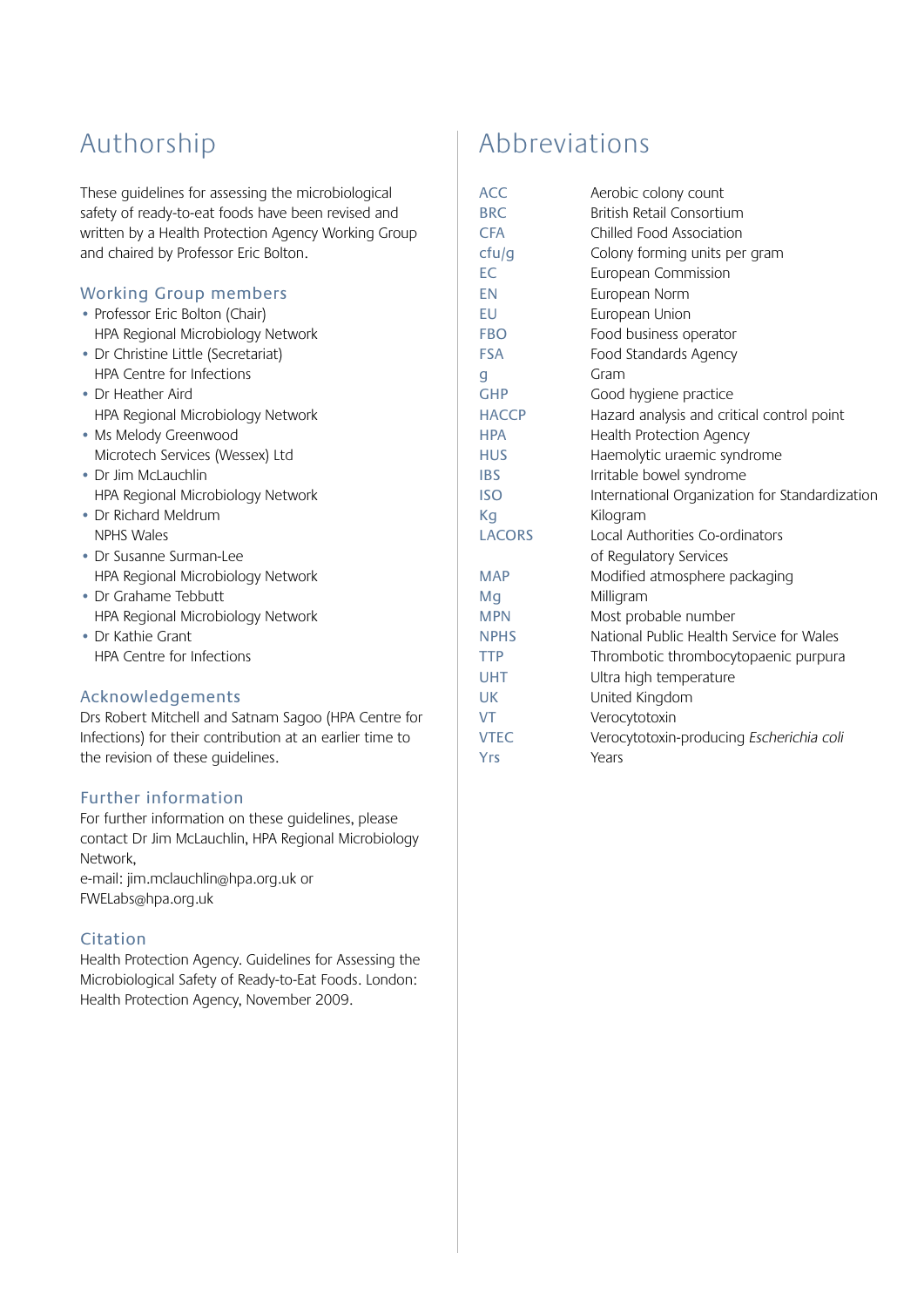## Table of contents

| Section 1. | 1.1<br>1.2<br>1.3<br>1.4                                                                                                           | Introduction<br>Purpose of the guidelines<br>Scope of the guidelines<br>Intended use of the guidelines<br>Commission Regulation on microbiological criteria for foodstuffs                                                                                                                                                                                                                                                                                                                                                                                                                                                                              | 4<br>$\overline{4}$<br>$\overline{4}$<br>$\overline{4}$<br>5                                                                                                              |
|------------|------------------------------------------------------------------------------------------------------------------------------------|---------------------------------------------------------------------------------------------------------------------------------------------------------------------------------------------------------------------------------------------------------------------------------------------------------------------------------------------------------------------------------------------------------------------------------------------------------------------------------------------------------------------------------------------------------------------------------------------------------------------------------------------------------|---------------------------------------------------------------------------------------------------------------------------------------------------------------------------|
| Section 2  | 2.1<br>2.2<br>2.2.1<br>2.2.2<br>2.2.3<br>2.2.4<br>2.2.5<br>2.3<br>2.3.1<br>2.3.2<br>2.3.3<br>2.3.4<br>2.3.5<br>2.3.6<br>2.4<br>2.5 | Pathogens<br>Introduction<br>Detection of pathogenic micro-organisms in ready-to-eat food<br>Campylobacter species (thermotolerant)<br>Escherichia coli O157 and other verocytotoxin-producing E. coli (VTEC)<br>Salmonella species<br>Shigella species<br>Vibrio cholerae<br>Enumeration of pathogenic micro-organisms in ready-to-eat food<br><b>Bacillus cereus</b><br>Bacillus species (other pathogenic Bacillus)<br>Clostridium perfringens<br>Listeria monocytogenes<br>Staphylococcus aureus and other coagulase-positive staphylococci<br>Vibrio parahaemolyticus<br>Foodborne pathogens and risk of disease<br>Specialist and reference tests | 6<br>$\sqrt{6}$<br>$\sqrt{6}$<br>$\sqrt{6}$<br>$\,$ 6 $\,$<br>6<br>6<br>7<br>$\overline{7}$<br>$\,8\,$<br>$\,8\,$<br>$\,8\,$<br>$8\,$<br>$\overline{9}$<br>10<br>10<br>10 |
| Section 3  | 3.1<br>3.2<br>3.3<br>3.4                                                                                                           | Hygiene Indicator Organisms<br>Introduction<br>Enterobacteriaceae<br>Escherichia coli<br>Listeria species                                                                                                                                                                                                                                                                                                                                                                                                                                                                                                                                               | 12<br>12<br>12<br>12<br>12                                                                                                                                                |
| Section 4  | 4.1<br>4.2                                                                                                                         | Aerobic Colony Counts<br>Introduction<br>ACC levels in various ready-to-eat foods                                                                                                                                                                                                                                                                                                                                                                                                                                                                                                                                                                       | 14<br>14<br>14                                                                                                                                                            |
| Section 5  | 5.1<br>5.2                                                                                                                         | Supplementary Advice on Use of the Guidelines<br>Microbiological methodology<br><b>Environmental samples</b>                                                                                                                                                                                                                                                                                                                                                                                                                                                                                                                                            | 15<br>15<br>16                                                                                                                                                            |
| Section 6  |                                                                                                                                    | Tables                                                                                                                                                                                                                                                                                                                                                                                                                                                                                                                                                                                                                                                  | 16                                                                                                                                                                        |
|            |                                                                                                                                    | Table 1 Guidance on the interpretation of results for detection of bacterial pathogens<br>(the hazard) in ready-to-eat foods placed on the market<br>Table 2 Guidance on the interpretation of results for enumeration of bacterial pathogens (the hazard)                                                                                                                                                                                                                                                                                                                                                                                              | 17                                                                                                                                                                        |
|            |                                                                                                                                    | in ready-to-eat foods placed on the market                                                                                                                                                                                                                                                                                                                                                                                                                                                                                                                                                                                                              | 18                                                                                                                                                                        |
|            |                                                                                                                                    | Table 3 Major features of foodborne diseases due to selected pathogens<br>Table 4 Guidance on the interpretation of results for hygiene indicator organisms in ready-to-eat                                                                                                                                                                                                                                                                                                                                                                                                                                                                             | 22                                                                                                                                                                        |
|            |                                                                                                                                    | foods placed on the market<br>Table 5 Guidance on the interpretation of results for aerobic colony count levels in various ready-to-eat                                                                                                                                                                                                                                                                                                                                                                                                                                                                                                                 | 24                                                                                                                                                                        |
|            |                                                                                                                                    | foods and components placed on the market                                                                                                                                                                                                                                                                                                                                                                                                                                                                                                                                                                                                               | 26                                                                                                                                                                        |
| Glossary   |                                                                                                                                    |                                                                                                                                                                                                                                                                                                                                                                                                                                                                                                                                                                                                                                                         | 28                                                                                                                                                                        |
| References |                                                                                                                                    |                                                                                                                                                                                                                                                                                                                                                                                                                                                                                                                                                                                                                                                         | 3 <sub>C</sub>                                                                                                                                                            |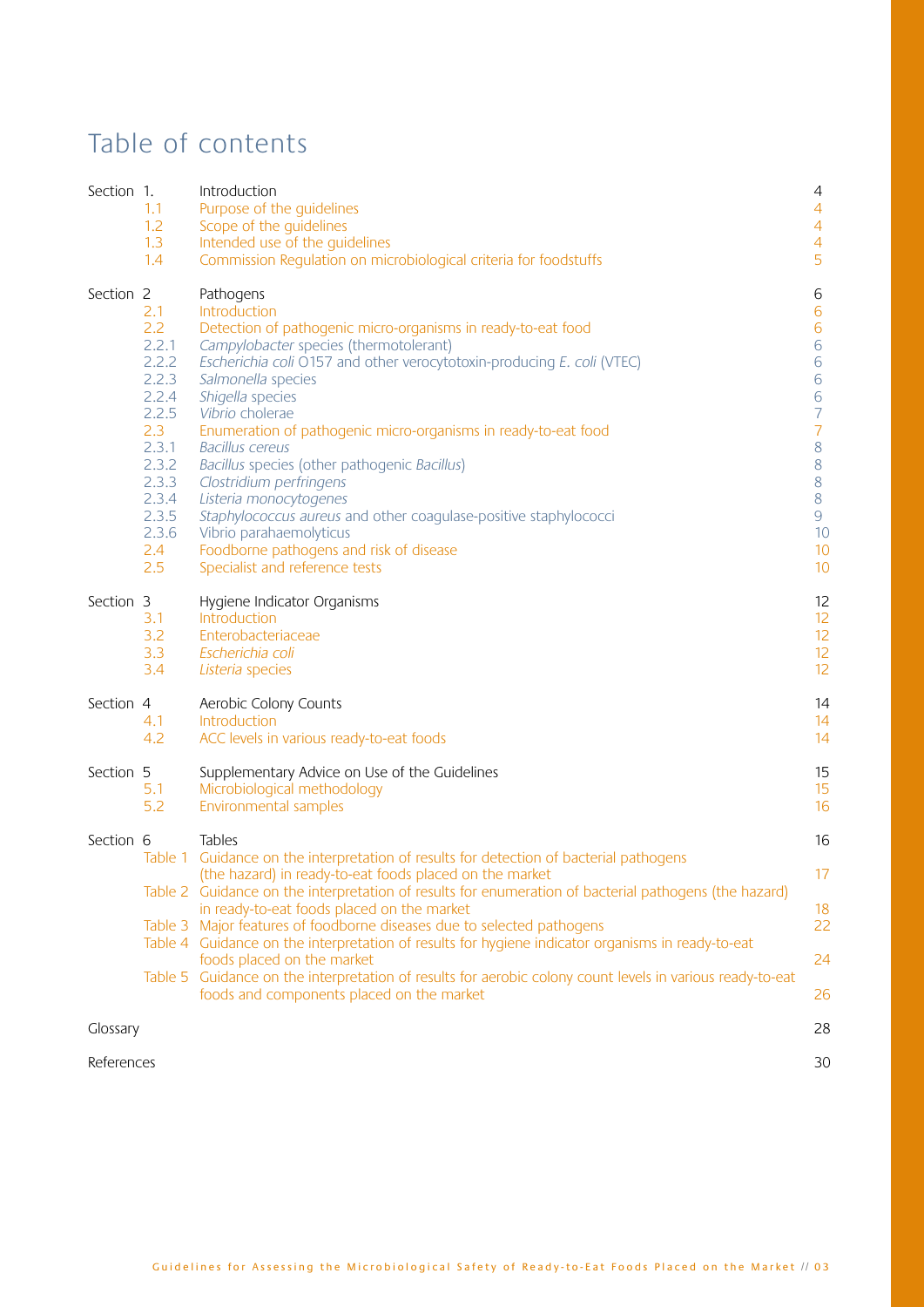# **Introduction**

#### 1.1 Purpose of the guidelines

In pursuit of the Health Protection Agency's (HPA) goal of preventing and reducing the incidence and consequences of infection1, the HPA examines foods from Local and Port Health Authorities to help safeguard consumer health. These foods include samples submitted for surveillance and monitoring, for official control purposes, and those tested as part of outbreak investigations. From this work the HPA has accumulated a wealth of data both on the microbiological results and, crucially, on their interpretation. This information was captured and promulgated in three previous sets of these guidelines<sup>2-4</sup> for practical use by Food Examiners and Local Authority Enforcement Officers. These revised guidelines supersede those previously issued and have a different emphasis focusing on public health and consumer protection. Additional information on the bacteria that cause foodborne disease and those that act as hygiene indicators, on interpretation of test results, comments on poor practices that are likely to have contributed to adverse results and suggested appropriate public health actions, are now included.

The use of microbiological criteria as risk management tools should only be applied when they can be shown to be effective and can contribute to the provision of safe products5-7. Microbiological testing alone cannot guarantee the safety of food and microbiological criteria should be used to support Good Hygienic Practice (GHP) and Hazard Analysis and Critical Control Point (HACCP) systems. The food industry has a duty to ensure that micro-organisms are eliminated or minimized to the extent that they cannot cause harm to human health<sup>8</sup>, and official controls are in place to audit compliance by food business operators (FBOs)9.

#### 1.2 Scope of the guidelines

Food within the scope of the revised guidelines includes ready-to-eat food sampled within the retail chain, e.g. retail, wholesale, distribution and food service sectors (as defined by Regulation (EC) No. 178/200210). This includes food components, such as herbs and spices, where they are added to foods without further cooking or processing. The guidelines for pathogens also apply to food poisoning investigations in all settings including domestic environments. Criteria are also applied for bacteria that indicate possible poor hygiene and/or substandard practices. In some circumstances these guidelines may also be used to assess more fully the safety and quality of food taken from the producer's premises. Although potable water is now defined as food this matrix is not addressed

in these guidelines as there is relevant legislation and guidance that covers this commodity<sup>11-14</sup>. For some ready-to-eat foods (sampled from production and/or on the market) statutory criteria exist and these food safety or process hygiene criteria are laid down in Regulation (EC) No. 2073/2005 (as amended) including sampling plans, analytical methods, and corrective actions15,16.

Local Authorities and Port Health Authorities are responsible for food safety checks on imported foods at points of entry (e.g. Border Inspection Posts and other designated Points of Entry). The revised guidelines also apply to ready-to-eat imported food, including both those sourced from within the European Union (EU) as well as from countries outside of the EU.

These guidelines do not take precedence over microbiological criteria within European or national legislation (see section 1.4) but serve to complement legally enforceable standards and provide an indication of the microbiological safety for foods where standards currently do not exist. Investigative action is required to identify and rectify the cause for those foodstuffs not compliant with microbiological food safety criteria and/or where there is a perceived risk to public health. These guidelines should therefore not be used to interpret the results of microbiological parameters which are part of statutory regulations. To safeguard public health, however, additional tests on ready-to-eat foods not covered by the regulations may be considered appropriate. Food samples taken at producer premises as part of inspections by local enforcement officers would be expected to give satisfactory results for all parameters and any deviation should be investigated.

#### 1.3 Intended use of the guidelines

These guidelines are for use by Food Examiners and enforcement officers in identifying situations requiring investigation for public health or food safety reasons, and are applicable to the following types of samples:

- Samples collected during predefined sampling programmes such as the Local Authorities Co-ordinators of Regulatory Services (LACORS)/HPA national microbiological food studies<sup>17</sup>;
- Samples taken at or during food inspections;
- Samples taken to confirm previous adverse findings in order to determine the scale of microbiological contamination;
- Samples collected during investigations of suspected outbreaks of disease;
- Samples submitted after complaints.

All of the types of samples listed above are usually single samples and are not associated with any formal sampling plan. Any follow up studies which require testing under the regulations should be done in accordance with the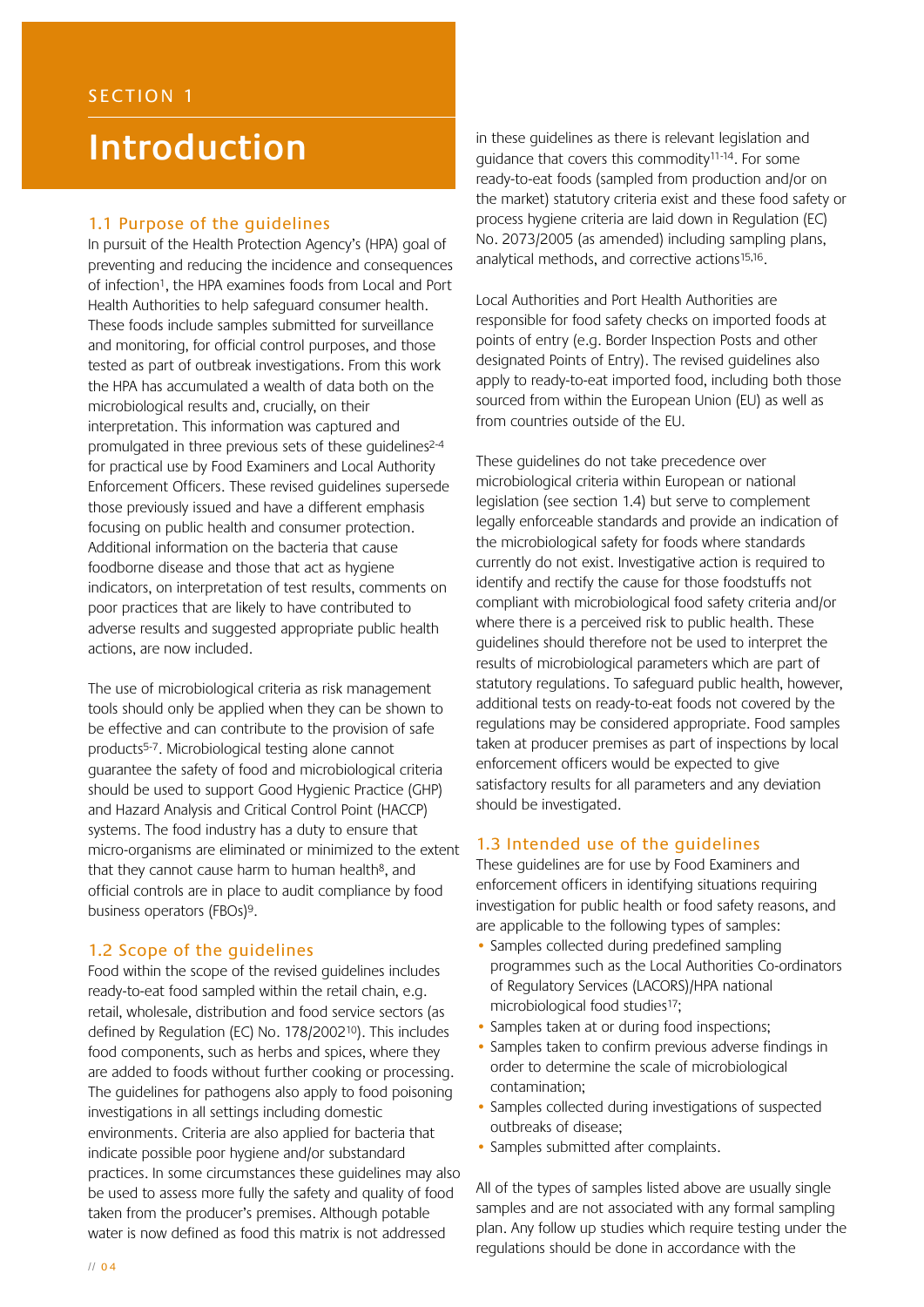requirements of the regulations. Follow up testing is best done in conjunction with advice from a Food Examiner<sup>18,19</sup> or other appropriately qualified food microbiologist to ensure that the most appropriate testing, which may include environmental sampling, is performed.

When using the microbiological criteria within these guidelines, the food type concerned (including its intrinsic properties such as pH and water activity, and extrinsic properties such as temperature, packaging, and gas composition), the key processing factors, storage temperature, and shelf-life, should all be considered as well as the sampling framework and selection of microbiological tests.

#### 1.4 Commission Regulation on microbiological criteria for foodstuffs

European or national regulations are a legal requirement and compliance is mandatory. Microbiological criteria in the EU have been harmonised in Community legislation by the European Commission (EC) Regulation on microbiological criteria for foodstuffs ([EC] No. 2073/2005 [as amended]) which came into force in January 2006<sup>15,16</sup>. This supports the Regulation on the Hygiene of Foodstuffs ([EC] No. 852/2004) that also applies from January 20068, and the General Food Law Regulation ([EC] No. 178/2002) that came into force in February 2002, although certain key provisions applied only from January 200510. In addition, the Regulation laying down specific rules for food of animal origin ([EC] No. 853/200420) contains criteria for marine biotoxins, for live bivalve molluscs, and raw milk. Interpretative documents relating to the Regulation on microbiological criteria for foodstuffs have been produced by the Food Standards Agency (FSA)21 and the Chilled Food Association (CFA) / British Retail Consortium (BRC)22. A definition of standard terms has also been published by the CFA23. These Regulations apply to all FBOs involved in the production and handling of food.

Two types of microbiological criteria are set out in Regulation (EC) No. 2073/2005 (as amended) and include criteria for both pathogens and indicator organisms:

- Food safety criteria defining the acceptability of a product or a batch. They are applicable to foodstuffs placed on the market and throughout the shelf-life of the food.
- Process hygiene criteria defining the acceptability of the process. These apply only during the manufacturing process.

Failure to meet the criteria alone is not an offence but the specific corrective action must be carried out to comply fully with the Regulation. Microbiological criteria are intended to assist with validating and verifying HACCPbased food safety management systems.

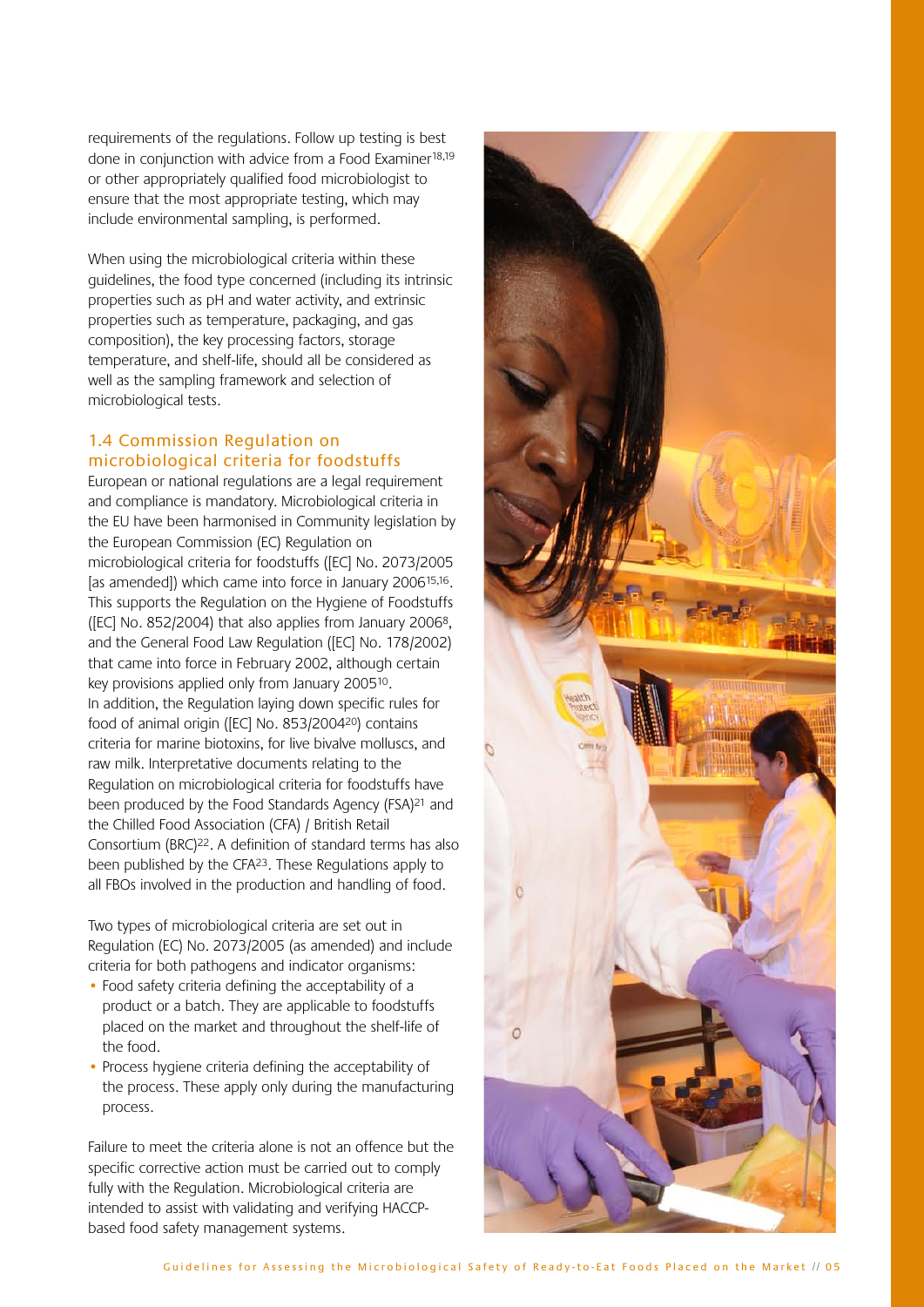#### SECTION 2

# **Pathogens**

#### 2.1 Introduction

Examination for the presence of pathogens in ready-to-eat food products contributes to food safety24-30. However, the pathogens listed in Tables 1 to 3 are not equally applicable to all food groups. Interpretation of results should also be based on knowledge of the food product and the production process and care must be taken when interpreting results obtained in the absence of this information. The significance of the pathogenic microorganisms in ready-to-eat foods is discussed in the following sections and tables.

#### 2.2 Detection of pathogenic micro-organisms in ready-to-eat food

Detection of the foodborne pathogenic bacteria shown in Table 1 in ready-to-eat food represents an unacceptable risk to health regardless of the number of bacteria present. The pathogens listed in Table 1 should not be found in ready-to-eat food that has been adequately prepared. Table 1 details the likely cause of contamination along with the suggested actions if the pathogen is detected in readyto-eat food.

#### 2.2.1 *Campylobacter* species (thermotolerant)

This is the most common cause of bacterial gastrointestinal infections in the UK. Most cases of disease are sporadic and the outbreaks of foodborne infection that do occur are difficult to identify. The route of transmission for the majority of infections remains unidentified. The consumption of low numbers of *Campylobacter* in food is sufficient to cause infection<sup>31,32.</sup>

Disease is caused by the ingestion of viable thermotolerant *Campylobacter* species. The most common species of *Campylobacter* isolated from cases of foodborne disease are *C. jejuni* and *C. coli* but illness has also been associated with other thermotolerant species. *Campylobacter* species are unable to grow in food, they are killed by heat and a reduction in numbers has also been observed following freezing of contaminated foodstuffs. Cross contamination of ready-to-eat foods in the food preparation environment is an important route of transmission<sup>33,34</sup>.

#### 2.2.2 *Escherichia coli* O157 and other verocytotoxin-producing *E. coli* (VTEC)

The most important *Escherichia coli* from a food safety perspective are the verocytotoxin-producing *E. coli* (VTEC). Despite the relatively low number of cases of VTEC infection compared with that of *Salmonella* and

*Campylobacter,* the potentially fatal consequence of this disease particularly in the young and the elderly give it a high public health significance. It is estimated that VTEC infection is the cause of approximately 70% of the cases of renal failure in children<sup>35</sup>. The consumption of very low numbers of viable VTEC in food is sufficient to cause infection36.

Not all cases of VTEC are foodborne (Table 3) and different transmission routes can occur within the same outbreak. Most infections in the United Kingdom (UK) are due to a single serotype of VTEC, i.e. O157, but other serotypes have been associated with sporadic cases of illness or outbreaks of foodborne disease. In continental Europe and Australia, infections from a broader range of VTEC serotypes are reported. The other serotypes of VTEC that have been associated most frequently with disease in humans include O26, O103, O111 and O14537,38.

#### 2.2.3 *Salmonella* species

*Salmonella* infection is caused by ingestion of viable bacteria. Infection occurs in all age groups, however host factors may increase the susceptibility to infection, for example treatment to reduce the acidity of the stomach, are more vulnerable to infection. The infectious dose for *Salmonella* species is usually quite large32. However, data from outbreaks has shown that consumption of low numbers of *Salmonella* in food together with the mode of delivery of the bacterium to the gastrointestinal tract can cause infection and this is particularly evident with high fat / low water activity foods, such as chocolate, fermented meats, cheese and snacks, in which the organism can survive for long periods of time<sup>39-51</sup>. Application of good hygiene and temperature and time control during food preparation is also important to prevent cross-contamination and multiplication in foods or ingredients that are able to support its growth24,52-54.

Around 2,500 serotypes of *Salmonella* have been described. These serotypes can be further characterised using specialist methods to identify strains. Typing *Salmonella* species in this way is essential for national and international surveillance and identification of outbreaks24,44-49,55,56. The emergence of new *Salmonella* strains or strains that have anti-microbial drug resistance contributes to the concern regarding imported food. Anti-microbial drug resistant *Salmonella* infections are associated with an increased hospitalization rate, morbidity, and mortality<sup>57</sup>.

#### 2.2.4 *Shigella* species

Shigellosis is caused by ingestion of viable bacteria and most cases in the UK are due to *Shigella sonnei*. Infection due to other *Shigella* species including *Sh. flexneri, Sh.*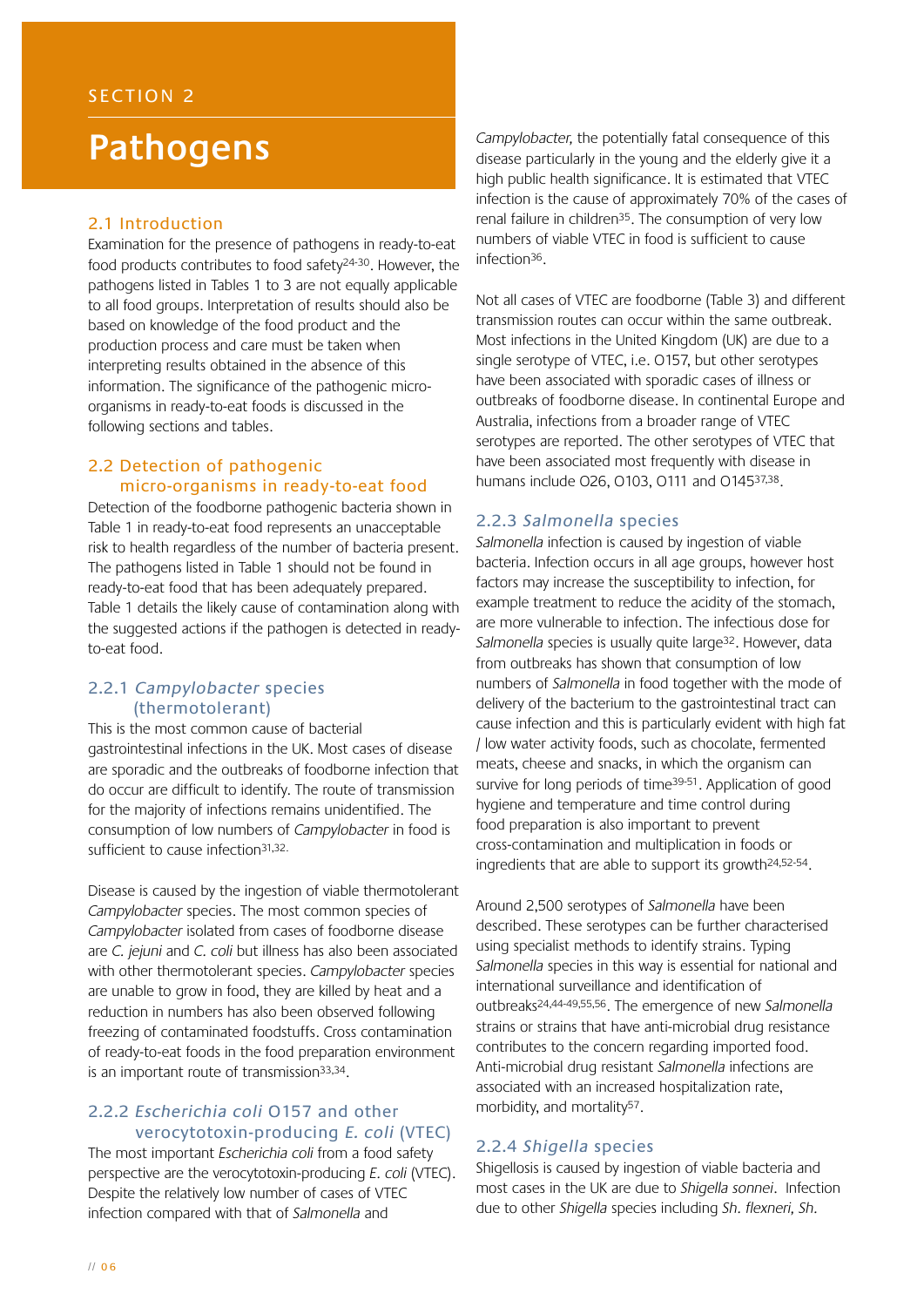*boydii* and *Sh. dysenteriae* also occur. In contrast to the most common foodborne pathogenic agents, shigellosis is exclusively a human disease. The majority of cases in the UK are acquired as a result of person-to-person spread and occasionally by eating food contaminated by infected food handlers, or through the consumption of vegetable or fruit crops irrigated with untreated water or contaminated by infected crop workers. Illness can result following the ingestion of very low numbers of viable bacteria (as low as 10 cells depending on host susceptibility) and it is therefore easily spread from person to person particularly amongst young children<sup>32</sup>. Infection can occur in all ages and there is an association between infection and travel to areas where hygiene is poor.

#### 2.2.5 *Vibrio cholerae*

Cholera is caused by the ingestion of viable *Vibrio cholerae*. Two serogroups of *V. cholerae*, O1 and O139 have been identified as causing outbreaks. Cholera is an extremely virulent disease that affects both children and adults. It is associated with a rapid onset of severe diarrhoea. Case fatality rates of 1-10% have been reported and this is dependent largely on access to healthcare and treatment by proper rehydration.

Foodborne transmission occurs through consumption of crops cultivated in, or irrigated by, untreated water, through washing or handling foods which receive no further processing or by the consumption of raw or undercooked seafood. Foods that are commercially imported from countries where *V. cholerae* is endemic have been, albeit rarely, implicated in outbreaks of cholera and the potential for foodborne transmission from imported food remains. In the UK, all cases are associated with foreign travel particularly to the Indian sub-continent. Food produced under good manufacturing practices pose only a negligible risk for cholera transmission and the bacterium is killed by adequate cooking.

#### 2.3 Enumeration of pathogenic micro-organisms in ready-to-eat food

Although low numbers of the pathogens listed in Table 2 probably represent a low risk, their presence can suggest fault(s) in the production and/or subsequent handling which, if not controlled, could lead to an unacceptable increase in risk. Contamination by the pathogens listed in Table 2 should always be investigated with an urgency of response which is proportional to the level of contamination and type of food as shown in Table 2. In addition, pathogenic bacteria are often unevenly distributed in foods and the levels of contamination found, and therefore the subsequent interpretation placed on them, may vary between sub-samples. The detection of low numbers of these organisms in ready-to-eat foods

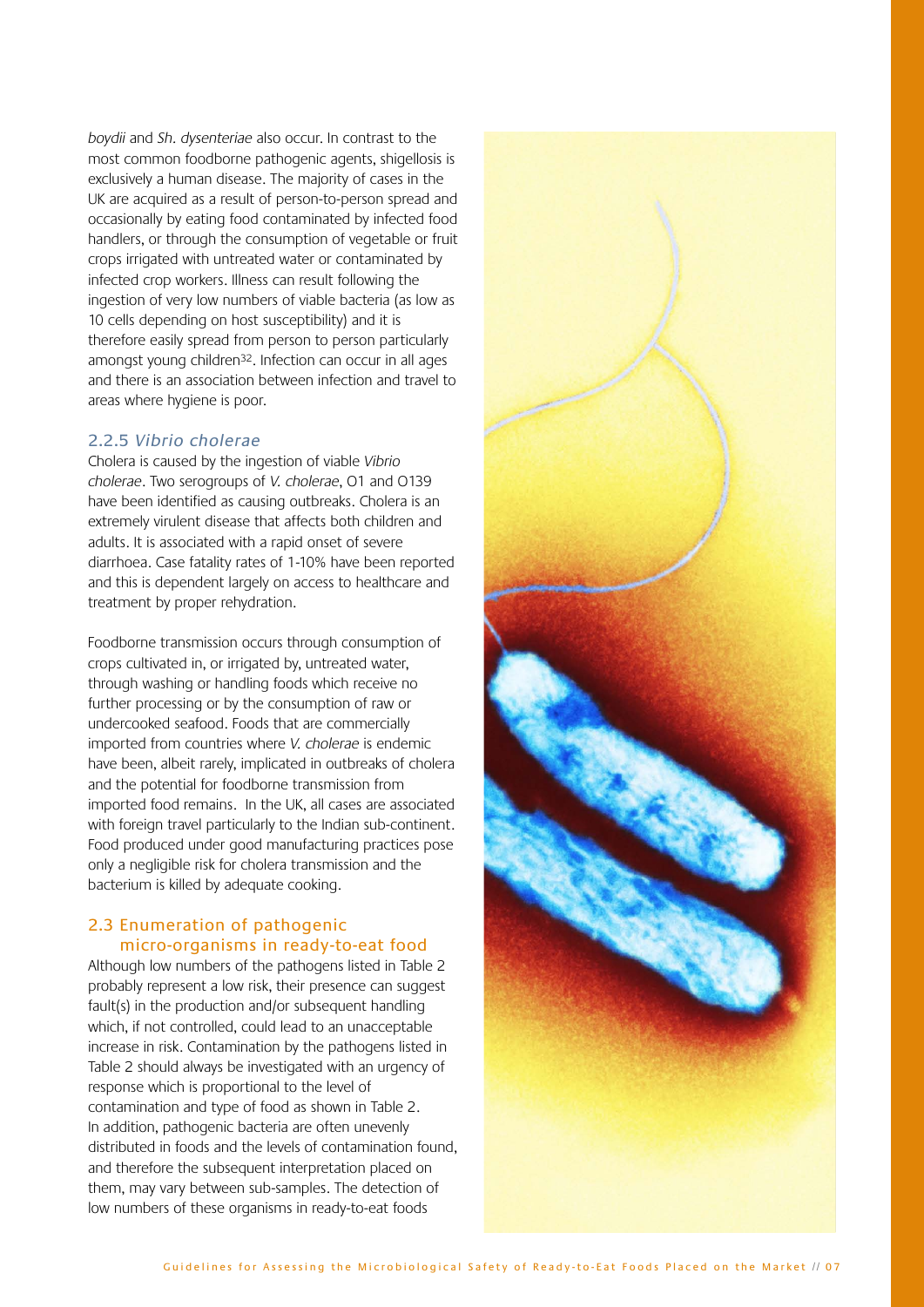which are thought to be associated with food poisoning outbreaks or which are consumed by more vulnerable groups warrants further investigation by the enforcement authority in consultation with the Food Examiner. Vulnerable people are generally more susceptible to these infections and are at greater risk of developing more serious disease.

#### 2.3.1 *Bacillus cereus*

Large numbers of *Bacillus cereus* are needed to cause illness either by releasing toxin into the food prior to consumption (emetic syndrome) or by producing a different toxin or toxins in the gut after eating the food (diarrhoeal syndrome). The emetic syndrome is particularly associated with farinaceous products such as rice and pasta dishes. A wider range of foods have been implicated with the diarrhoeal syndrome including meat products, soups, vegetables, puddings and sauces.

*Bacillus cereus* is a diverse group of bacteria which are widespread in the environment, therefore all foods and food ingredients are likely to be contaminated by the spores of this bacterium. The spores may survive the cooking process, hence people are frequently exposed to low numbers of *B. cereus* through food without becoming ill. Minimum growth temperatures for *B. cereus* vary between 4°C and 12°C with an upper limit of around 50°C although some psychrotrophic strains occur. Not all strains produce toxins that cause either the emetic or diarrhoeal disease. The emetic and diarrhoeal toxins are distinct; the emetic toxin is pre-formed in food and is both acid and heat stable. Hence foods can be toxic in the absence of viable *B. cereus.*

#### 2.3.2 *Bacillus* species (other pathogenic *Bacillus*)

Illness is caused by the *Bacillus subtilis* group (including *B. subtilis*, *B. licheniformis, B. pumilis* and *B. amyloliquifaciens*) and occurs less frequently than *B. cereus* gastroenteritis. Symptoms are similar to those from *B. cereus* and include acute-onset vomiting often followed by diarrhoea, as well as diarrhoea accompanied infrequently by vomiting. Illness is strain and possibly species dependent. Illness follows the consumption of a wide variety of poorly stored cooked foods containing large numbers of *Bacillus* (105 to 109 cfu/g or more) and includes food prepared from poultry, meat, vegetables, and farinaceous products such as rice and bread. The temperature range for growth is similar to *B. cereus* (see section 2.3.1). The exact mechanisms and toxins produced by this group are less well understood than for *B. cereus* but some may be associated with preformed toxin, and some with viable organisms. Not all of the *B. subtilis* group have the potential to cause disease, indeed some natural fermentations which rely on production of very high levels of these bacteria result in safe products.

Spices and spice products such as pepper and curry paste often carry a significantly high load of *Bacillus* species, usually in the spore form. Although these are not normally regarded as ready-to-eat foods they may be added to a ready-to-eat food as a garnish or seasoning, albeit as a very small proportion of the finished product. However, depending on the nature of the food to which they are added, outgrowth is possible and may then pose a health risk. Levels in spices exceeding 106 cfu/g are therefore regarded as unsatisfactory. If high levels of *Bacillus* spp. are found in ready-to-eat foods, the possibility that spices such as pepper have been added after the main cooking process, for example to the egg mayonnaise or mashed potato topping, should be investigated.

#### 2.3.3 *Clostridium perfringens*

*Clostridium perfringens* is found in the gut and thus indicates faecal contamination although spores commonly occur in the environment. It is uncommon to detect this organism in properly handled ready-to-eat foods. Illness is caused by the ingestion of large numbers of viable vegetative bacteria, which sporulate in the lower small intestine and produces enterotoxin which causes diarrhoea. This enterotoxin is not produced in foods. Spores are common in the environment and may survive the cooking process such that low level contamination of the final product may occasionally occur. Control is achieved by preventing spore germination and growth in food and rapid cooling, adequate cold storage and adequate reheating of food are of paramount importance. *C. perfringens* will grow between 15°C and 52°C with virtually no growth below 12°C. Not all *C. perfringens* produce enterotoxin and these non-toxigenic isolates (irrespective of the numbers of bacteria present) will not produce foodborne disease. However the presence of high numbers of non-toxigenic *C. perfringens* in a ready-to-food is unsatisfactory and indicates poor processing, particularly during cooling.

#### 2.3.4 *Listeria monocytogenes*

Illness is caused by the ingestion of live bacteria. *Listeria monocytogenes* occurs commonly in the environment and in raw foods, and consequently will occur in some food production environments. Growth of this bacterium following both post-process contamination of cooked or processed foods or in raw foods probably represents the greatest risk for disease transmission. *L. monocytogenes* can grow between <0°C to 45°C, albeit slowly at refrigeration temperatures. The bacterium is killed by adequate cooking. Unrefrigerated foods and those chilled for extended periods are at increased risk of allowing significant growth, particularly if chilled temperatures are suboptimal. Vulnerable groups (pregnant women, the immunosuppressed, the elderly, and many patients in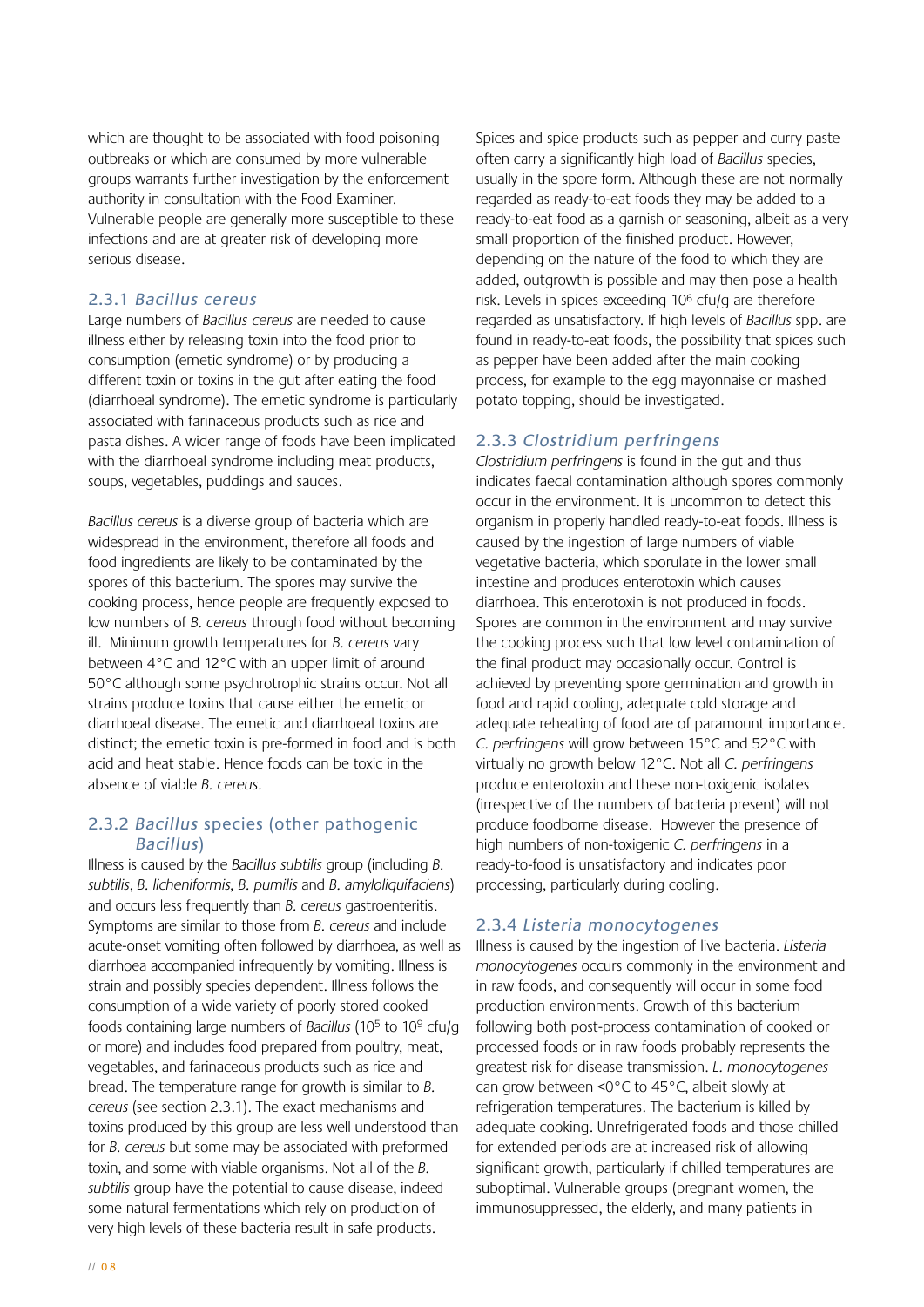hospitals) are at particular risk of infection, hence consumption of low levels of *L. monocytogenes* may be of greater risk when eaten by these groups.

In refrigerated high risk foods such as soft ripened cheese, pâté, smoked fish, and cooked sliced meat, where there is a potential for growth during storage, and in foods likely to be served to vulnerable groups (such as those served in hospital), the presence of *L. monocytogenes* at any level may be of public health significance and should be investigated. For these high risk food products and to assess the public health significance it is therefore recommended that an enrichment method be used, in addition to enumeration, to ensure that there is an absence of the bacterium in 25g portions of these foods (Table 2).

Food safety criteria for *L. monocytogenes* in Regulation (EC) No. 2073/2005 (as amended)16 are applicable to three categories of ready-to-eat foods: absence of *L. monocytogenes* in 25g is required in some foods, e.g. ready-to-eat foods intended for infants and those for special medical purposes; while for other ready-to-eat foods (including those able to support growth or not of *L. monocytogenes) L. monocytogenes* should not exceed 102 cfu/g within the shelf-life. However investigation on public health grounds may be justified in products with levels of less than 102 cfu/g, especially in high risk foods, those likely to be consumed by vulnerable groups and those which are defined in Regulation (EC) No. 2073/2005 that do not support the growth (based on a shelf life of less than 5 days) but where growth may occur under poor temperature and time control.

#### 2.3.5 *Staphylococcus aureus* and other coagulase-positive staphylococci

Illness due to *Staphylococcus aureus* is caused by enterotoxins which are preformed in food. Only some *S. aureus* contain enterotoxin genes and therefore have the potential to cause food poisoning. Although most cases of infection are due to *S. aureus*, other coagulase-positive *Staphylococcus* species (e.g. *S. intermedius*) can also produce enterotoxins and cause foodborne disease.

Adequate cooking will kill the bacterium, however some protection is afforded in dry, high-fat and high-salt foods. Staphylococcal enterotoxins are heat-stable and can survive some normal cooking processes including boiling, hence active toxin can be present in the absence of viable organisms. Most coagulase-positive staphylococci grow between 7°C and 48°C with no growth at refrigeration temperatures. Many people carry *S. aureus* and contamination of foods after processing by food handlers can occur. Toxin production starts at 10°C and storage of foods below this should prevent its development.

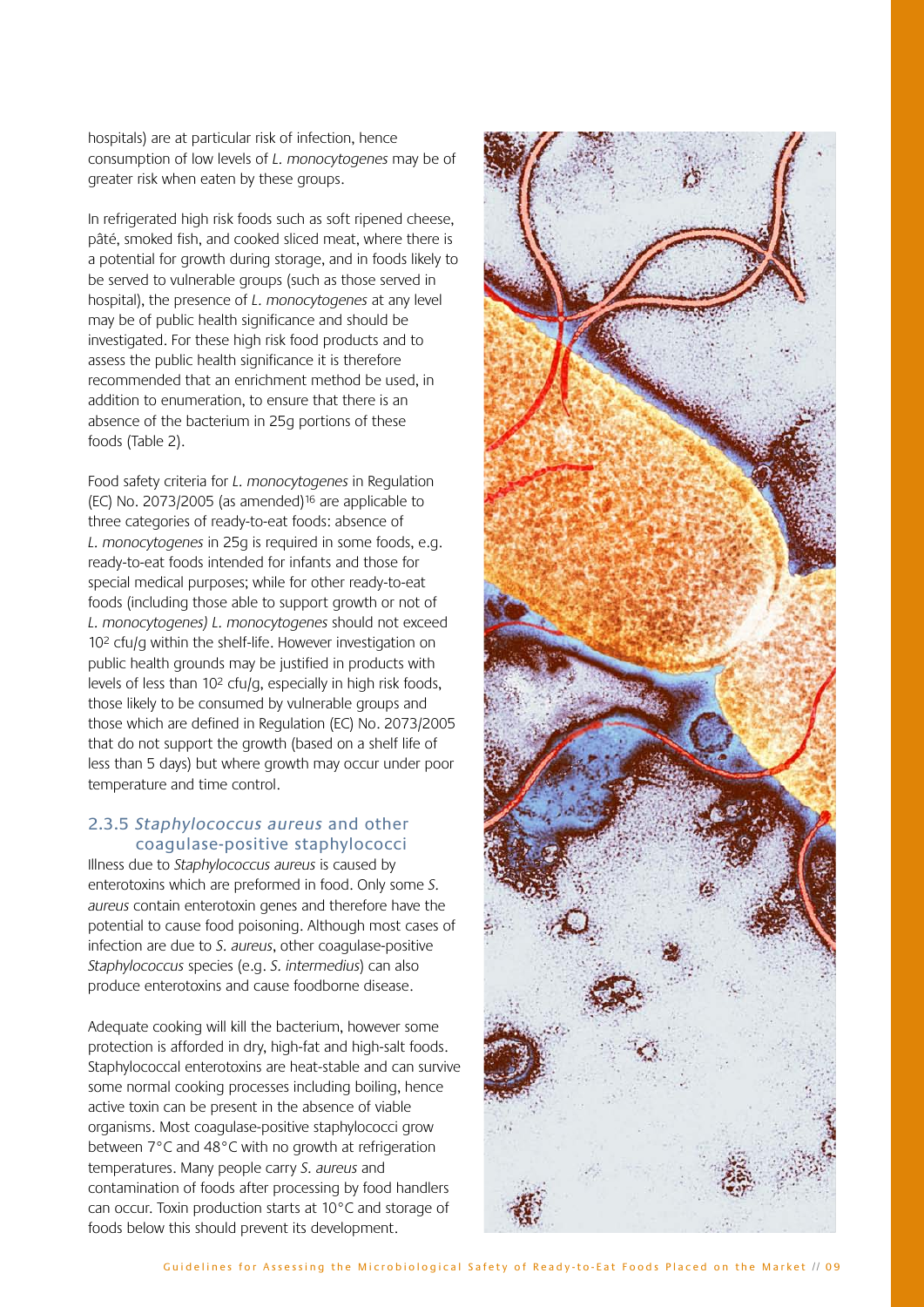In foods such as ripened cheeses and fermented meat products, *S. aureus* levels are highest 2–3 days after initial production and may reduce significantly during storage. If levels exceed 105 cfu/g at any time during the life of a food, there is a risk of sufficient enterotoxin to cause illness that will remain in the food product regardless of subsequent recoverable levels of this organism. However cheese products sampled at retail with coagulase-positive staphylococci levels in excess of 10<sup>3</sup> cfu/g should be regarded with suspicion and further investigation is warranted, for example by arranging for checks of the producer's test records. If levels exceed 104 cfu/g, isolates should be sent to the Reference Laboratory for enterotoxin gene testing. If levels exceed 105 cfu/g in any product or if the food is associated with possible staphylococcal food poisoning, the food (if available) should be tested for enterotoxin and the strain for enterotoxin gene detection.

The only food safety criterion for staphylococci in Regulation (EC) No. 2073/2005 (as amended) is for an absence of staphylococcal enterotoxins in cheese, milk powder and whey powder in product placed on the market during their shelf life16. This Regulation has process hygiene criteria with limits of between 10 and 105 coagulase positive staphylococci/g in cheese, milk and whey powder during manufacture, and if values of >105 cfu/g are detected, the batch should be tested for staphylococcal enterotoxins. However, since assays for enterotoxin detection are not rapid, can be insensitive for some food matrices and do not detect all types of staphylococcal enterotoxins, public health actions should not be delayed pending results.

#### 2.3.6 *Vibrio parahaemolyticus*

*Vibrio parahaemolyticus* is a marine bacterium found in coastal and estuarine waters. It is a rare cause of illness in the UK and is most frequently associated with the ingestion of live *Vibrio parahaemolyticus* in uncooked imported seafood or ingestion of foods cross-contaminated with seafood. Growth has been reported between 14°C and 40°C and therefore does not occur in seafood stored at proper refrigeration temperatures; however freezing does not destroy the organism but it is killed by most heat treatments. Many isolates appear unable to produce the toxin responsible for causing the disease.

#### 2.4 Foodborne pathogens and risk of disease

Further details on some of these pathogens including the most common foods associated with them and the settings or locations most frequently associated with outbreaks of disease are provided in Table 3. This table also identifies the most common routes of transmission, known host risk factors for more severe infection, the

symptoms and possible consequences of infection, and their frequency as a cause of human illness in the UK.

Foodborne diseases of microbiological origin can be caused by a variety of agents, which gain entry by the gastrointestinal tract. Symptoms of foodborne disease, which are not necessarily confined to diarrhoea and vomiting, are caused by viable organisms and/or by the toxins that they produce. The risk of disease from these agents varies depending on the pathogen, the dose, the host and the properties of the food matrix. Host risk factors include age, immune status, underlying debilitating disease or stress factors, and the physiological state of the stomach and upper small intestine at the time of exposure to the agent. For these reasons a minimum infectious dose cannot be defined, although the risk of disease at low exposure for some agents is small.

The presence of foodborne agents that may cause illness in ready-to-eat foods is a significant risk to consumer health and their absence is of paramount importance. With the exception of the aerobic and anaerobic bacterial spores, detection of foodborne pathogenic agents at any level is of concern and should be investigated with an urgency of response proportionate to the level of contamination and risk to consumers. Although low numbers of pathogens, such as coagulase-positive staphylococci, *C. perfringens, B. cereus,* and *L. monocytogenes,* in ready-to-eat products probably represent a very low risk to immunocompetent people, they are more significant for the immunocompromised and vulnerable groups. Low levels may be due to natural contamination of raw materials used in those foods, but usually their presence suggests faults in the production or subsequent handling of food which could lead to an unacceptable increase in risk. There may also be a need for action when detecting low numbers of these organisms in ready-to-eat foods because there is variation in host susceptibility and interstrain differences in the pathogenicity of these bacteria.

#### 2.5 Specialist and reference tests

Specialist and reference tests are available for many foodborne pathogens and their toxins, the results of which will provide considerable added value to those from initial tests and to epidemiological investigations. Specialist or reference tests are performed for:

- Verification of the microbiological results from the primary laboratory;
- Identification of rare or unusual pathogens;
- Comparative (fingerprinting or typing) analyses for strain characterisation to establish likely relationships between cultures from samples collected during outbreaks and at different times or from different places in the food chain;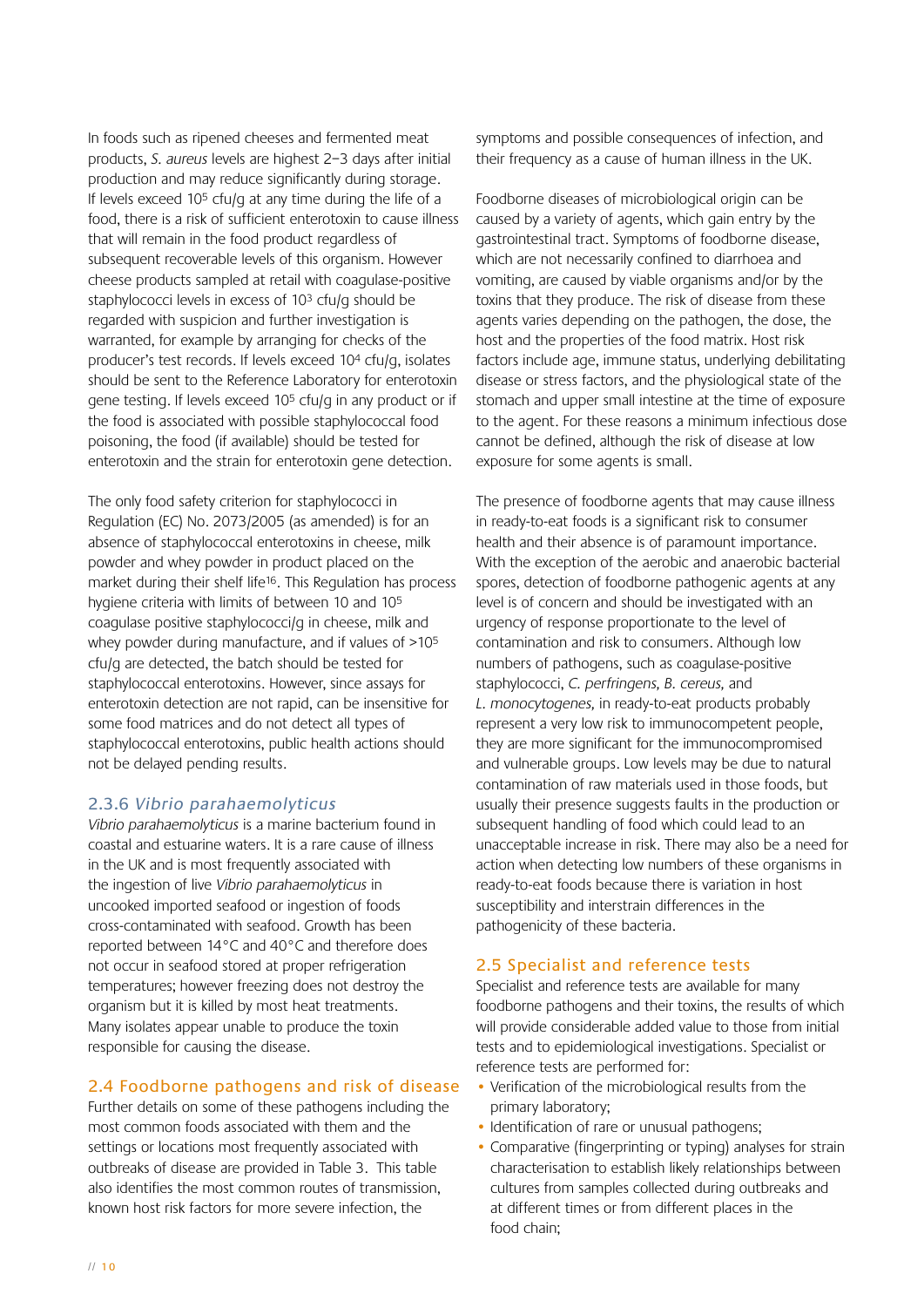- Detection of toxins, and/or the potential to produce a toxin;
- Distinction, where possible, between non-pathogenic and pathogenic variants of the same species;
- Assessment of the likely disease severity;
- Detection of additional bacterial pathogens as well as viruses (e.g. norovirus) and parasites.

Tests for *Cronobacter (Enterobacter) sakazakii, Clostridium botulinum* neurotoxin, staphylococcal enterotoxins, *Bacillus* toxins, histamine and shellfish toxins, norovirus and parasites are usually only available at national or international reference laboratories. Given the specialist and complex nature of some of these tests, results may not be available as quickly as primary tests. Hence public health actions and interventions should not be delayed pending the results of specialist and reference tests.

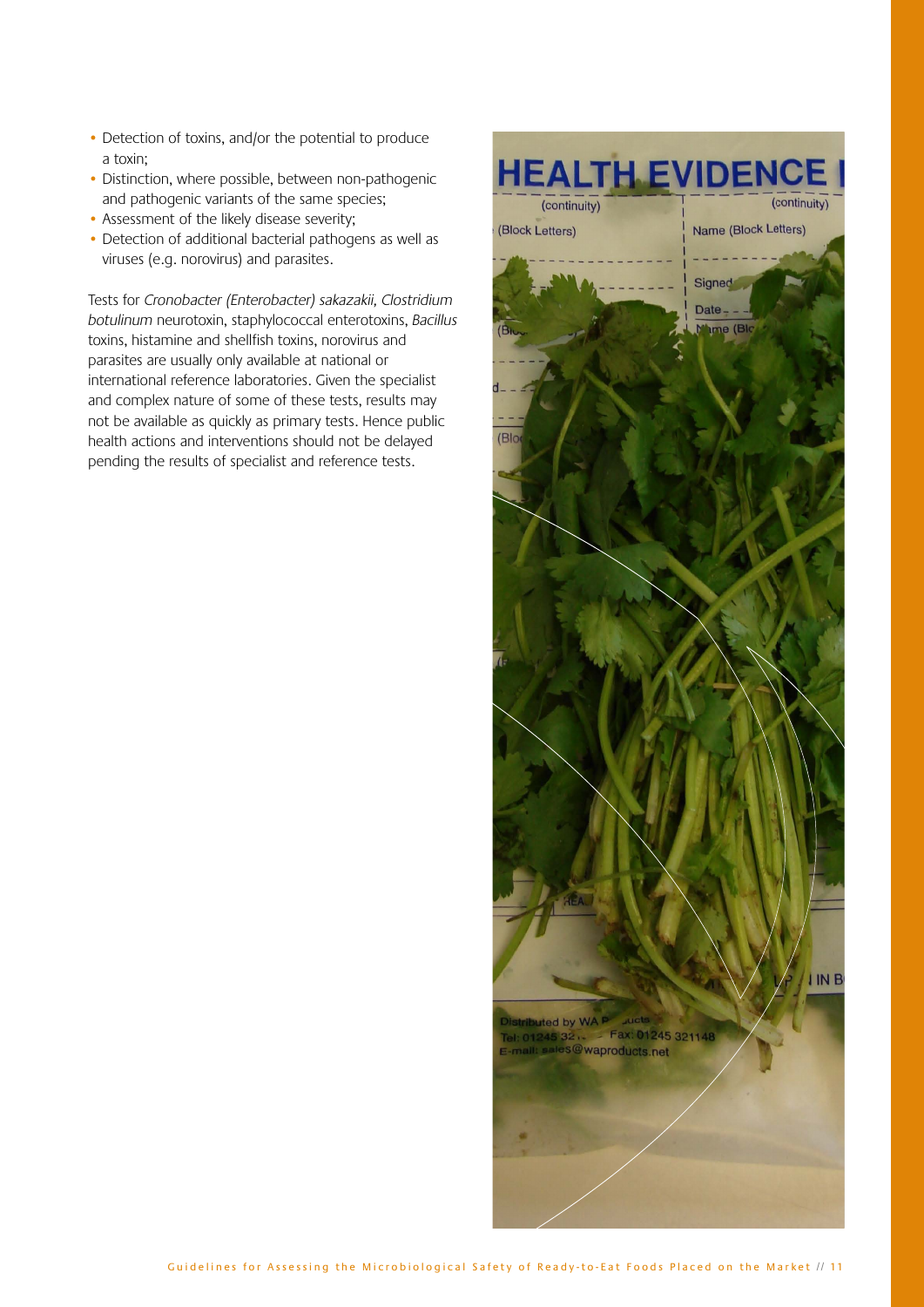#### SECTION 3

# **Hygiene Indicator Organisms**

#### 3.1 Introduction

The presence of indicator bacteria in ready-to-eat food, although not inherently a hazard, can be indicative of poor practice that may be one or more of the following:

- poor quality of raw materials or food components;
- undercooking;
- cross-contamination;
- poor cleaning;
- poor temperature and time control.

Indicator bacteria may be associated with an increased likelihood of the presence of pathogens58. Indicator organisms are useful in the assessment of food product safety because they tend to be present in higher numbers than most pathogens and are relatively quick and easy to identify.

There are a number of recommended actions listed in Table 4 that could be taken in response to an unsatisfactory result for indicator bacteria. Several foods from the same premises with borderline levels of indicators should prompt further investigation. It is recommended that any proposed actions should be discussed with a Food Examiner.

#### 3.2 Enterobacteriaceae

The Enterobacteriaceae family is a group of bacteria that is used to assess the general hygiene status of a food product. This group includes species that originate from the intestinal tract of animals and humans, as well as plants and the environment. All Enterobacteriaceae are killed by the heat processes used in food production and should be readily removed from the factory, equipment and surfaces by appropriate cleaning procedures. Their presence in heat treated foods therefore signifies inadequate cooking or post-processing contamination. High levels of these bacteria are expected in some food commodities such as salad vegetables. The use of sanitising rinses may reduce but not entirely remove these organisms.

Some Enterobacteriaceae can contribute to the formation of histamine (scombrotoxin) in foods such as scombroid fish (e.g. mackerel and tuna) and occasionally some cheeses if these are not processed properly and/or stored at an adequate refrigeration temperature. Ingestion of fish with high histamine levels is toxic, and maximum permissible levels of <200 or <400 mg/kg of histamine

(depending on the type of product) are set by Regulation (EC) No. 2073/2005 (as amended)16.

#### 3.3 *Escherichia coli*

*Escherichia coli* belongs to the Enterobacteriaceae family and is used as a faecal indicator to assess the hygiene status of a food product. *Escherichia coli* are killed by the heat processes used in food production and should be readily removed from the factory, equipment and surfaces by appropriate cleaning procedures. Occasional strains are pathogenic; these are rarely found in ready-to-eat foods although not all can be recovered by currently available detection laboratory methods. Specialist methods to detect pathogenic strains are required when illness is suspected.

*Escherichia coli* may sometimes be found in soft, mouldripened or washed-rind cheese made from raw milk. Although Regulation (EC) No. 2073/2005 (as amended) has no criteria for *E. coli* in cheese made from raw milk16 it is recommended that these cheese types be routinely tested for *E. coli* and investigation undertaken if a change in trend is detected. It is also recommended that a risk assessment is performed to assess the need for periodic monitoring for VTEC O157. Tests should be urgently applied where there is epidemiological evidence linking VTEC infection with specific foods (please refer to Table 1 and section 2.2.2 for information on VTEC O157).

#### 3.4 *Listeria* species

*Listeria* spp. are able to grow at normal refrigeration temperatures but are killed by temperature regimes such as 70°C for two minutes. These organisms show a greater resistance to heat than the Enterobacteriaceae. In foods that have undergone such a heat treatment the presence of *Listeria* spp. indicates undercooking or post process contamination. Their presence can be used as an indicator to assess the hygienic status of a food product. *Listeria* spp. are also environmental contaminants that can survive in both food processing premises and on equipment if inappropriate hygiene measures are used. These organisms are less sensitive to the cleaning procedures used in food processing environments than many other bacteria.

The term Listeria spp. is fully inclusive of all *Listeria* spp., including *L. monocytogenes*. The occurrence of these bacteria at any level may therefore be of significance in certain refrigerated high risk foods (e.g. soft ripened cheese, pâté, smoked fish, cooked sliced meats) due to the potential for growth during storage in some of these products. For these products it is therefore recommended that an enrichment method be used, in addition to enumeration, to check that there is an absence of *Listeria* spp. in 25g of food (Table 4).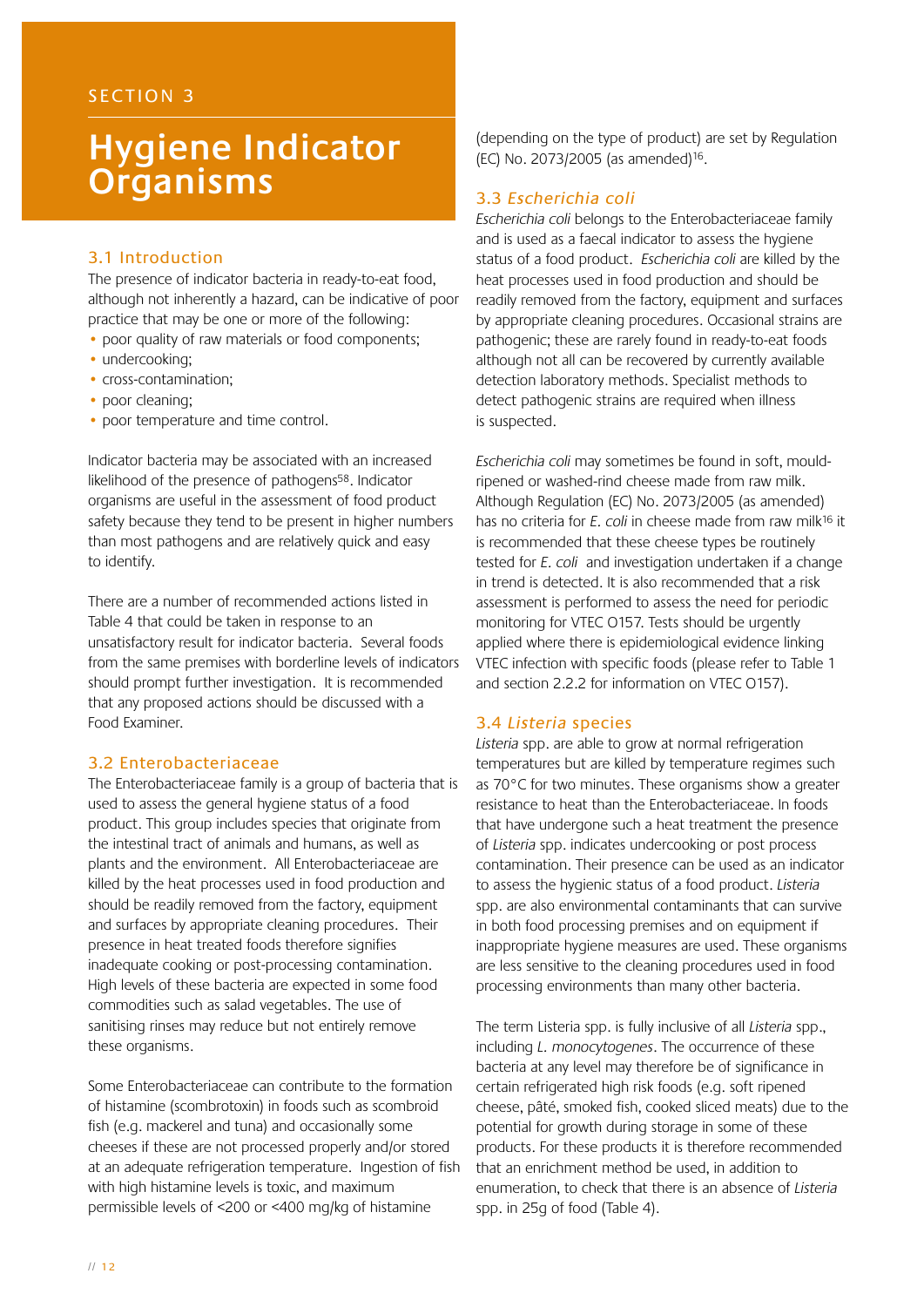

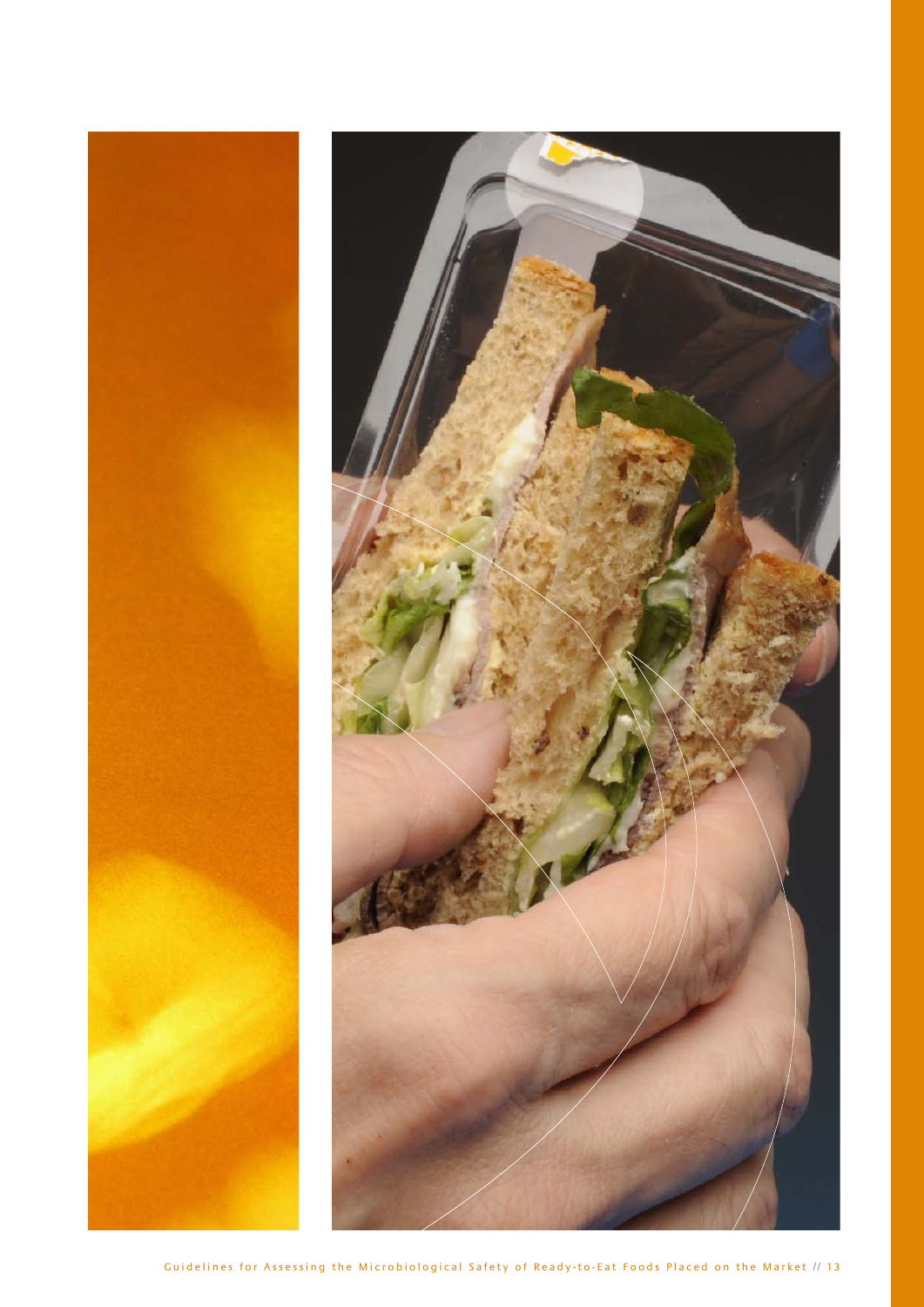#### SECTION 4

# **Aerobic Colony Counts**

#### 4.1 Introduction

The Aerobic Colony Count (ACC), also known as the Total Viable Count or Standard Plate Count, is an indicator of quality, not safety, and cannot directly contribute towards a safety assessment of ready-to-eat food.

#### 4.2 ACC levels in various ready-to-eat foods

ACCs can be used as part of a general quality assessment including that of extended shelf-life foods; as such it can be used as part of a programme of shelf-life testing carried out by the food producer:

- If an ACC is above the expected level, a determination of the constituent organisms and their level is needed before any follow-up investigation is instigated;
- High counts may suggest quality issues and possible poor temperature control and these should be investigated.

Immediate action in response to high ACCs is not usually warranted except for shelf-stable canned or bottled food products immediately after opening (Category 1, Table 5). The level will depend initially on the type and duration of processing that the food has received during production (see Table 5). Thereafter the level will depend on the way it is handled and stored. For example, immediately after a pasteurisation heat process, products will normally have an ACC of below 10<sup>4</sup> cfu/g, whilst a more rigorous heat process such as grilling, roasting or baking will result in counts below 103 cfu/g. For canned products that are microbiologically stable at ambient temperature, viable micro-organisms are usually absent but occasionally thermotolerant spores may survive, depending on the severity of the heat process. Products that have received a drying process will be stable whilst remaining dry, but may contain relatively high numbers of bacteria that can multiply following rehydration.

Microbes are inevitably introduced during slicing, packaging, portioning and other manipulations but this should be minimised by good hygiene, both of personnel and of equipment. The type of packaging may then influence the rate of microbial growth, for example vacuum packaging will retard the growth of obligate aerobic organisms due to the exclusion of oxygen. The temperature of refrigeration for non-ambient stable products also influences the microbial growth rate; storage below 8°C will prevent growth of most foodborne pathogens (with the notable exceptions of *Listeria monocytogenes* and *Yersinia enterocolitica*) but not of

spoilage organisms such as psychrotrophic pseudomonads; a lower refrigeration temperature will reduce the rate of growth further and help to extend shelf-life. As the duration of storage increases the aerobic colony count also increases; this will also occur if refrigeration temperatures are poorly controlled or if the food is frequently taken in and out of refrigeration.

An ACC of less than  $10^6$  cfu/g is usually associated with a mixed flora. Above this level there is usually a predominant organism, and the acceptability and organoleptic quality of the food will depend on which type of organism predominates. In meat products for example the flora frequently consists almost entirely of lactic acid bacteria (mainly lactobacilli and streptococci), which can grow well at refrigeration temperatures. Spoilage will eventually occur at a level of around 109 cfu/g due to the production of lactic acid. If the predominant organism or group of organisms consists of Gram-negative bacteria, spoilage is likely to be noticeable at  $10^7$  –  $10^8$  cfu/g; pseudomonads tend to produce taints, discolouration, and slime whilst other Gram-negative bacteria frequently produce slime. Yeasts may cause spoilage at slightly lower levels (10<sup>6</sup> –  $10<sup>7</sup>$  cfu/g) due to acid and gas production. If high levels of *Bacillus* spp. are found this may be due to the addition of pepper or other spices after any heat treatment; investigations of the full preparation process is needed. If ACCs are high it is therefore important to identify the predominant organism type in order to fully interpret the significance of the level. Tests by the laboratory for catalase and oxidase production and a Gram stain are usually sufficient to achieve the differentiation needed to interpret results.

For raw, ready-to-eat food commodities such as salad vegetables, ACCs are likely to be much higher, between 106 and 108 cfu/g. This will tend to limit their shelf-life as spoilage may occur relatively rapidly and will usually be visible. This also applies to products such as rice or pasta salads containing raw vegetables. If products are dried (e.g. herbs), the ACC per gram appears to increase due to the volume of water being removed. Raw meat and fish, eaten untreated or cold smoked, will also have ACCs of around  $10^6$  –  $10^7$  cfu/g, whereas marinated products are likely to have lower counts due to the acidity of the marinade unless they have been spoiled. Some food commodities such as fermented meats, fish, vegetables and most types of cheese are produced by adding starter cultures of bacteria; the predominant organisms are therefore the starter bacteria and other bacteria are usually present only in low numbers due to the acidity produced during the fermentation.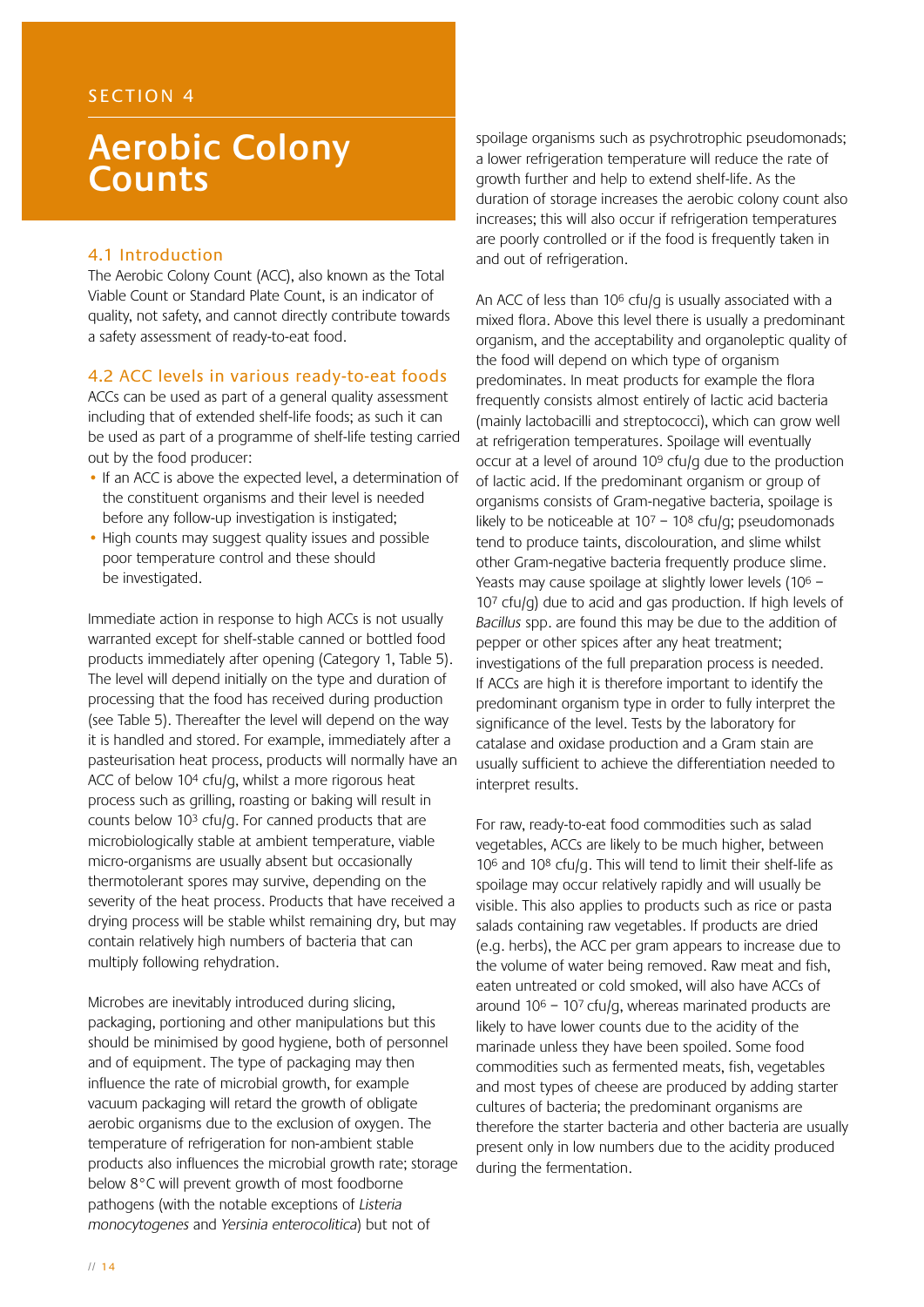This diversity of food products and the production methods used means that a good understanding of the product type is needed in order to fully interpret the ACC. Guidance is given in Table 5 but careful consideration should be given to the type of food being tested and whether it is truly ready-to-eat or an ingredient that requires a further heating process before consumption. The stage of shelf-life should also be considered; if sampled at the point of production ACCs are likely to categorise foods as "satisfactory", whereas if sampled at the end of shelf-life an ACC can normally be expected to approach the upper "borderline" limit. If used correctly ACCs can provide useful information about the general quality and remaining shelf-life of the food in question, and thus highlight potential problems of storage and handling since production; however they are not deemed a priority in a risk based analysis.

#### SECTION 5

## **Supplementary Advice on Use of the Guidelines**

#### 5.1 Microbiological methodology

Laboratory methods that allow rapid and accurate detection, identification and quantification of microbiological hazards enhance the ability to monitor and investigate contamination throughout the food chain. Methods are defined for Official Control sampling15,16,20,59. However for public health investigations and for reasons of increased speed or sensitivity, different methods (as well as sample sizes) may be utilised as long as they have been validated according to internationally acceptable protocols and their use authorised by the Competent Authority.

The interpretation of laboratory results in food microbiology is often the most difficult and complex aspect of the examination process. Users of these guidelines should be aware that the precision and reproducibility of many microbiological tests depends on many factors, some of which are outside the control of the laboratory. Sampling itself is the greatest contributory factor to the variability of a result for a particular sample as micro-organisms are not usually homogenously distributed in a contaminated foodstuff. The sample matrix itself, the

type of packaging, and the culturability of injured organisms will also contribute further to the variation of reproducibility between microbiological results. Results should therefore be interpreted in context taking such factors into consideration. Criteria for other agents including viruses and enteric parasites are currently excluded; however as European Standard methods (EN) become available these may be included in the future.

#### 5.2 Environmental samples

These guidelines do not include microbiological criteria for and interpretation of microbiological results from environmental samples. Sampling the food environment will be the subject of additional HPA guidance. However, taking appropriate and targeted environmental samples is recommended in these guidelines for unsatisfactory results on ready-to-eat foods and should also be considered for borderline values. Testing the food environment makes a positive and additional contribution to food safety.

As a guide environmental sampling is useful in the following situations:

- In an outbreak/incident investigation, environmental samples should be taken as soon as possible as part of the primary sampling exercise. Detection of pathogens in environmental samples is important because it may provide the only evidence to link a particular premise to an outbreak of infection;
- For hygiene indicators during an investigation into poor microbiological results or during an inspection of a premises especially where there are concerns about the potential for cross contamination;
- As part of the follow-up to assess the effectiveness of deep cleaning of premises which have been shown to be contaminated with pathogens.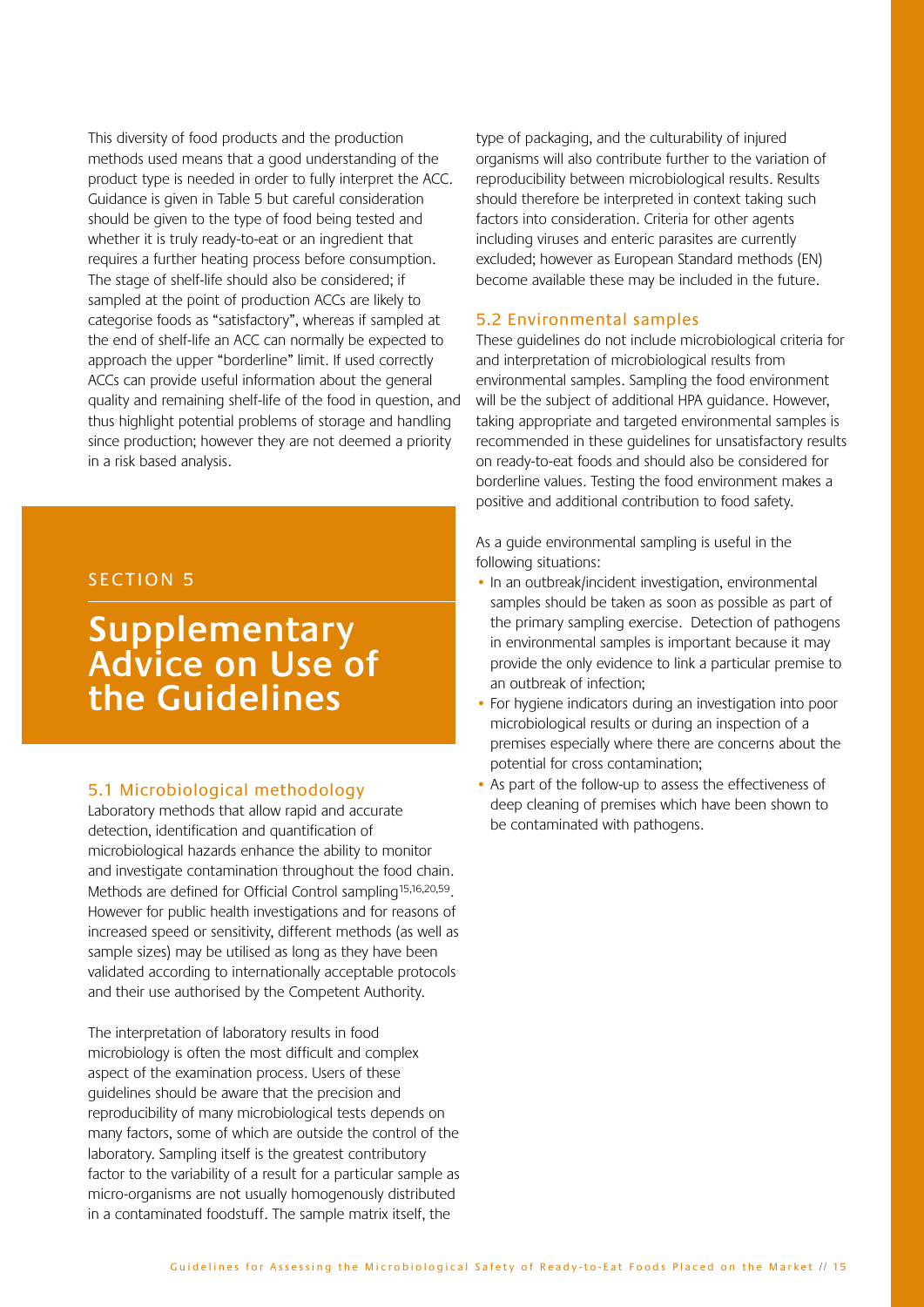### SECTION 6



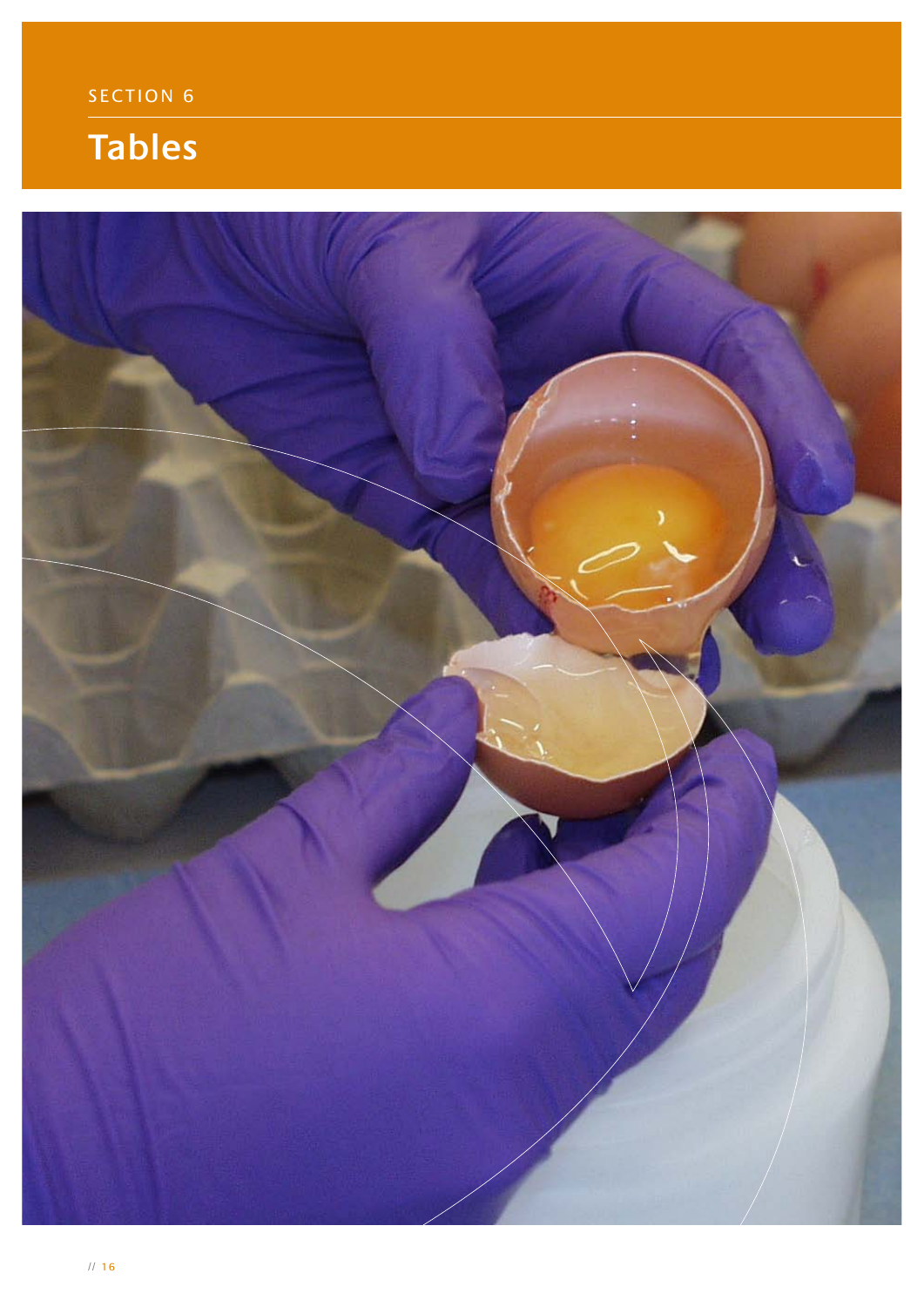| including laboratory specialist<br>pending results of specialist tests.<br>Actions should not be delayed<br>Additional information<br>and reference tests <sup>c</sup> | Confirmation of identity,<br>molecular typing.                                                                                                                                    | Confirmation of identity serotyping,<br>phage typing verocytotoxin typing,<br>molecular typing.                                                                                   | contains microbiological criteria for<br>anti-microbial resistance patterns,<br>molecular typing. Regulation (EC)<br>some specific food / Salmonella<br>No. 2073/2005 (as amended)<br>requirements to be complied<br>serotyping, phage typing,<br>Confirmation of identity,<br>combinations and the<br>with by FBOs. | serotyping, molecular typing.<br>Confirmation of identity,                                                    | Confirmation of identity,<br>molecular typing<br>serotyping,                                                                                                                         |
|------------------------------------------------------------------------------------------------------------------------------------------------------------------------|-----------------------------------------------------------------------------------------------------------------------------------------------------------------------------------|-----------------------------------------------------------------------------------------------------------------------------------------------------------------------------------|----------------------------------------------------------------------------------------------------------------------------------------------------------------------------------------------------------------------------------------------------------------------------------------------------------------------|---------------------------------------------------------------------------------------------------------------|--------------------------------------------------------------------------------------------------------------------------------------------------------------------------------------|
| Suggested Actions (Not exclusive)<br>NB: Perform risk assessment before<br>any further action                                                                          | Immediate investigation of: the food origin,<br>production process and environment; take<br>investigative food samples and consider<br>environmental monitoring.<br>$\frac{1}{2}$ | Immediate investigation of: the food origin,<br>production process and environment; take<br>investigative food samples and consider<br>environmental monitoring.<br>$M \triangle$ | Immediate investigation of: the food<br>samples and consider environmental<br>environment; take investigative food<br>origin, production process and<br>monitoring.<br>$\frac{1}{N}$                                                                                                                                 | Immediate investigation of hygiene,<br>cleaning, and food handlers<br>in outbreaks.<br>N/A                    | Immediate investigation of: the food<br>environment; take investigative food<br>samples and consider environmental<br>origin, production process and<br>monitoring.<br>$\frac{1}{N}$ |
| Likely Cause                                                                                                                                                           | Inadequate processing<br>Cross contamination                                                                                                                                      | Inadequate processing<br>Cross contamination                                                                                                                                      | Inadequate processing<br>Cross contamination                                                                                                                                                                                                                                                                         | Cross contamination by<br>food handler or faecal<br>contamination of raw<br>product                           | Inadequate processing<br>Cross contamination<br>by food handler<br>irrigation water<br>Contaminated                                                                                  |
| Interpretation                                                                                                                                                         | health and/ or unfit for<br>Potentially injurious to<br>human consumptionb<br>UNSATISFACTORY:<br>SATISFACTORY                                                                     | consumptionb<br>to health and/ or unfit<br>Potentially injurious<br>CTORY:<br><b>SATISFACTORY</b><br><b>JNSATISFA</b><br>for human                                                | health and/ or unfit for<br>Potentially injurious to<br>human consumptionb<br>UNSATISFACTORY:<br>SATISFACTORY                                                                                                                                                                                                        | health and/ or unfit for<br>Potentially injurious to<br>human consumptionb<br>UNSATISFACTORY:<br>SATISFACTORY | health and/ or unfit for<br>Potentially injurious to<br>human consumptionb<br>UNSATISFACTORY:<br><b>SATISFACTORY</b>                                                                 |
| Microbiological<br>Risk Category                                                                                                                                       | High<br>LOW                                                                                                                                                                       | High<br>Low                                                                                                                                                                       | High<br>Low                                                                                                                                                                                                                                                                                                          | High<br>$\overline{\text{Cov}}$                                                                               | High<br><b>NOT</b>                                                                                                                                                                   |
| Result/25g <sup>a</sup>                                                                                                                                                | Not detected<br>Detected                                                                                                                                                          | Not detected<br>Detected                                                                                                                                                          | Not detected<br>Detected                                                                                                                                                                                                                                                                                             | Not detected<br><b>Detected</b>                                                                               | Not detected<br>Detected                                                                                                                                                             |
| Hazard                                                                                                                                                                 | Campylobacter spp.<br>(thermotolerant)                                                                                                                                            | Escherichia coli O157<br>producing E. coli<br>verocytotoxin-<br>and other<br>(VTEC)                                                                                               | Salmonella spp.                                                                                                                                                                                                                                                                                                      | Shigella spp.                                                                                                 | Vibrio cholerae<br>$(O1$ and $O139)$                                                                                                                                                 |

Table 1. Guidance on the interpretation of results for detection of bacterial pathogens (the hazard) in ready-to-eat foods placed on the market.

Table 1. Guidance on the interpretation of results for detection of bacterial pathogens (the hazard) in ready-to-eat foods placed on the market.

a, it is common practice for 25g of food to be tested with the assumption that absence in 25g is SATISFACTORY. Testing of more or less food may however be indicated during outbreak investigations or when sampling is based No. 2073/2005 (as amended). Some ready-to-eat foods are taken as Official Control samples, please refer to the food safety or process hygiene criteria in Requlation (EC) No. 2073/2005 (as amended) for microbiological crite a, it is common practice for 25q of food to be tested with the assumption that absence in 25q is SATISFACTORY. Testing of more or less food may however be indicated during outbreak investigations or when sampling is based b, Regulation (EC) No. 178/2002, Article 14 Food safety requirements.

c, All isolates should be sent to the reference laboratory for confirmation except for *Campylobacter* spp. where only those associated with outbreak investigations should be referred.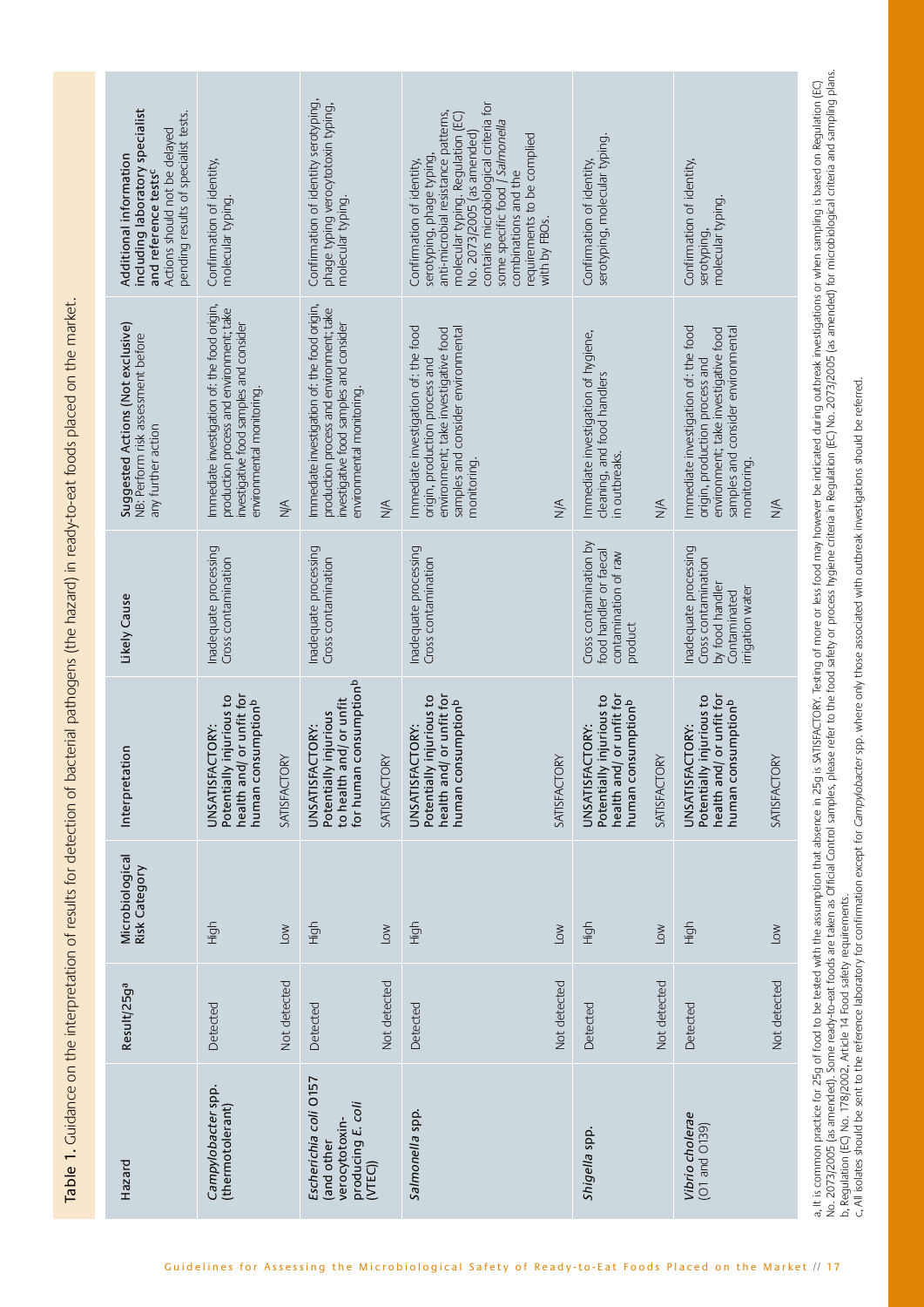| including laboratory specialist<br>pending results of specialist tests.<br>Actions should not be delayed<br>Additional information<br>and reference tests <sup>c</sup> | are able to produce gastrointestinal<br>Not all strains produce toxins and<br>disease, Confirmation of identity,<br>molecular typing                                                                     | Reported as presumptive B. cereus<br>unless associated with an outbreak<br>investigation when confirmation<br>and typing are performed                                                                                                                                                                                                      | Reported, if present, as<br>presumptive B. cereus | fermented products and do not<br>High levels occur in specific<br>Confirmation of identity,<br>gastrointestinal disease.<br>Not all strains produce<br>molecular typing                                  | Reported as presumptive Bacillus<br>spp. unless associated with an<br>represent a public health risk | outbreak investigation when<br>confirmation and typing are<br>performed                                                                                                                                                                                   | presumptive Bacillus spp.<br>Reported, if present, as |
|------------------------------------------------------------------------------------------------------------------------------------------------------------------------|----------------------------------------------------------------------------------------------------------------------------------------------------------------------------------------------------------|---------------------------------------------------------------------------------------------------------------------------------------------------------------------------------------------------------------------------------------------------------------------------------------------------------------------------------------------|---------------------------------------------------|----------------------------------------------------------------------------------------------------------------------------------------------------------------------------------------------------------|------------------------------------------------------------------------------------------------------|-----------------------------------------------------------------------------------------------------------------------------------------------------------------------------------------------------------------------------------------------------------|-------------------------------------------------------|
| Suggested Actions (Not exclusive)<br>NB: Perform risk assessment before<br>any further action                                                                          | time controls particularly for the storage<br>samples of food, raw food components<br>and the food preparation environment.<br>Immediately review temperature and<br>of cooked foods. Take investigative | hazardous provided appropriate levels of<br>and time controls particularly for cooked<br>control are applied. Review temperature<br>levels detected. Food may not become<br>samples of food, raw food components<br>and the food preparation environment.<br>Risk will increase proportional to the<br>foods. Consider taking investigative | N/A                                               | time controls particularly for the storage<br>samples of food, raw food components<br>and the food preparation environment.<br>Immediately review temperature and<br>of cooked foods. Take investigative | evels detected. Food may not become<br>Risk will increase proportional to the                        | hazardous provided appropriate levels of<br>and time controls particularly of cooking<br>control are applied. Review temperature<br>samples of food, raw food components<br>and the food preparation environment.<br>foods. Consider taking investigative | $\frac{1}{2}$                                         |
| Likely Cause                                                                                                                                                           | poor processing, poor<br>quality raw materials,<br>or poor temperature<br>Strong evidence for<br>control                                                                                                 | processing, poor quality<br>Likely evidence for poor<br>raw materials, or poor<br>temperature control                                                                                                                                                                                                                                       |                                                   | poor processing, poor<br>quality raw materials,<br>or poor temperature<br>Strong evidence for<br>control.                                                                                                | processing, poor quality<br>Likely evidence for poor                                                 | raw materials, or poor<br>temperature control                                                                                                                                                                                                             |                                                       |
| Interpretation                                                                                                                                                         | health and/or unfit for<br>y injurious to<br>human consumptionb<br>UNSATISFACTORY:<br>Potentiall                                                                                                         | <b>BORDERLINE</b>                                                                                                                                                                                                                                                                                                                           | SATISFACTORY                                      | y injurious to<br>health and/ or unfit for<br>human consumptionb<br>UNSATISFACTORY:<br>Potentiall                                                                                                        | <b>BORDERLINE</b>                                                                                    |                                                                                                                                                                                                                                                           | <b>SATISFACTORY</b>                                   |
| Microbiological<br>Risk Category                                                                                                                                       | High                                                                                                                                                                                                     | Moderate                                                                                                                                                                                                                                                                                                                                    | Low                                               | High                                                                                                                                                                                                     | Moderate                                                                                             |                                                                                                                                                                                                                                                           | Low                                                   |
| $(ctu/g)^a$<br>Result                                                                                                                                                  | >10 <sup>5</sup>                                                                                                                                                                                         | $10^{3} - 510^{5}$                                                                                                                                                                                                                                                                                                                          | $10^{3}$                                          | >10 <sup>5</sup>                                                                                                                                                                                         | $10^3 - 510^5$                                                                                       |                                                                                                                                                                                                                                                           | 501                                                   |
| Hazard                                                                                                                                                                 | <b>Bacillus</b> cereus                                                                                                                                                                                   |                                                                                                                                                                                                                                                                                                                                             |                                                   | Other pathogenic<br>(B.subtilis group)<br>Bacillus spp.                                                                                                                                                  |                                                                                                      |                                                                                                                                                                                                                                                           |                                                       |

Table 2. Guidance on the interpretation of results for enumeration of bacterial pathogens (the hazard) in ready-to-eat foods placed on the market Table 2. Guidance on the interpretation of results for enumeration of bacterial pathogens (the hazard) in ready-to-eat foods placed on the market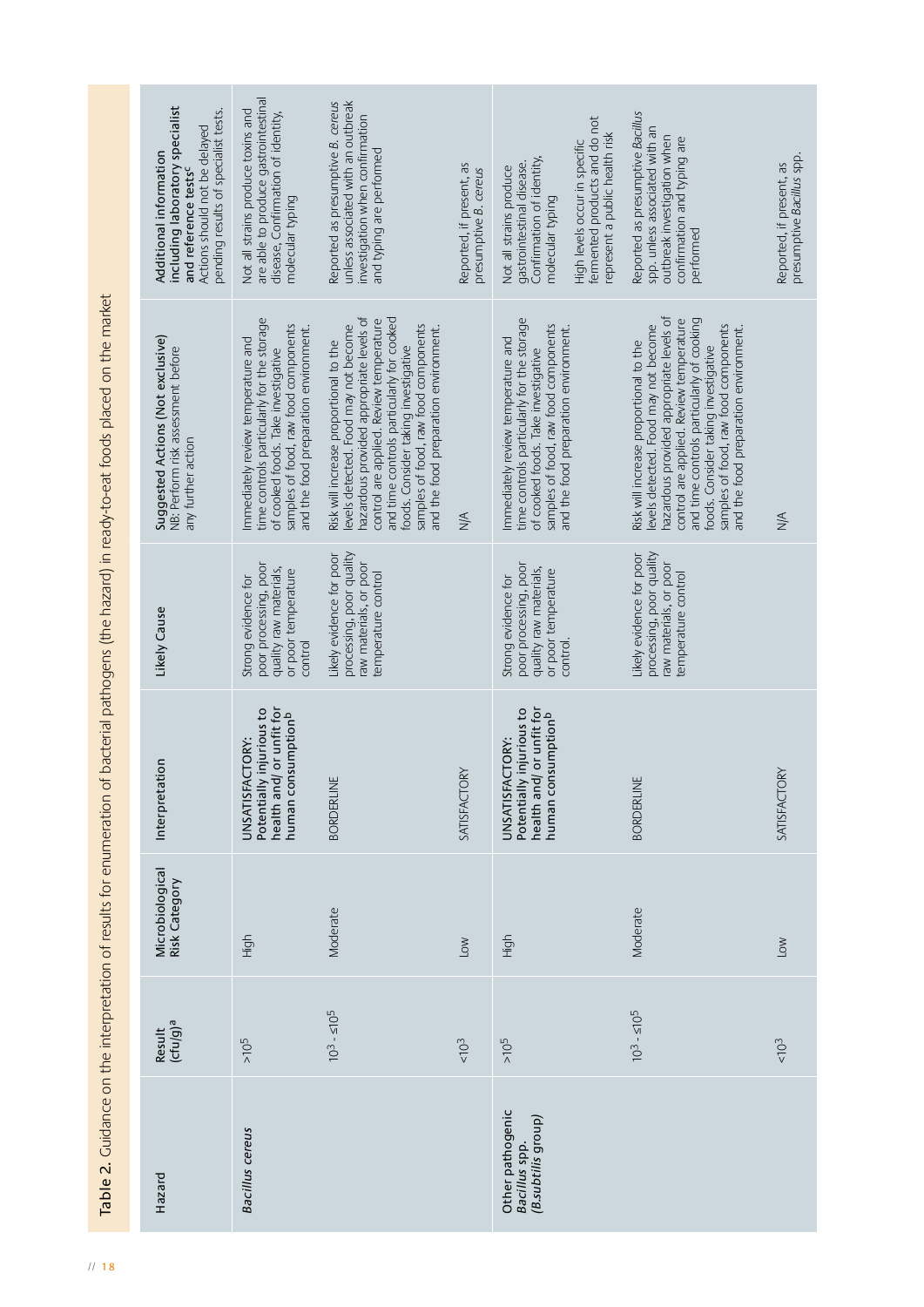| $10 - 5104$<br>>104 | Moderate<br>High | or unfit for<br>Potentially injurious to<br>human consumptionb<br>JNSATISFACTORY:<br>health and<br><b>BORDERLINE</b> | Likely evidence for poor<br>cooking, the use of left<br>cooling period after<br>Strong evidence for<br>over food, or from<br>particularly during<br>stocks and gravies<br>poor processing,              | time controls. Take investigative samples<br>mmediately review temperature and<br>Risk will increase proportional to the<br>levels detected and the likelihood of<br>of food and the food preparation<br>environment.                                                                                                                                                                                                                                                                                                                                                                                                                                                       | Refer isolates associated with an<br>Confirmation of identity, typing,<br>pathogenicity (toxin gene<br>detection)                                                                                                                                                                                                                                                                                                                               |
|---------------------|------------------|----------------------------------------------------------------------------------------------------------------------|---------------------------------------------------------------------------------------------------------------------------------------------------------------------------------------------------------|-----------------------------------------------------------------------------------------------------------------------------------------------------------------------------------------------------------------------------------------------------------------------------------------------------------------------------------------------------------------------------------------------------------------------------------------------------------------------------------------------------------------------------------------------------------------------------------------------------------------------------------------------------------------------------|-------------------------------------------------------------------------------------------------------------------------------------------------------------------------------------------------------------------------------------------------------------------------------------------------------------------------------------------------------------------------------------------------------------------------------------------------|
| $rac{1}{\sqrt{2}}$  | Low              | <b>SATISFACTORY</b>                                                                                                  | processing particularly<br>cooling                                                                                                                                                                      | particularly cooling and storage practices<br>taking investigative samples of food and<br>subsequent growth in the absence of<br>in place to prevent growth. Consider<br>appropriate levels of control. Review<br>the food preparation environment.<br>temperature and time controls<br>$\frac{1}{N}$                                                                                                                                                                                                                                                                                                                                                                       | outbreak investigation                                                                                                                                                                                                                                                                                                                                                                                                                          |
| $>102$              | High             | health and/ or unfit for<br>Potentially injurious to<br>human consumptionb<br>UNSATISFACTORY:                        | during production or at<br>inappropriate length of<br>temperature control or<br>cross-contamination<br>Strong evidence for<br>point of sale, poor<br>environmental or<br>poor processing,<br>shelf-life | environment. Take investigative samples<br>of food and environmental monitoring.<br>Immediate investigation of: the food<br>origin, production process and                                                                                                                                                                                                                                                                                                                                                                                                                                                                                                                  | Refer isolates for confirmation<br>of identity, serotyping,<br>molecular typing.                                                                                                                                                                                                                                                                                                                                                                |
| $10 - 502$          | Moderate         | <b>BORDERLINE</b>                                                                                                    | Likely evidence for poor<br>processing and/or poor<br>quality raw materials                                                                                                                             | to vulnerable groups (such as that served<br>storage conditions. Review quality of raw<br>materials, food preparation environment<br>৳<br>storage, and in foods likely to be served<br>significance and should be investigated.<br>monocytogenes at any level may be of<br>Consider taking investigative samples<br>there is a potential for growth during<br>food and environmental monitoring.<br>In refrigerated high risk foods where<br>Risk will increase proportional to the<br>levels detected and the likelihood of<br>temperature and shelf life controls.<br>subsequent growth under normal<br>in hospital) the presence of L.<br>(including cleaning), cooking, | persistent contamination or as part<br>amended) contains microbiological<br>Regulation (EC) No. 2073/2005 (as<br>monocytogenes combinations and<br>refer isolates for reference testing.<br>particularly where associated with<br>criteria for some specific food / L.<br>For foods in high risk categories <sup>c</sup> ,<br>the requirements to be complied<br>Consider referral of isolates,<br>of outbreak investigations.<br>with by FBOs. |
| 10 <sub>d</sub>     | Low              | SATISFACTORY                                                                                                         |                                                                                                                                                                                                         | $\frac{1}{2}$                                                                                                                                                                                                                                                                                                                                                                                                                                                                                                                                                                                                                                                               |                                                                                                                                                                                                                                                                                                                                                                                                                                                 |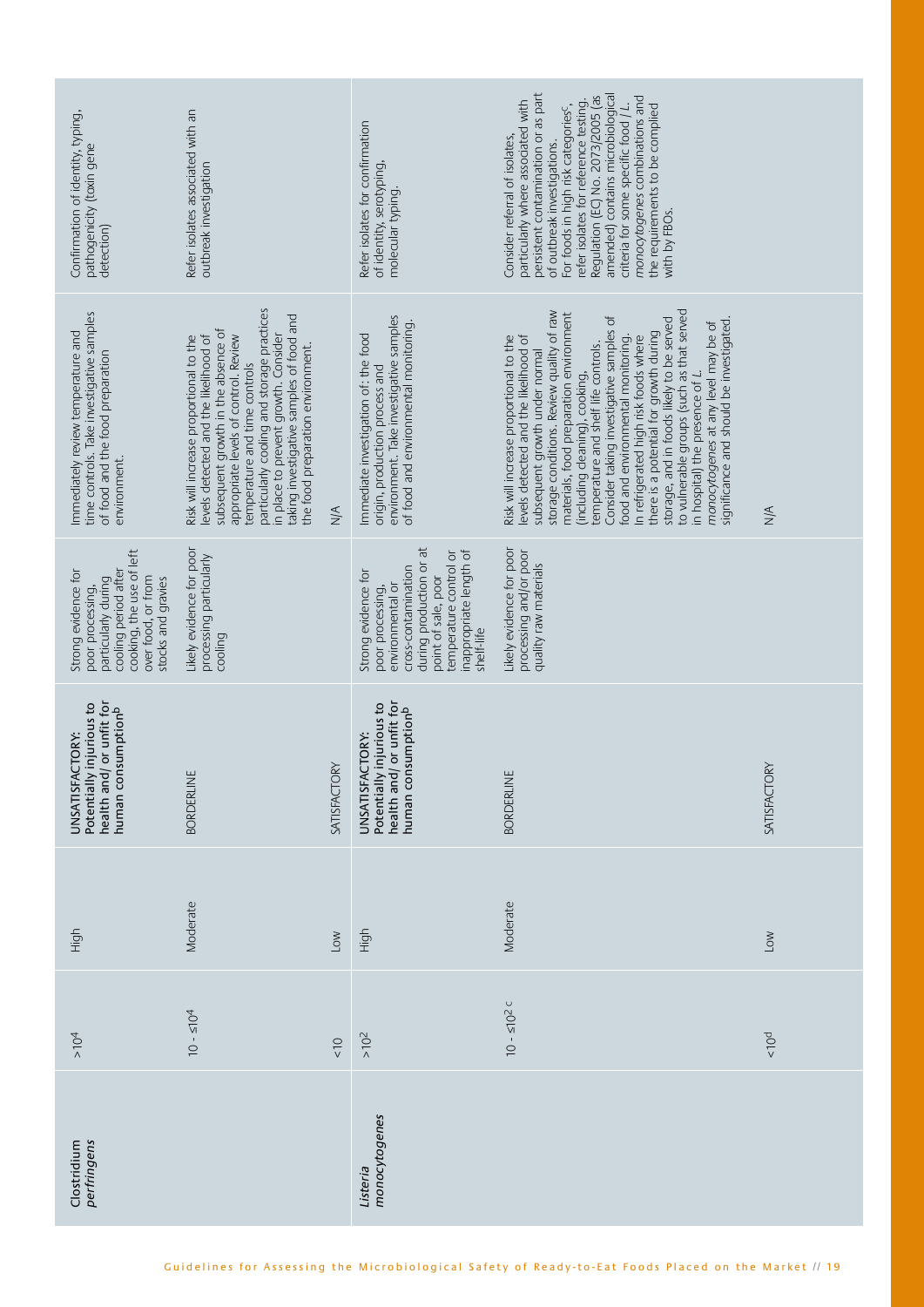| where high levels (>10 <sup>5</sup> cfu/g) may<br>enterotoxin detection in food and<br>have occurred at any stage in the<br>typing, pathogenicity (toxin gene<br>disease. Confirmation of identity,<br>detection) of isolates, Consider<br>suspected food poisoning, or<br>food remnants from cases of<br>producing toxin and causing<br>Not all strains are capable of<br>food chain. | during storage. Regulation (EC) No.<br>2073/2005 (as amended) contains<br>particularly where associated with<br>specific food / coagulase-positive<br>the requirements to be complied<br>outbreak investigations or where<br>microbiological criteria for some<br>there is die off of the bacterium<br>staphylococci combinations and<br>Consider referral of isolates,<br>with by FBOs                                                    |                            | Confirmation of identity,<br>buidh                                                                                                                                                                                                                                       | particularly where associated with<br>Consider referral of isolates,<br>outbreak investigations                                                                                                                                                                                                                     |                                                                                                                                                                                                                                           |
|----------------------------------------------------------------------------------------------------------------------------------------------------------------------------------------------------------------------------------------------------------------------------------------------------------------------------------------------------------------------------------------|--------------------------------------------------------------------------------------------------------------------------------------------------------------------------------------------------------------------------------------------------------------------------------------------------------------------------------------------------------------------------------------------------------------------------------------------|----------------------------|--------------------------------------------------------------------------------------------------------------------------------------------------------------------------------------------------------------------------------------------------------------------------|---------------------------------------------------------------------------------------------------------------------------------------------------------------------------------------------------------------------------------------------------------------------------------------------------------------------|-------------------------------------------------------------------------------------------------------------------------------------------------------------------------------------------------------------------------------------------|
| mmediately review food handling as well<br>as temperature and time controls. Take<br>investigative samples of food, food<br>preparation environment and food<br>nandlers.                                                                                                                                                                                                              | processing or maturation of the product.<br>food, food preparation environment and<br>Consider taking investigative samples of<br>handling as well as processing controls,<br>subsequent growth in the absence of<br>appropriate levels of control. Review<br>Risk will increase proportional to the<br>levels detected and the likelihood of<br>especially if there opportunities for<br>growth of staphylococci during<br>food handlers. | $\frac{1}{N}$              | origin, review cooking and subsequent<br>particularly marine products) and the<br>(cooked) food, raw food components<br>temperature and time controls. Take<br>Immediate investigation of the food<br>nvestigative samples of processed<br>food preparation environment. | hazardous provided appropriate levels of<br>Risk will increase proportional to levels<br>(cooked) foods, raw food components<br>particularly marine products) and the<br>control are applied. Consider taking<br>detected. Food may not become<br>nvestigative samples of processed<br>ood preparation environment. | a Some ready-to-eat fords are taken as Official Control samples please refer to the ford staff of process hygiene criteria in Benulation (FC) No. 2012/2005 (as amended) for microbiological criteria and sampling plans<br>$\frac{1}{2}$ |
| temperature control<br>Strong evidence for<br>poor handling and                                                                                                                                                                                                                                                                                                                        | Likely evidence for poor<br>handling, process and<br>temperature control.                                                                                                                                                                                                                                                                                                                                                                  |                            | Strong evidence for<br>poor processing.                                                                                                                                                                                                                                  | cross-contamination.<br>poor processing or<br>Likely evidence for                                                                                                                                                                                                                                                   |                                                                                                                                                                                                                                           |
| health and/ or unfit for<br>Potentially injurious to<br>human consumptionb<br><b>JNSATISFACTORY:</b>                                                                                                                                                                                                                                                                                   | <b>BORDERLINE</b>                                                                                                                                                                                                                                                                                                                                                                                                                          | $\gtrapprox$<br>SATISFACTO | health and/ or unfit for<br>Potentially injurious to<br>human consumptionb<br>UNSATISFACTORY:                                                                                                                                                                            | <b>BORDERLINE</b>                                                                                                                                                                                                                                                                                                   | $\approx$<br>SATISFACTO                                                                                                                                                                                                                   |
| figh                                                                                                                                                                                                                                                                                                                                                                                   | Moderate                                                                                                                                                                                                                                                                                                                                                                                                                                   | Low                        | High                                                                                                                                                                                                                                                                     | Moderate                                                                                                                                                                                                                                                                                                            | Low                                                                                                                                                                                                                                       |
| $>104$                                                                                                                                                                                                                                                                                                                                                                                 | $20 - 5104$                                                                                                                                                                                                                                                                                                                                                                                                                                | $rac{20}{5}$               | >10 <sup>3</sup>                                                                                                                                                                                                                                                         | $20 - 510^{3}$                                                                                                                                                                                                                                                                                                      | 50                                                                                                                                                                                                                                        |
| coagulase-positive<br>aureus and other<br>Staphylococcus<br>staphylococci                                                                                                                                                                                                                                                                                                              |                                                                                                                                                                                                                                                                                                                                                                                                                                            |                            | parahaemolyticus<br>Vibrio                                                                                                                                                                                                                                               |                                                                                                                                                                                                                                                                                                                     |                                                                                                                                                                                                                                           |

a, Some ready-to-eat foods are taken as Official Control samples, please refer to the food safety or process hygiene criteria in Regulation (EC) No. 2073/2005 (as amended) for microbiological criteria and sampling plans. rd fiilidt ງ<br>ສູ a, some ready-to-et toods are taken as Umcial control samples, please rerer to the tood sarety or process hygiene criteria in Kegulation (EC) No. 20/3/2005 (as amended) for microbiol, b, Regulation (EC) No. 178/2002, Artic b, Regulation (EC) No. 178/2002, Article 14 Food safety requirements. Not applicable to foods fermented with *Bacillus* spp.

c, Detected in 25g by enrichment for high risk foods capable of supporting the growth of *L. monocytogenes* such as some soft ripened cheeses, sliced meats, smoked fish and pâtés.

d, Not detected in 25g by enrichment for high risk foods capable of supporting the growth of *L. monocytogenes.*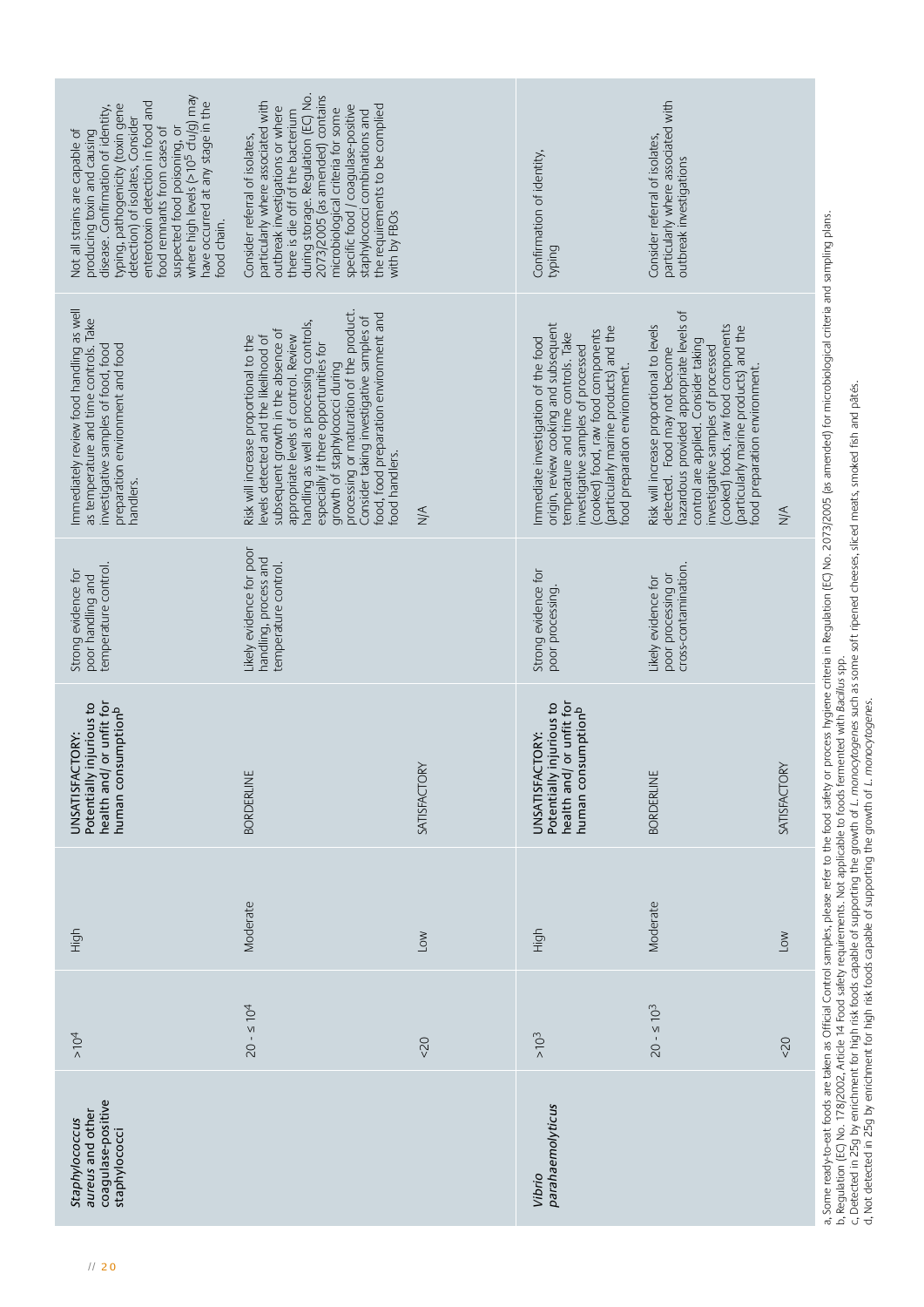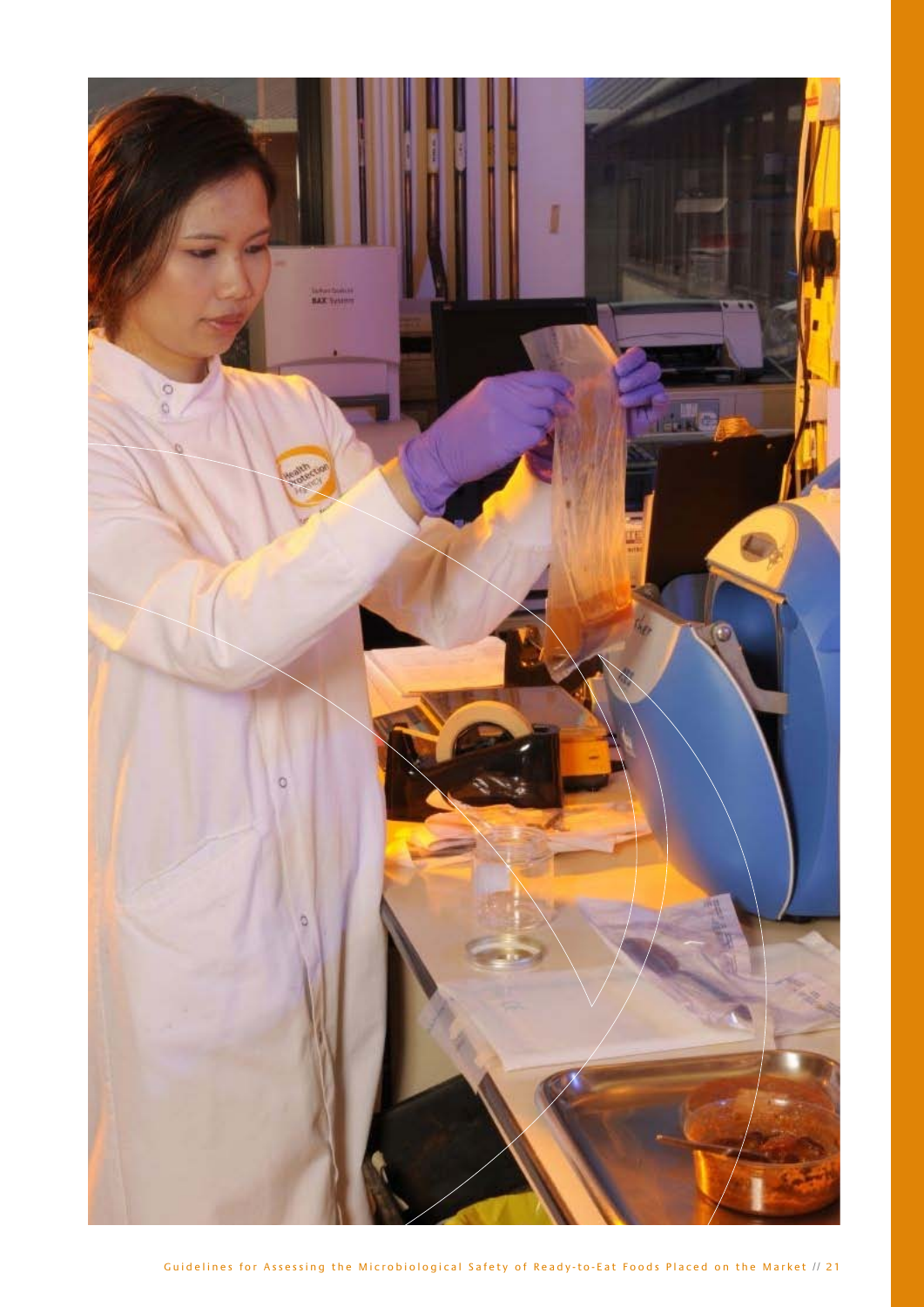|                                                                         | No. of reported human cases<br>in UK in 2007 <sup>b</sup>          | Many foodborne infections are not<br>reported                                                                                   | Many foodborne infections<br>are not reported                         | 57,815                                                                                                                                                                   |                                                                                                                                                                       |                                                                                                                                                                                                                      |
|-------------------------------------------------------------------------|--------------------------------------------------------------------|---------------------------------------------------------------------------------------------------------------------------------|-----------------------------------------------------------------------|--------------------------------------------------------------------------------------------------------------------------------------------------------------------------|-----------------------------------------------------------------------------------------------------------------------------------------------------------------------|----------------------------------------------------------------------------------------------------------------------------------------------------------------------------------------------------------------------|
|                                                                         | Symptoms, severity and sequelae <sup>a</sup>                       | Diarrhoea (diarrhoeal syndrome)<br>Vomiting (emetic syndrome)<br>Usually mild and short-lived,<br>lasts ~ 1 day                 | Usually mild and short-lived, lasts ~ 1 day<br>Vomiting and diarrhoea | Diarrhoea, headache, abdominal pain;<br>common sequelae, reactive arthritis,<br>Guillain-Barré syndrome<br>Irritable bowel syndrome (IBS) most<br>usually lasts 2-7 days | 73<br>lasts ~ 1 day, but diarrhoea longer<br>Dehydration in severe cases<br>Usually mild and short-lived,<br>Diarrhoea, abdominal pain;<br>and more severe in elderly | 1,149<br>Haemolytic Uraemic Syndrome (HUS),<br>haemorrhagic colitis, lasts 2 weeks in<br>Diarrhoea, vomiting, abdominal pain,<br>uncomplicated cases, can be fatal;<br>Thrombotic Thrombocytopaenic<br>Purpura (TTP) |
|                                                                         | factors for severe<br>Known host risk<br>infection                 | Unknown                                                                                                                         | Unknown                                                               | Age (<5 yrs or >60 yrs)<br>Antacid treatment<br>Reduced immune<br>status                                                                                                 | probably susceptible<br>Most people are                                                                                                                               | Age<br>(<5 yrs (HUS) or >60 yrs<br>(TTP))                                                                                                                                                                            |
|                                                                         | Major routes of<br>transmission                                    | Foodborne                                                                                                                       | Foodborne                                                             | Foodborne<br>Cross-contamination<br>Waterborne<br>Zoonotic                                                                                                               | occur in elderly)<br>(i.e. person-to-person and<br>Non-foodborne infection<br>antibiotic-associated<br>Foodborne,<br>nfections                                        | Environmental exposure<br>Cross-contamination<br>Person-to-person<br>Waterborne<br>Foodborne<br>Zoonotic                                                                                                             |
| Table 3. Major features of foodborne diseases due to selected pathogens | Microbiological<br>Risk Category                                   | Commercial catering                                                                                                             | Commercial catering                                                   | Consumption of food<br>prepared outside the<br>on holiday (e.g. farm<br>cottage, caravan site)<br>untreated water/milk<br>Consumption of<br><b>Barbecues</b><br>home     | institutional catering<br>Commercial and                                                                                                                              | Pre-school / nurseries<br>cottage, caravan site)<br>on holiday (e.g. farm<br>untreated water/milk<br>Institutional settings<br>Zoonotic (petting<br>Consumption of<br>Domestic home<br>farms)                        |
|                                                                         | with human<br>Food types<br>most often<br>associated<br>infections | Cooked meats,<br>soups, spices<br>Cooked rice<br>poultry and<br>vegetables,<br>syndrome)<br>(diarrhoeal<br>syndrome)<br>(emetic | Cooked meats,<br>poultry and<br>vegetables                            | meat, milk and<br>milk, untreated<br>dairy products<br>drinking water<br>pasteurisation<br>unpasteurised<br>contaminated<br>milk or post-<br>Poultry, red<br>made with   | gravy and stock<br>Cooked meat,                                                                                                                                       | dairy products<br>drinking water<br>beef, milk and<br>Under cooked<br>unpasteurised<br>contaminated<br>pasteurisation<br>milk or post-<br>made with<br>vegetables,<br>milk, salad<br>untreated                       |
|                                                                         | Hazard                                                             | <b>Bacillus</b> cereus                                                                                                          | pathogenic Bacillus)<br>Bacillus spp. (other                          | Campylobacter spp.<br>(thermotolerant)                                                                                                                                   | perfringens<br>Clostridium                                                                                                                                            | producing E. coli<br>O157 (and other<br>Escherichia coli<br>verocytotoxin-<br>(VTEC)                                                                                                                                 |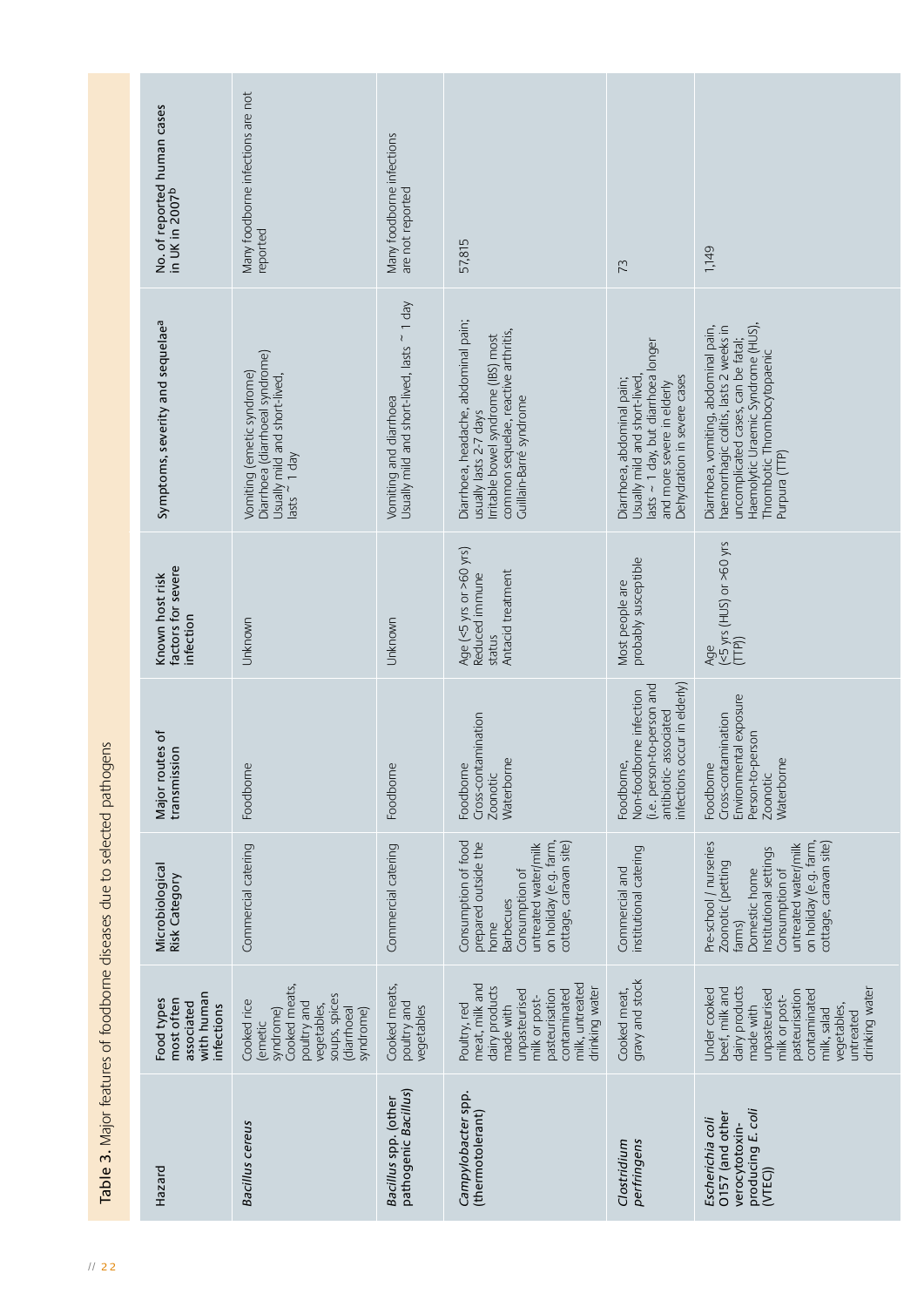| 261                                                                                                                                                                                                 | 13,802                                                                                                                                                                                   | 1,638 <sup>c</sup>                                                                                 | Many foodborne intoxications<br>are not reported                                                                              | 47d                                                         | $\frac{4}{3}$                           |                                                                                                                                                                                                                                                                                                                                                    |
|-----------------------------------------------------------------------------------------------------------------------------------------------------------------------------------------------------|------------------------------------------------------------------------------------------------------------------------------------------------------------------------------------------|----------------------------------------------------------------------------------------------------|-------------------------------------------------------------------------------------------------------------------------------|-------------------------------------------------------------|-----------------------------------------|----------------------------------------------------------------------------------------------------------------------------------------------------------------------------------------------------------------------------------------------------------------------------------------------------------------------------------------------------|
| Non-invasive: diarrhoea, fever, headache,<br>infections possible (septicaemia and<br>nvasive: fever and severe systemic<br>meningitis, and miscarriage).<br>High case fatality rate.<br>muscle pain | fever; lasts several days to 3 weeks, and<br>Septicaemia and inflammation of the<br>Diarrhoea, vomiting, abdominal pain,<br>abdominal wall, reactive arthritis<br>in severe cases death; | Diarrhoea, vomiting, bacillary dysentery;<br>last average of 4 to 7 days;<br>HUS, Toxic megacolon. | Nausea and vomiting, last 1 - 2 days,<br>Abdominal cramps and diarrhoea<br>Collapse in very severe cases<br>may be very acute | Diarrhoea, vomiting, severe de-hydration,<br>leg cramps     | Diarrhoea                               |                                                                                                                                                                                                                                                                                                                                                    |
| Immunosuppression<br>Antacid treatment<br>Newborn infants<br>Age (>60 yrs),<br>Pregnancy                                                                                                            | Reduced immune<br>status                                                                                                                                                                 | Age (<5 yrs)                                                                                       | Most people are<br>susceptible                                                                                                | probably susceptible<br>Most people are                     | probably susceptible<br>Most people are |                                                                                                                                                                                                                                                                                                                                                    |
| Cross-contamination<br>Foodborne                                                                                                                                                                    | Cross-contamination<br>Person-to-person<br>Foodborne<br>Zoonotic                                                                                                                         | Person-to-person<br>Foodborne                                                                      | Cross-contamination<br>Food handlers<br>Foodborne                                                                             | Waterborne<br>Foodborne                                     | Foodborne                               |                                                                                                                                                                                                                                                                                                                                                    |
| Hospitals and the<br>community                                                                                                                                                                      | Consumption of food<br>prepared outside the<br>Foreign travel<br>home                                                                                                                    | Pre-schools / nurseries<br>Institutional settings<br>Foreign travel                                | institutional catering<br>Commercial and                                                                                      | ndian subcontinent<br>particularly to the<br>Foreign travel | Various                                 |                                                                                                                                                                                                                                                                                                                                                    |
| meats, pâté, soft<br>High risk foods,<br>such as sliced<br>smoked fish<br>sandwiches,<br>cheese,                                                                                                    | Eggs, poultry,<br>pork, beef, dairy<br>products, seeds,<br>herbs, salad<br>vegetables,<br>chocolate                                                                                      | Salad vegetables                                                                                   | Processed meats,<br>dairy products.<br>shellfish, and<br>poultry, fish,                                                       | drinking water<br>untreated<br>Imported<br>seafood,         | Imported<br>seafood                     |                                                                                                                                                                                                                                                                                                                                                    |
| monocytogenes<br>Listeria                                                                                                                                                                           | (non Typhi/Paratyphi)<br>Salmonella spp.                                                                                                                                                 | Shigella spp.                                                                                      | coagulase-positive<br>aureus and other<br>Staphylococcus<br>staphylococci                                                     | Vibrio cholerae                                             | parahaemolyticus<br>Vibrio              | b, Data provided by Health Protection Agency, Health Protection Scotland, Communicable Disease Surveillance Centre Northern Ireland<br>a, The Table is not inclusive and features, other than that described may occur but are generally considered uncommon.<br>c, Most cases identified are person-to-person<br>d, All foreign travel associated |

Guidelines for Assessing the Microbiological Safety of Ready-to-Eat Foods Placed on the Market // 23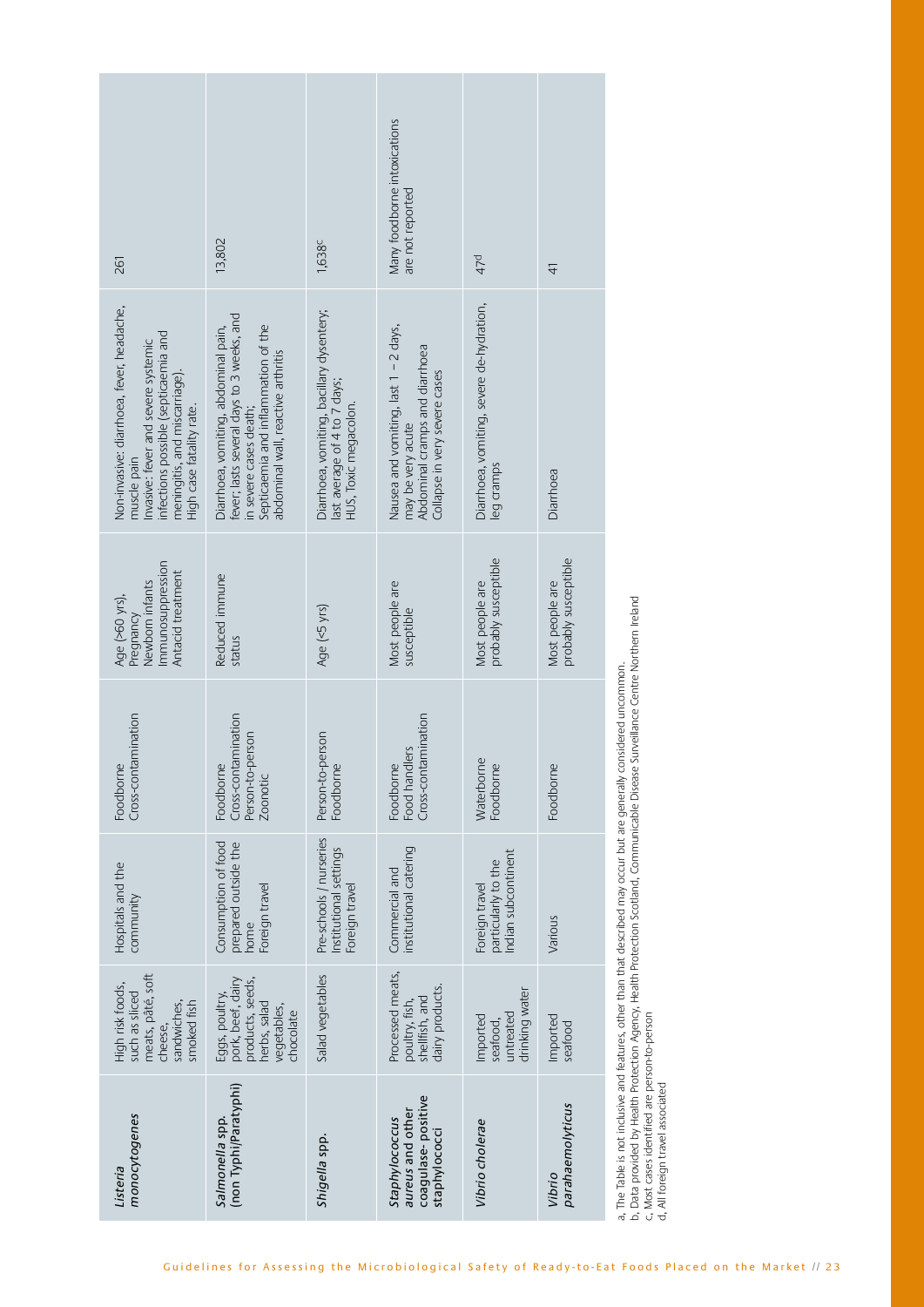| <b>Suggested Actions</b><br>(Not exclusive) | Take investigative samples of food<br>Review cooking and all hygiene<br>monitoring of food preparation<br>procedures including cleaning.<br>and undertake environmental<br>environment.                                                                                                                    | should be proportional to the levels<br>preparation environment. Action<br>Review cooking and all hygiene<br>procedures including cleaning.<br>samples of food and the food<br>Consider taking investigative<br>detected. | amended) contains microbiological<br>Regulation (EC) No. 2073/2005 (as<br>Enterobacteriaceae combinations<br>criteria for some specific food /<br>and the requirements to be<br>complied with by FBOs | Take investigative samples of food<br>Review cooking and all hygiene<br>procedures including cleaning.<br>and undertake environmental<br>preparation environment.<br>monitoring of the food                                                                                                                                                                                                                                                                                                       | preparation environment. Action<br>Review cooking and all hygiene<br>procedures including cleaning.<br>samples of food and the food<br>Consider taking investigative<br>should be proportional to<br>levels detected.                                        | amended) contains microbiological<br>Requlation (EC) No. 2073/2005 (as<br>requirements to be complied with<br>criteria for some specific food / E.<br>coli combinations and the<br>by FBOs |
|---------------------------------------------|------------------------------------------------------------------------------------------------------------------------------------------------------------------------------------------------------------------------------------------------------------------------------------------------------------|---------------------------------------------------------------------------------------------------------------------------------------------------------------------------------------------------------------------------|-------------------------------------------------------------------------------------------------------------------------------------------------------------------------------------------------------|---------------------------------------------------------------------------------------------------------------------------------------------------------------------------------------------------------------------------------------------------------------------------------------------------------------------------------------------------------------------------------------------------------------------------------------------------------------------------------------------------|--------------------------------------------------------------------------------------------------------------------------------------------------------------------------------------------------------------------------------------------------------------|--------------------------------------------------------------------------------------------------------------------------------------------------------------------------------------------|
| Likely Cause                                | contamination from raw meat, food handlers<br>Poor hygiene due to undercooking, or cross<br>or food contact surfaces as well as poor<br>temperature and time control.                                                                                                                                      | undercooking, or cross contamination from<br>Possible evidence of poor hygiene due to<br>surfaces as well as poor temperature and<br>raw meat, food handlers or food contact<br>time control.                             | $\frac{1}{N}$                                                                                                                                                                                         | Poor hygiene due to undercooking, or cross<br>surfaces as well as poor temperature and<br>contamination from raw food especially<br>meat, food handlers or food contact<br>time control.                                                                                                                                                                                                                                                                                                          | undercooking, or cross contamination from<br>raw food especially meat, food handlers or<br>Possible evidence of poor hygiene due to<br>food contact surfaces, as well as poor<br>temperature and time control.                                               | $\frac{1}{N}$                                                                                                                                                                              |
| Comment                                     | an overall poor general hygiene status of a food<br>animals. Their presence at these levels suggests<br>environment as well as the gut of humans and<br>product. These bacteria are not reliable<br>indicators of contamination by faecal<br>of this group occur in the<br>pathogens in a food.<br>Members | production environment should be investigated<br>other microbiological parameters but detection<br>in conjunction with test results from<br>in several foods or other areas of the food<br>Interpret i                    |                                                                                                                                                                                                       | environmental sites highlights an increased food<br>Originates from the intestinal tract of man and<br>animals indicating contamination and growth<br>stage of the process. The detection of E. coli<br>(depending on the level detected) at some<br>can signify a risk that faecal pathogens are<br>microbiological parameters. Repeated or<br>present. Results should be interpreted in<br>widespread detection in several foods or<br>conjunction with test results from other<br>safety risk. | be found. Repeated or widespread detection in<br>ready-to-eat foods, low levels may occasionally<br>several foods or areas of the food production<br>E. coli should not be detected in<br>environment suggests an increased food<br>safety risk.<br>Although |                                                                                                                                                                                            |
| Interpretation                              | UNSATISFACTORY                                                                                                                                                                                                                                                                                             | <b>BORDERLINE</b>                                                                                                                                                                                                         | SATISFACTORY                                                                                                                                                                                          | UNSATISFACTORY                                                                                                                                                                                                                                                                                                                                                                                                                                                                                    | <b>BORDERLINE</b>                                                                                                                                                                                                                                            | SATISFACTORY                                                                                                                                                                               |
| (ctu/g)<br>Result                           | >104                                                                                                                                                                                                                                                                                                       | $102 - 504$                                                                                                                                                                                                               | 10 <sup>2</sup>                                                                                                                                                                                       | $>102$                                                                                                                                                                                                                                                                                                                                                                                                                                                                                            | $20 - 5102$                                                                                                                                                                                                                                                  | 50                                                                                                                                                                                         |
| Hygiene Indicator                           | Enterobacteriaceae <sup>a</sup>                                                                                                                                                                                                                                                                            |                                                                                                                                                                                                                           |                                                                                                                                                                                                       | Escherichia colib.c.d                                                                                                                                                                                                                                                                                                                                                                                                                                                                             |                                                                                                                                                                                                                                                              |                                                                                                                                                                                            |

Table 4. Guidance on the interpretation of results for hygiene indicator organisms in ready-to-eat foods placed on the market Table 4. Guidance on the interpretation of results for hygiene indicator organisms in ready-to-eat foods placed on the market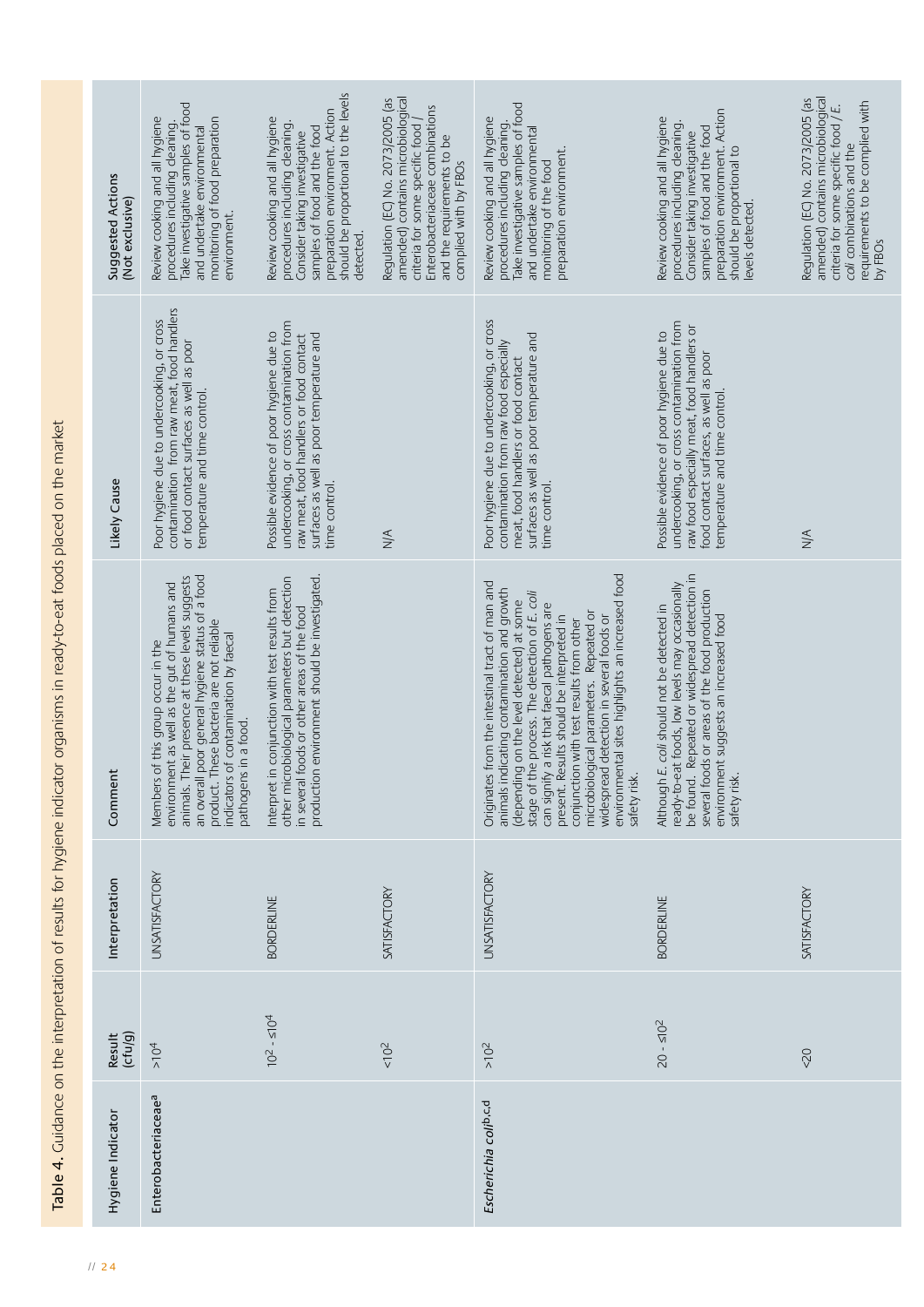| environment, particularly plant and<br>temperature and shelf life controls.<br>Take investigative samples of food<br>Review factory hygiene (including<br>machinery. Consider sending<br>isolates for reference tests<br>and the food preparation<br>cleaning) together with                                                                                                                                                                                                                                                                                                              | the food preparation environment,<br>investigative samples of food and<br>reference tests. Action should be<br>particularly plant and machinery.<br>cleaning), temperature and shelf<br>Review quality of raw materials,<br>proportional to levels detected<br>life controls. Consider taking<br>Consider sending isolates for<br>factory hygiene (including |                                                                                                                                                                     |
|-------------------------------------------------------------------------------------------------------------------------------------------------------------------------------------------------------------------------------------------------------------------------------------------------------------------------------------------------------------------------------------------------------------------------------------------------------------------------------------------------------------------------------------------------------------------------------------------|--------------------------------------------------------------------------------------------------------------------------------------------------------------------------------------------------------------------------------------------------------------------------------------------------------------------------------------------------------------|---------------------------------------------------------------------------------------------------------------------------------------------------------------------|
| Strong evidence for poor processing, or poor<br>operation of refrigerators, or over extension<br>temperature control including suboptimal<br>of shelf lite.                                                                                                                                                                                                                                                                                                                                                                                                                               | Possible evidence for poor processing or poor<br>quality raw materials. Indicate process has<br>the potential to allow contamination by<br>L. monocytogenes.                                                                                                                                                                                                 | or food that contains fresh fruit and vegetables as ingredients e.g. sandwiches, as these food types can contain high levels of Enterobacteriaceae<br>$\frac{1}{2}$ |
| monocytogenes are not pathogenic to humans.<br>With very rare exceptions, species other than L.<br>presence in foods with an extended shelf life at<br>risk of listeriosis is increased, e.g. foods served<br>Detection of other Listeria species at this level<br>this level suggests follow-up action. Remedial<br>consumed by vulnerable groups in whom the<br>in the food. Listeria can grow, albeit<br>action should be taken for foods likely to be<br>slowly, at refrigeration temperatures, and its<br>a risk that L. monocytogenes could<br>n hospitals<br>signifies<br>multiply | foods intended to be fed to vulnerable groups in<br>capable of supporting growth of Listeria (see<br>above). Remedial action should be taken for<br>whom the risk of listeriosis is increased, e.g.<br>May become a problem especially in foods<br>oods served in hospitals.                                                                                 |                                                                                                                                                                     |
| UNSATISFACTORY                                                                                                                                                                                                                                                                                                                                                                                                                                                                                                                                                                            | <b>BORDERLINE</b>                                                                                                                                                                                                                                                                                                                                            | The criterion listed for Enterobacteriaceae does not apply to fresh fruit and salad vegetables<br>SATISFACTORY                                                      |
| >10 <sup>2</sup>                                                                                                                                                                                                                                                                                                                                                                                                                                                                                                                                                                          | $10 - 5102$ e                                                                                                                                                                                                                                                                                                                                                | 50 <sub>1</sub>                                                                                                                                                     |
| L.monocytogenes)<br>Listeria spp. (not                                                                                                                                                                                                                                                                                                                                                                                                                                                                                                                                                    |                                                                                                                                                                                                                                                                                                                                                              |                                                                                                                                                                     |

 $\mathfrak{a}$ 

as part of their normal micro-flora. The criterion does not apply to cheeses ripened using a culture of *Hafnia alvei* or *Proteus vulgaris.*

b, Some ready-to-eat foods are taken as Official Control samples, please refer to the food safety or process hygiene criteria in Regulation (EC) No. 2073/2005 (as amended) for microbiological criteria and sampling plans.

י, as part of their normal microfloa. The criterion does not deses ripened using a culture of *Hafnia alvei or Proteus wigans*.<br>באחר המשפחה המשפחה המשפחה המשפחה של המשפחה של המשפחה של המשפחה המשפחה של המשפחה של המשפחה של According to Requlation (EC) No. 2073/2005 (as amended) the limit for E, coli in live big big be pastle molluscs and incoderms, tunicates and qastropods placed on the market during their shelf-life (e.g. raw oysters intend is 230 MPN/100 g flesh and intra-valvular liquid (food safety criterion) using ISO TS 16649-3. is 230 MPN/100 g flesh and intra-valvular liquid (food safety criterion) using ISO TS 16649-3.

d, Criterion does not apply to cheeses made from raw milk d, Criterion does not apply to cheeses made from raw milk

Detected in 25g by emichment for high risk foods capable of supporting the growth of Listeria spp. such as some soft ripened cheese, sliced meats, smoked fish and pâté<br>Not detected in 25g by emichment for high risk foods c e, Detected in 25g by enrichment for high risk foods capable of supporting the growth of *Listeria spp.* such as some soft ripened cheese, sliced meats, smoked fish and pâté  $\mathbb{C}$  .

f, Not detected in 25g by enrichment for high risk foods capable of supporting the growth of *Listeria* spp.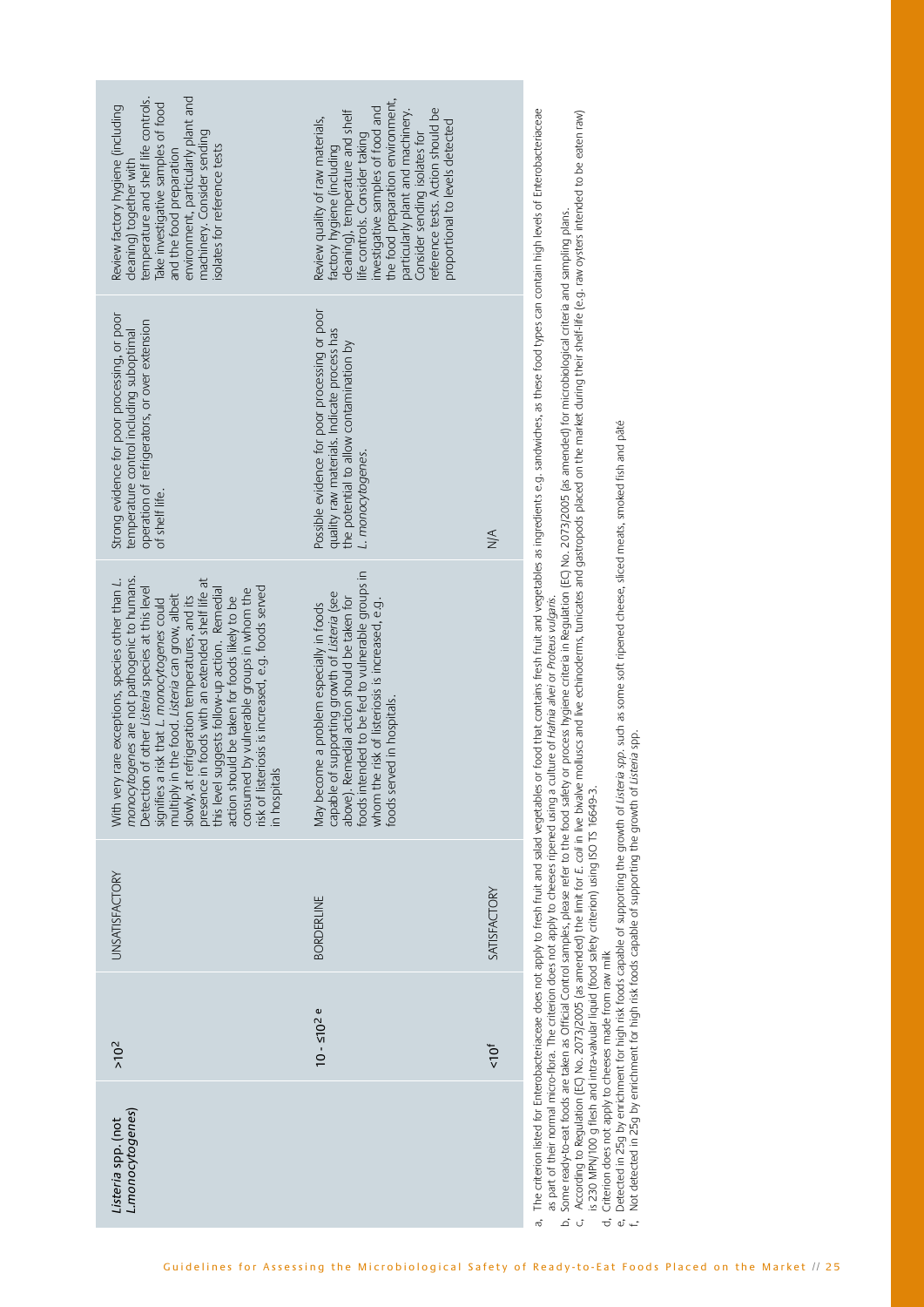|                               | Table 5. Guidance on the interpretation of results for aerobic colony                                                               | count levels in various ready-to-eat foods and components placed on the                                                                                              |                           |                   |                             |
|-------------------------------|-------------------------------------------------------------------------------------------------------------------------------------|----------------------------------------------------------------------------------------------------------------------------------------------------------------------|---------------------------|-------------------|-----------------------------|
|                               |                                                                                                                                     |                                                                                                                                                                      |                           | Result (cfu/g)    |                             |
|                               | Food Category                                                                                                                       | Examples                                                                                                                                                             | Satisfactory <sup>a</sup> | Borderlineb       | Unsatisfactory <sup>c</sup> |
| $\overline{\phantom{0}}$      | Ambient stable canned, bottled, cartoned and<br>pouched foods immediately after removal<br>from container                           | Canned products such as tuna, salmon, corned beef, soups,<br>fruit; UHT products<br>stews, desserts,                                                                 | $rac{10}{5}$              | Not Applicable    | See note d                  |
| $\sim$                        | Foods cooked immediately prior to sale or<br>consumption                                                                            | pizza, ready<br>meals (cook/chill & cook/freeze) after regeneration<br>burgers, kebabs, sausages,<br>Takeaway food,                                                  | $10^{3}$                  | $103 - < 105$     | $\geq 10^{5}$               |
| $\sim$                        | Cooked foods chilled but with minimum handling<br>prior to sale or consumption; canned pasteurised<br>foods requiring refrigeration | Whole pies, sausage rolls, samosas, flans, quiches, chicken<br>portions; canned ham, pasteurised foods including fruit<br>juice and soups; desserts                  | 10 <sup>4</sup>           | $10^{4} - 10^{7}$ | $\geq 10^7$                 |
| 4                             | Bakery and confectionery products without dairy<br>cream, powdered foods                                                            | powdered dairy products, other reconstituted powdered<br>Cakes without dairy cream, soup powders, milk powder,<br>foods ready to eat after reconstitution or warming | 10 <sup>4</sup>           | $10^{4} - 10^{6}$ | $\geq 10^6$                 |
| LN,                           | Cooked foods chilled but with some handling<br>prior to sale or consumption                                                         | Sliced meats, cut pies, pâté, sandwiches without salad, hot<br>smoked fish (mackerel, etc.), molluscs, crustaceans and<br>other shellfish out of shell               | $10^{5}$                  | $105 - < 107$     | See note e<br>$\geq 10^7$   |
| 6                             | Non-fermented dairy products and dairy desserts,<br>mayonnaise and mayonnaise based dressings,<br>cooked sauces                     | Most milk and butter, cream, ice cream, fresh cheese<br>(mascarpone, paneer), trifle with dairy cream, satay, cakes<br>with dairy cream                              | $10^{5}$                  | $105 - 107$       | $\geq 10^7$                 |
| $\overline{\phantom{a}}$      | Food mixed with dressings, dips, pastes                                                                                             | taramasalata, houmous<br>Coleslaw, dips,                                                                                                                             | $10^{6}$                  | $10^{6} - 10^{7}$ | $\geq 10^7$                 |
| $\infty$                      | Extended shelf life food products requiring<br>efrigeration                                                                         | packed products, e.g. meat, fish, fruit<br>MAP or vacuum<br>and vegetables                                                                                           | $10^{6}$                  | $10^6 - 10^8$     | $20108$ See note e          |
| $\sigma$                      | Raw ready-to-eat meat and fish, cold smoked fish                                                                                    | Sushi, smoked salmon, gravalax                                                                                                                                       | $10^{6}$                  | $106 - < 107$     | See note f                  |
| $\supseteq$                   | Preserved food products -pickled, marinated<br>or salted                                                                            | Pickled or salted fish, cooked shellfish in vinegar, vegetables<br>herbs, spices<br>in vinegar or oil,                                                               | Not Applicable            | Not Applicable    | See note f                  |
| $\overleftarrow{\phantom{a}}$ | Dried foods                                                                                                                         | Fruits, berries, vine fruits, nuts, sunflower seeds, herbs,<br>spices, dried fish                                                                                    | Not Applicable            | Not Applicable    | See note f                  |
| 12                            | Fresh fruit and vegetables, products containg<br>raw vegetables                                                                     | Whole fruit, pre-prepared fruit salads, vegetable crudités,<br>salads, sandwiches with salad, mixed commodity salads<br>containing raw vegetables                    | Not Applicable            | Not Applicable    | See note f                  |
| $\tilde{L}$                   | Fermented, cured and dried meats, fermented<br>vegetables, ripened cheeses                                                          | Continental sausages /salamis, jerky, sauerkraut, olives, bean<br>curd, cheddar, stilton, brie, fermented milk drinks and<br>etc<br>butter, yoghurt,                 | Not Applicable            | Not Applicable    | See note f                  |

 $1/26$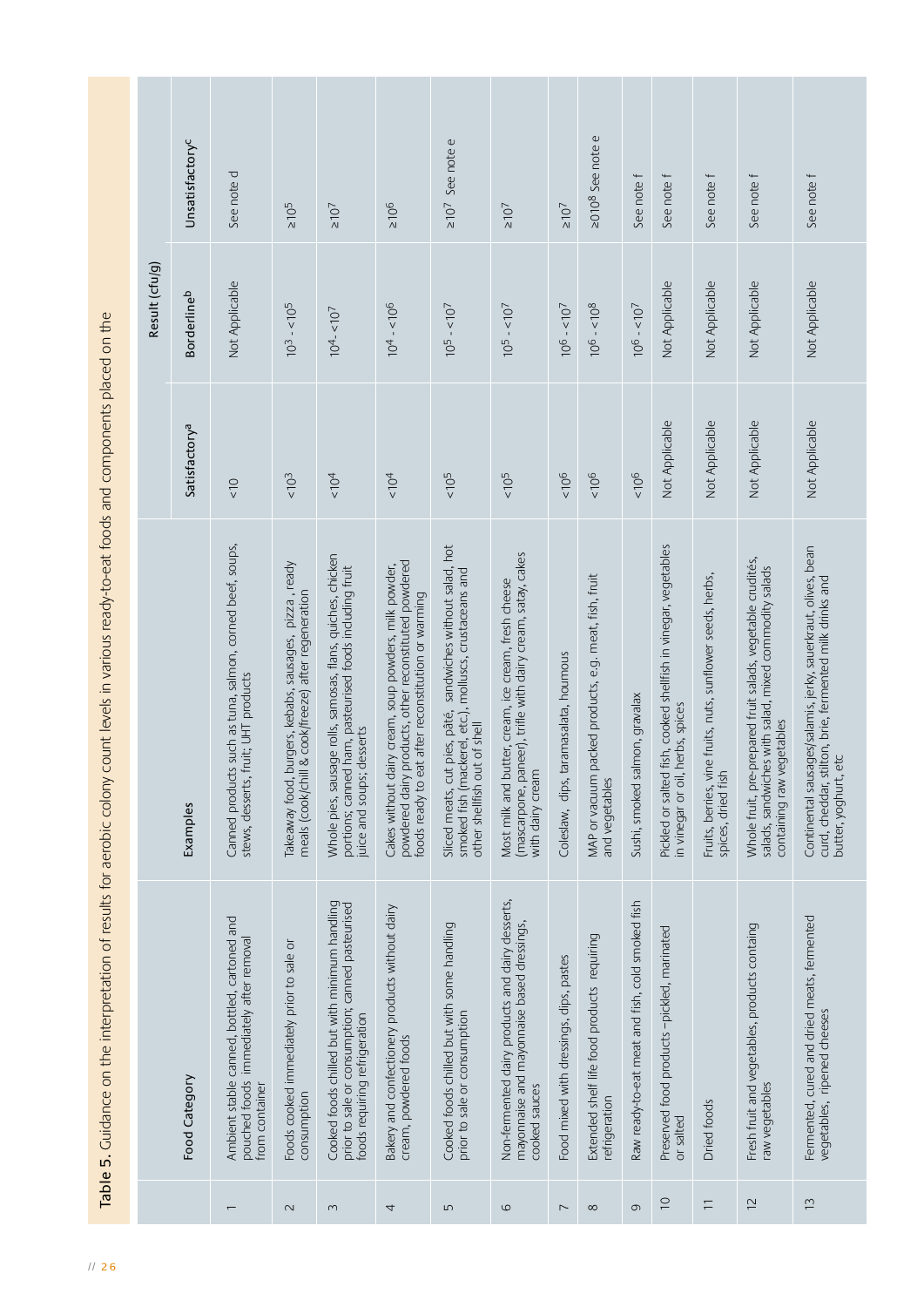# a, Satisfactory: No action required a, Satisfactory: No action required

b, Borderline: Consider the source of the food (producer/retailer etc.) and the stage of shelf life before determining action. If other samples from the same source are also of borderline quality further investigation may b, Borderline: Consider the food (producer/retailer etc.) and the stage of shelf life before determining action. If other samples from the same source are also of borderline quality further investigation may be appropriate c, Unsatisfactory: Consider investigating reasons for high count c, Unsatisfactory: Consider investigating reasons for high count

d, Food Category1

• Most products are normally sterile when sampled from the container but if they are consumed after subsequent further preparation then assess them as Category 5. • Most products are normally sterile when sampled from the container but if they are consumed after subsequent further preparation then assess them as Category 5. d, Food Category1

• These products are "Unsatisfactory" if spore forming anaerobes are present but these require special tests for detection and enumeration. Spore forming aerobes are also usually absent in foods that have been cooked in th · These products are "Unsatisfactory" if spore forming anaerobes are present but these require special tests for detection and enumeration. Spore forming aerobes are also usually absent in foods that have been cooked in th low levels may occur in canned fish products. low levels may occur in canned fish products.

e, Food Category 8 e, Food Category 8

• Determine the predominant micro-organism. "Unsatisfactory" if the predominant organism is > 106 yeasts, >10<sup>7</sup> Gram negative bacillus or Bacillus spp., or >108 lactic acid bacteria. • Determine the predominant micro-organism. "Unsatisfactory" if the predominant organism is > 106 yeasts, >107 Gram negative bacillus or *Bacillus* spp., or >108 lactic acid bacteria.

f, Food Categories 9-13 f, Food Categories 9 -13

• ACCs not routinely performed. For spoilage investigation, "Unsatisfactory" if the predominant organism is > 10<sup>6</sup> yeasts, >10<sup>7</sup> Gram negative bacilli or Bacillus spp., or >10<sup>8</sup> lactic acid bacteria unless added as a pr • ACCs not routinely performed. For spoilage investigation, "Unsatisfactory" if the predominant organism is > 10<sup>6</sup> yeasts, >10<sup>7</sup> Gram negative bacilli or Bacillus spp., or >10<sup>8</sup> lactic acid bacteria unless added as a pr

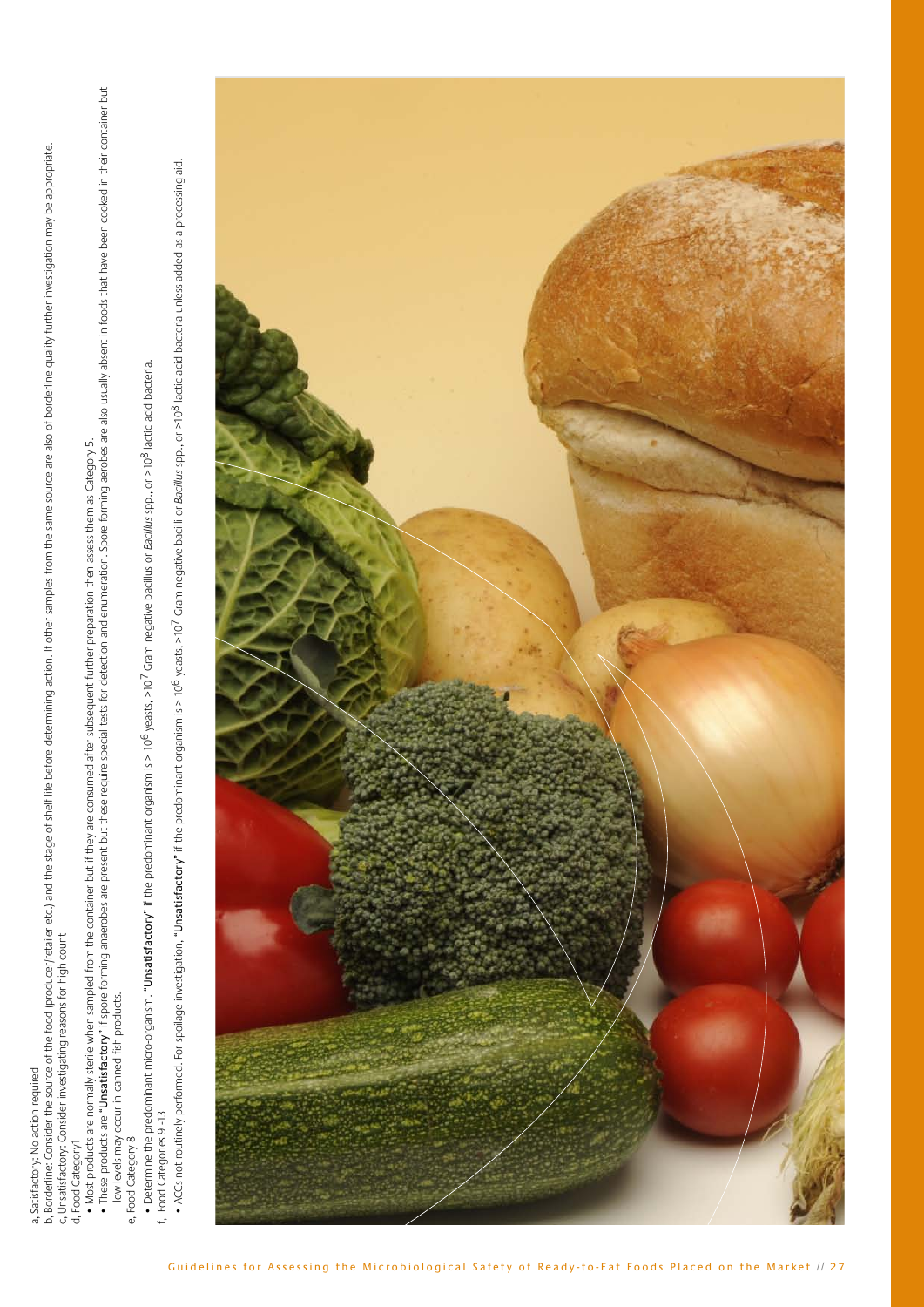# **Glossary**

Aerobic – conditions in which oxygen is present

Anaerobic – conditions in which oxygen is absent.

Antimicrobial resistance - the ability of micro-organisms of certain species to survive or even to grow in the presence of a given concentration of an antimicrobial agent, that is usually sufficient to inhibit or kill micro-organisms of the same species (Directive 2003/99/EC<sup>60</sup>).

 $a_w$  – the water activity ( $a_w$ ) of a food is a measure of availability of water for the metabolic activity and growth of micro-organisms.

Batch - a group or set of identifiable products obtained from a given process under practically identical circumstances and produced in a given place within one defined production period (Regulation (EC) No. 2073/2005).

Borderline – test results that are not unsatisfactory but are also not satisfactory, are on the upper limit of acceptability and which indicate the potential for development of public health problems and of unacceptable risk.

Bacterial spores (endospores) - exist in a free state and are a tough, dormant form that are very resistant to desiccation, heat, and a variety of chemical and radiation treatments that are otherwise lethal to vegetative bacteria. The genera of Gram-positive bacteria, *Bacillus* and *Clostridium*, produce endospores which are released from a bacterial cell.

Competent authority - the central authority of a Member State competent for the organisation of official controls or any other authority to which that competence has been conferred (Regulation (EC) No. 882/2004).

Contamination – the presence or introduction of a hazard (Regulation (EC) No. 852/2004).

Disease – any change from a normal physiological state or function.

Emetic – causes vomiting.

Fermentation – conversion of a carbohydrate, such as sugar, by micro-organisms into an acid or an alcohol.

Flora - the bacteria and other micro-organisms that normally are found in a food.

Food business operator - the natural or legal persons responsible for ensuring that the requirements of food law are met within the food business under their control (Regulation (EC) No. 178/2002).

Food examiner - a person who possesses the requisite qualifications and experience to carry out examinations for the purposes of the Food Safety Act<sup>18</sup>.

Food safety criterion – criterion defining the acceptability of a product or a batch of foodstuff applicable to products placed on the market (Regulation (EC) No. 2073/2005).

Foodborne outbreak - an incidence, observed under given circumstances, of two or more human cases of the same disease and/or infection, or a situation in which the observed number of cases exceeds the expected number and where the cases are linked, or are probably linked, to the same food source (Directive 2003/99/EC<sup>60</sup>).

Imported food – non-UK produced foods which are imported from other countries within or outside the European Union. Import means the release for free circulation of food or the intention to release food for free circulation (Regulation (EC) No. 882/2004).

Microbiological criterion – criterion defining the acceptability of a product, a batch of foodstuffs or a process, based on the absence, presence or number of micro-organisms, and / or on the quantity of their toxins / metabolites, per unit(s) of mass, volume, area or batch (Regulation (EC) No. 2073/2005).

Modified atmosphere packaging (MAP) – removal of air from a food package and replacement with a strictly controlled gaseous mixture of carbon dioxide, oxygen, and/or nitrogen, and then hermetically sealed.

Morbidity – effect of disease.

Mortality – death as a result of disease.

Official control - any form of control that the competent authority or the Community performs for the verification of compliance with feed and food law, animal health and animal welfare rules (Regulation (EC) No. 882/2004).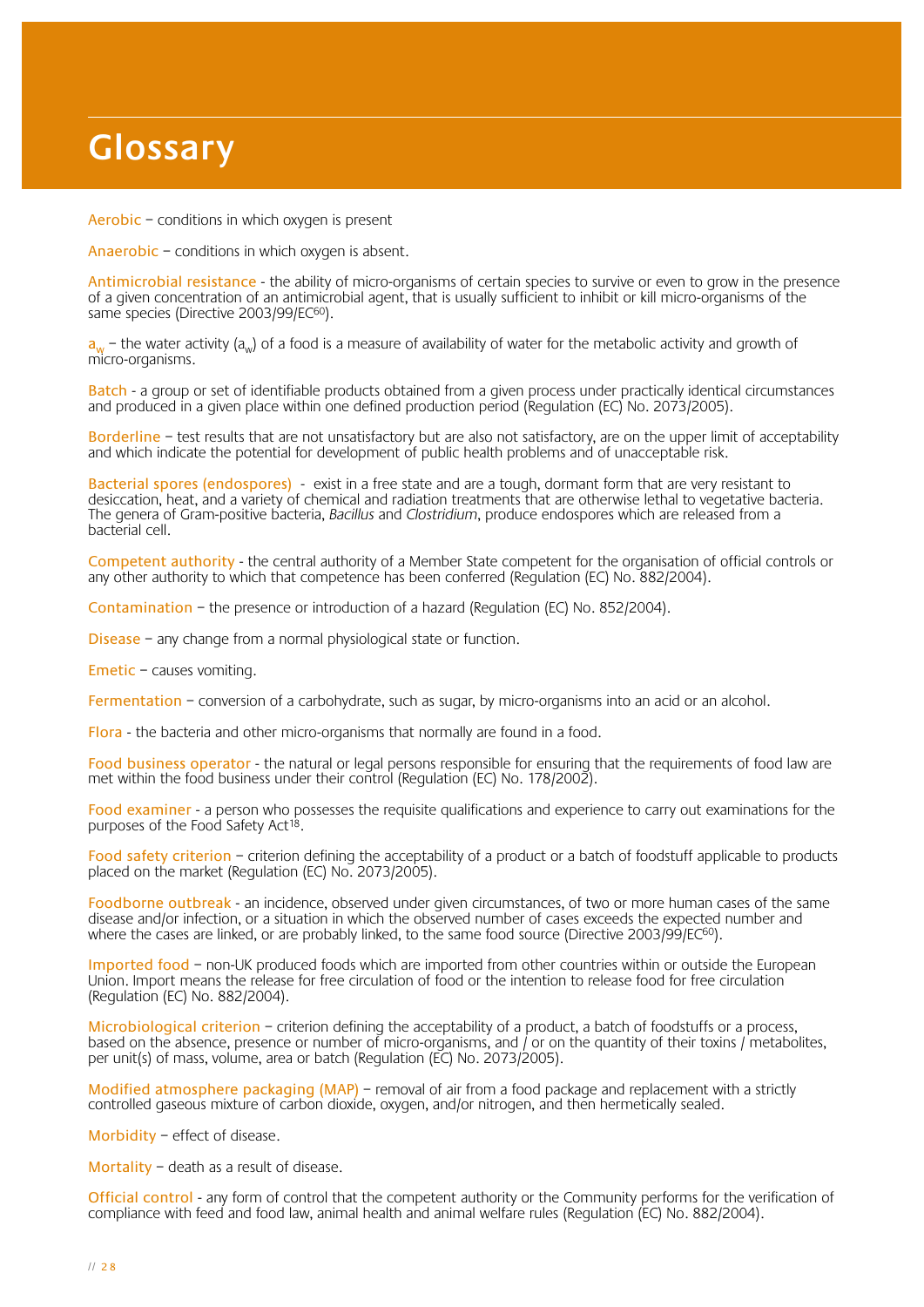Pasteurisation – a form of heat treatment that kills vegetative pathogens and spoilage microorganisms in milk and other foods e.g. for milk a common pasteurisation process is 71.7°C for 15 seconds.

Pathogen – a micro-organism that has the capacity to cause disease, i.e. has the property of pathogenicity.

**pH** – the relative acidity or alkalinity of a food.

Potable water - water intended for drinking or use in food preparation.

Process hygiene criterion – criterion indicating the acceptable functioning of the production process. Such a criterion is not applicable to products placed on the market. It sets an indicative contamination value above which corrective actions are required in order to maintain the hygiene of the process in compliance with food law (Regulation (EC) No. 2073/2005).

Psychrotroph - a micro-organism that can grow at temperatures between -1°C and 5°C and have an optimum growth temperature in the mesophilic range (20-30°C)

Ready-to-eat food – food intended by the producer or the manufacturer for direct human consumption without the need for cooking or other processing effective to eliminate or reduce to an acceptable level micro-organisms of concern (Regulation (EC) No. 2073/2005).

Retail – the handling and/or processing of food and its storage at the point of sale or delivery to the final consumer, and includes distribution terminals, catering operations, factory canteens, institutional catering, restaurants and other similar food service operations, shops, supermarket distribution centres and wholesale outlets (Regulation (EC) No. 178/2002).

Risk - a function of the probability of an adverse health effect and the severity of that effect, consequential to a hazard (Regulation (EC) No. 178/2002).

Risk assessment - a scientifically based process consisting of four steps: hazard identification, hazard characterisation, exposure assessment and risk characterisation (Regulation (EC) No. 178/2002).

Sample - a set composed of one or several units or a portion of matter selected by different means in a population or in an important quantity of matter, which is intended to provide information on a given characteristic of the studied population or matter and to provide a basis for a decision concerning the population or matter in question or concerning the process which has produced it (Regulation (EC) No. 2073/2005).

Satisfactory – test results indicating good microbiological quality

Shelf-life – the period preceding the "Use by" or the minimum durability date (Directive 2000/13/EC61).

Sporulation – the process by which some bacteria are able to produce endospores to enhance their survival under adverse conditions (see bacterial spores).

Symptoms – manifestation or evidence of disease.

Thermotolerant – able to survive high temperatures.

Toxin – a poisonous substance with the capacity to cause disease.

Unsatisfactory – for pathogens, test results at levels which indicate a product that is potentially injurious to health and/or unfit for human consumption and require immediate remedial action. For hygiene indicators, test results that require remedial action.

Vegetative bacteria – a bacterial cell which is capable of actively growing; multiplication occurs by division of the cell into two.

Viable - capable of living, developing, or germinating in favourable environmental conditions.

Vulnerable groups – population of persons more susceptible or more likely to develop foodborne disease, sometimes of greater severity; these groups include pregnant women, the elderly, young babies, children and people with weakened immune systems.

Zoonosis - any disease and/or infection which is naturally transmissible directly or indirectly between animals and humans (Directive 2003/99/EC<sup>60</sup>).

Zoonotic agent - any virus, bacterium, fungus, parasite or other biological entity which is likely to cause a zoonosis (Directive 2003/99/EC<sup>60</sup>).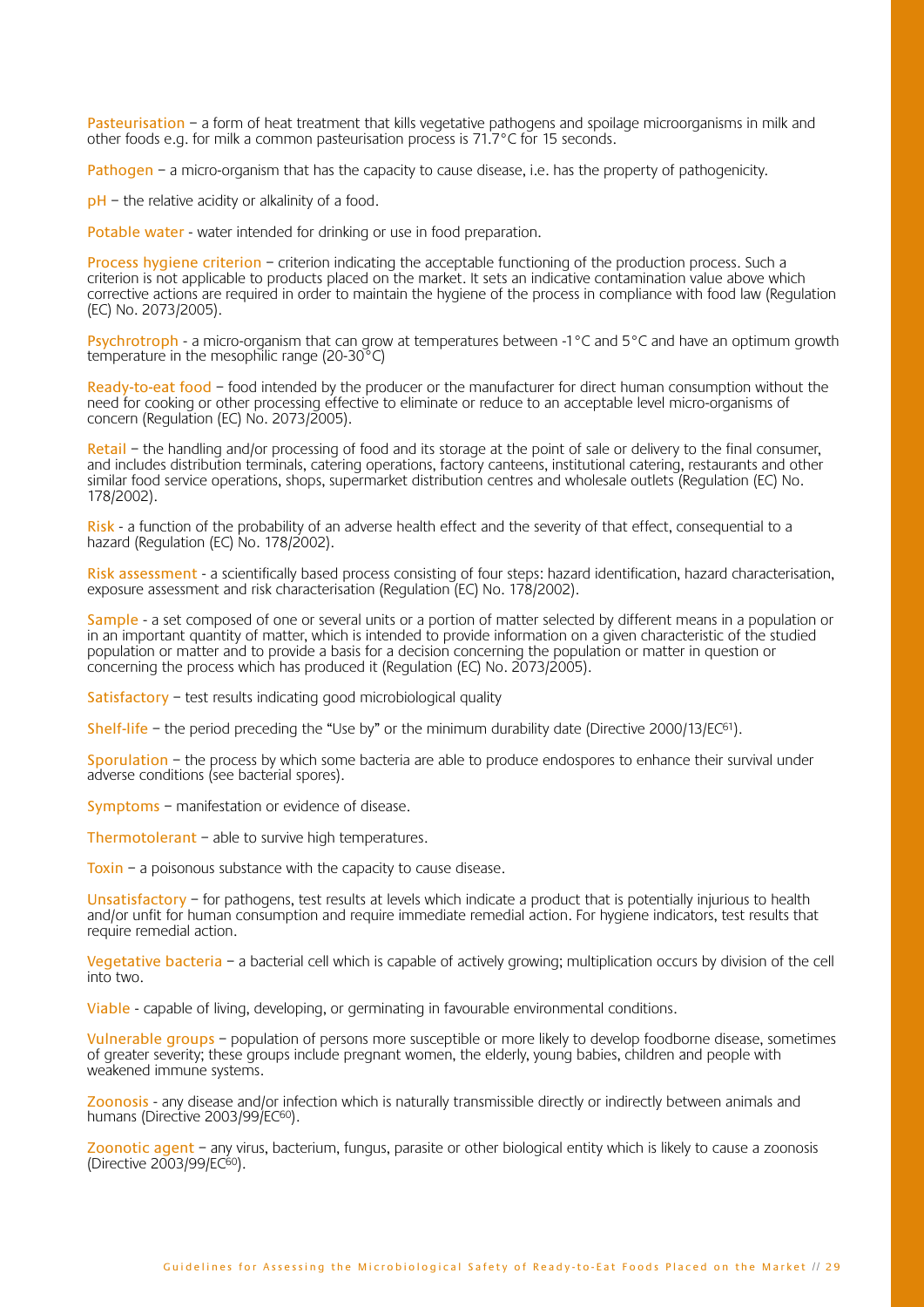# **References**

- Health Protection Agency. Health Protection Agency Corporate Plan 2004-2009. April 2004. Available from: http://www.hpa.org.uk/web/HPAwebFile/HPAweb\_C/1197021714519. 1
- Public Health Laboratory Service. Provisional microbiological guidelines for some ready-to-eat foods sampled at point of sale. Notes for PHLS food examiners. *PHLS Microbiology Digest* 1992; 9: 98-9. 2
- Public Health Laboratory Service. Microbiological guidelines for some ready-to-eat foods sampled at the point of sale: an expert opinion from the PHLS. *PHLS Microbiology Digest* 1996; 13: 41-3. 3
- Public Health Laboratory Service. Guidelines for the microbiological quality of some ready-to-eat foods sampled at the point of sale. *Communicable Disease & Public Health* 2000; 3: 163-7. Available from: www.hpa.org.uk/cdph/issues/CDPHVol3/no3/guides\_micro.pdf. 4
- Mitchell, R.T. Practical Microbiological Risk Analysis. How to Assess, Manage and Communicate Microbiological Risks in Foods. Chandos Publishing (Oxford) Limited, Oxford, 2000. 5
- European Food Safety Authority. Opinion of the Scientific Panel on Biological Hazards on microbiological criteria and targets based on risk analysis, *The EFSA Journal* 2007; 462: 1-29. 6
- European Commission. Discussion paper on strategy for setting microbiological criteria for foodstuffs in Community legislation. SANCO/1252/2001 Rev. 11. 8 March 2005. Available from: http://ec.europa.eu/food/food/biosafety/salmonella/discussion\_paper\_en.pdf. 7
- European Commission. Regulation (EC) No. 852/2004 of the European Parliament and of the Council of 29 April 2004 on the hygiene of foodstuffs. *Official Journal of the European Communities* 2004; L139: 1–54. Available from: eur-lex.europa.eu/LexUriServ/LexUriServ.do?uri=OJ:L:2004:226:0003:0021:EN:PDF 8
- European Commission. Regulation (EC) No. 882/2004 of the European Parliament and of the Council of 29 April 2004 on official controls performed to ensure verification of compliance with feed and food law, animal health and animal welfare rules. *Official Journal of the European Communities* 2004; L191: 1–52. Available from: eur-lex.europa.eu/LexUriServ/LexUriServ.do?uri=OJ:L:2004:191:0001:0052:EN:PDF. 9
- European Commission. Regulation (EC) No. 178/2002 of the European Parliament and of the Council of 28 January 2002 laying down the general principles and requirements of food law, establishing the European Food Safety Authority and laying down procedures in matters of food safety. *Official Journal of the European Communities* 2002; L31: 1–24. Available from: eur-lex.europa.eu/pri/en/oj/dat/2002/l\_031/l\_03120020201en00010024.pdf. 10
- The Water Supply (Water Quality) Regulations 2000, SI 3184. Available from: www.opsi.gov.uk/SI/si2000/20003184.htm. 11
- The Water Supply (Water Quality) Regulations 2000 (Amendment) Regulations 2007, SI 2734. Available from: http://www.opsi.gov.uk/si/si2007/pdf/uksi\_20072734\_en.pdf. 12
- The Natural Mineral Water, Spring Water and Bottled Drinking Water (England) Regulations 2007, SI 2785. Available from: http://www.opsi.gov.uk/si/si2007/uksi\_20072785\_en\_1. 13
- The Natural Mineral Water, Spring Water and Bottled Drinking Water (England) (Amendment) Regulations 2009. Available from: http://www.opsi.gov.uk/si/si2009/pdf/uksi\_20091598\_en.pdf. 14
- European Commission. Regulation (EC) No. 2073/2005 of 15 November 2005 on microbiological criteria for foodstuffs. *Official Journal of the European Union* 2005; L338: 1-26. Available from: europa.eu.int/eur-lex/lex/LexUriServ/site/en/oj/2005/l\_338/l\_33820051222en00010026.pdf. 15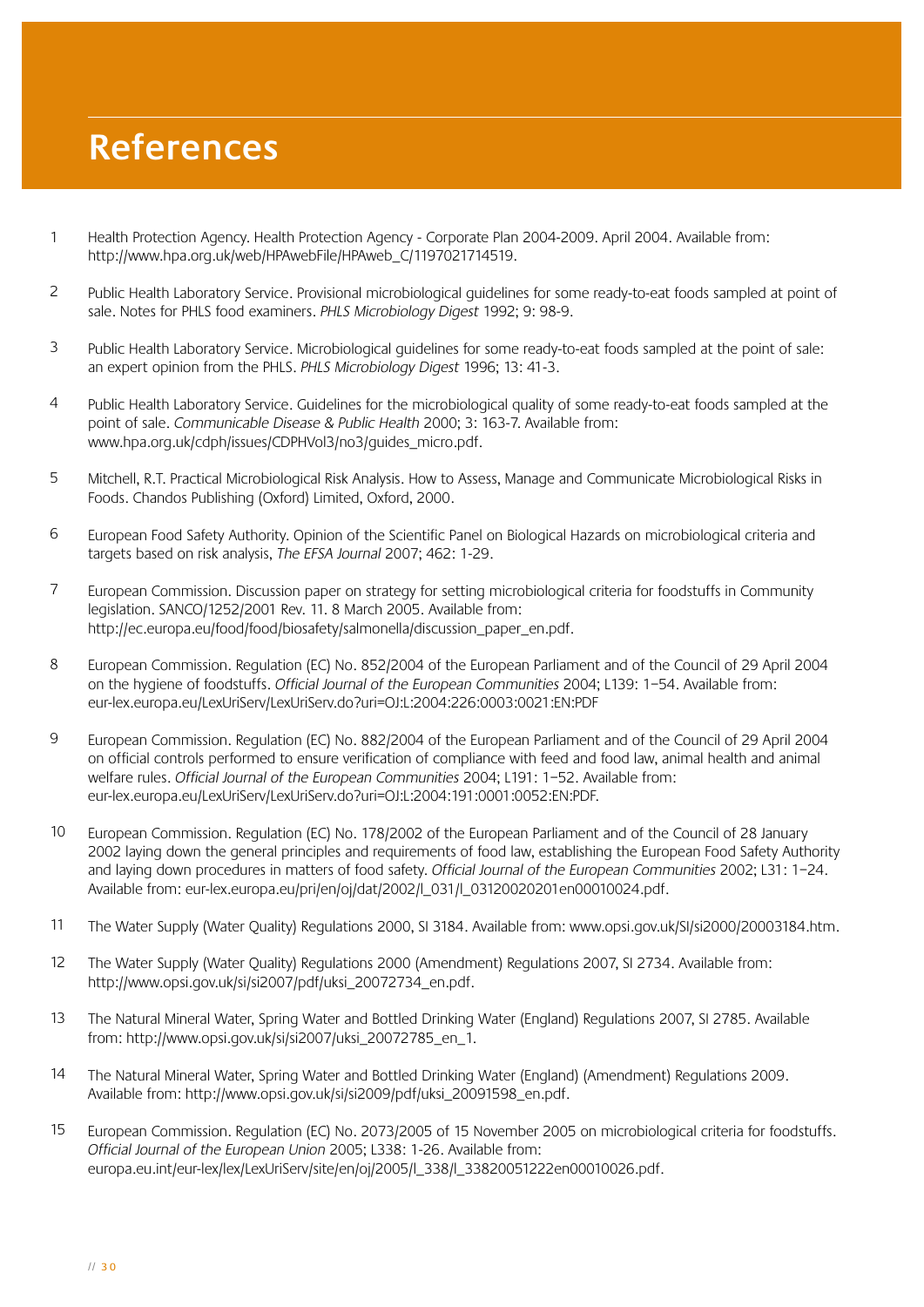- European Commission. Regulation (EC) No. 1441/2007 of 5 December 2007 amending Regulation (EC) No 2073/2005 on microbiological criteria for foodstuffs. *Official Journal of the European Union* 2007; L322: 12-29. Available from: eur-lex.europa.eu/LexUriServ/LexUriServ.do?uri=OJ:L:2007:322:0012:0029:EN:PDF. 16
- Health Protection Agency. Food Sampling. National microbiological food studies carried out by the Health Protection Agency and the Local Authorities Co-ordinators of Regulatory Services. Available from: http://www.hpa.org.uk/webw/HPAweb&Page&HPAwebAutoListName/Page/1191942150074?p=1191942150074. 17
- The Food Safety (Sampling and Qualifications) Regulations 1990 SI 2463. Available from: http://www.opsi.gov.uk/si/si1990/Uksi\_19902463\_en\_1.htm. 18
- Health Protection Agency. Requirements of Food Examiners, Expert Witnesses and Witnesses of Fact acting for/or on behalf of the Health Protection Agency. National Standard Method QSOP 50 Issue 1. Available from: http://www.hpa-standardmethods.org.uk/documents/qsop/pdf/qsop50.pdf. 19
- European Commission. Regulation (EC) No. 853/2004 of the European Parliament and of the Council of 29 April 2004 laying down specific hygiene rules for food of animal origin. *Official Journal of the European Communities* 2004; L139: 55–205. Available from: europa.eu.int/eur-lex/lex/LexUriServ/site/en/oj/2004/l\_226/l\_22620040625en00220082.pdf. 20
- Food Standards Agency. General Guidance for Food Business Operators. EC Regulation No. 2073/2005 Microbiological Criteria for Foodstuffs. 26 February 2009. Available from: http://www.food.gov.uk/multimedia/pdfs/ecregguidmicrobiolcriteria.pdf. 21
- Chilled Food Association / British Retail Consortium. Guidance on the Practical Implementation of the EC Regulation on Microbiological Criteria for Foodstuffs. Ed 1.2. December 2006. Available from: http://www.chilledfood.org/. 22
- Chilled Food Association. Glossary of definitions of industry, legal and technical terms (W 1.0 (v2.7)). 14 September 2007. Available from: http://www.chilledfood.org/. 23
- Little, C.L., Surman-Lee, S., Greenwood, M., Bolton, F.J., Elson, R., Mitchell, R.T., Nichols, G.N., Sagoo, S.K., Threlfall, E.J., Ward, L.R., Gillespie, I.A., O'Brien, S.J. Public health investigations of *Salmonella Enteritidis* in catering raw shell eggs, 2002 – 2004. *Letters in Applied Microbiology* 2007: 44: 595-601. 24
- Elviss, N.C., Little, C.L., Hucklesby, L., Sagoo, S., Surman-Lee, S., de Pinna, E., Threlfall, E.J. Microbiological study of fresh herbs from retail premises uncovers an international outbreak of salmonellosis. *International Journal of Food Microbiology* 2009: Available from: doi:10.1016/j.ijfoodmicro.2009.01.015. 25
- Willis, C., Little, C.L., Sagoo, S., de Pinna, E., Threlfall, J. Assessment of the microbiological safety of edible dried seeds from retail premises in the United Kingdom with a focus on *Salmonella* spp. *Food Microbiology* 2009: Available from: doi:10.1016/j.fm.2009.05.007. 26
- Meldrum, R.J., Little, C.L., Sagoo, S.K., Mithani, V., McLauchlin, J., de Pinna, E. Microbiological quality of salad vegetables and sauces from kebab take-away restaurants in the United Kingdom. *Food Microbiology* 2009; 26: 573-7. 27
- Sagoo, S.K., Little, C.L., Ward, L., Gillespie, I.A., Mitchell, R.T. Microbiological study of ready-to-eat salad vegetables from retail establishments uncovers a national outbreak of salmonellosis. *Journal of Food Protection* 2003; 66: 403-9. 28
- Little, C.L., Sagoo, S.K., Gillespie, I.A., Grant, K., McLauchlin, J. Prevalence and level of *Listeria monocytogenes* and other *Listeria* species in selected retail ready-to-eat foods in the UK. *Journal of Food Protection* 2009; 72: 1869-77. 29
- Willis, C., Greenwood, M. Wessex Shopping Basket Survey a structured approach to local food sampling. *International Journal of Environmental Health Research* 2003; 13: 349-59. 30
- Black, R. E., Levine, M.M., Clements, M.L., Hughes, T.P., Blaser, M.J. Experimental *Campylobacter jejuni* infection in humans. *Journal of Infectious Diseases* 1988; 157: 472-9. 31
- Kothary, M.H., Babu, U.S. Infective dose of foodborne pathogens in volunteers: A review. *Journal of Food Safety 2001*; 21: 49-73. 32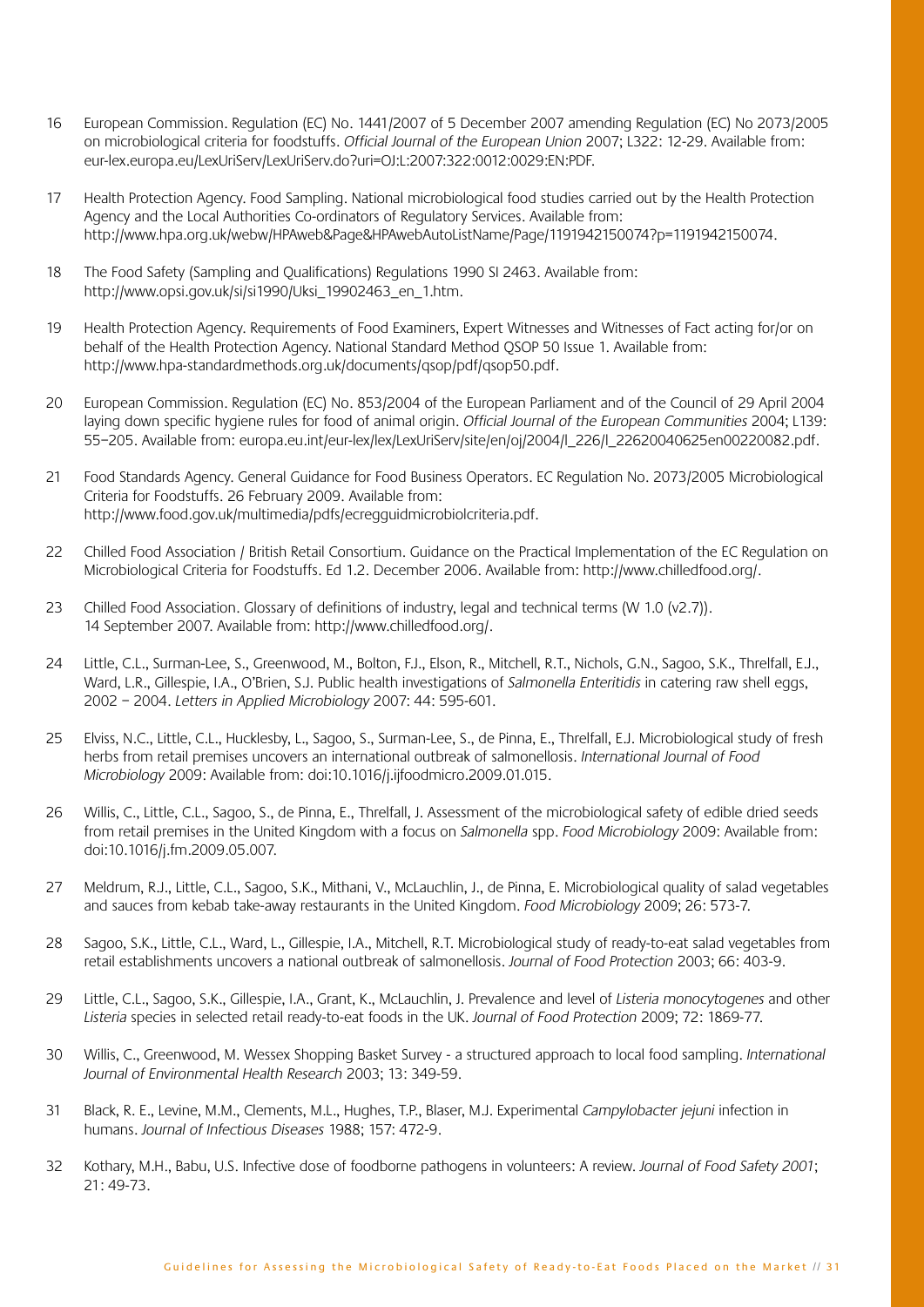- Pearson, A.D., Greenwood, M.H., Donaldson, J., Healing, T.D., Jones, D.M., Shahamat, M., Feltham, R.K.A., Colwell, R.R. Continuous source outbreak of campylobacteriosis traced to chicken. *Journal of Food Protection* 2000; 63: 309-14. 33
- Yoda, K., Uchhimura, M. An outbreak of *Campylobacter jejuni* food poisoning caused by secondary contamination in cooking practice at a high school. *Japanese Journal of Infectious Diseases* 2006; 59: 408-9. 34
- Fitzpatrick, M. Haemolytic uraemic syndrome and *E. coli* O157. *British Medical Journal* 1999; 318: 684-5. 35
- Tilden, J.Jr, Young W., McNamara, A.M., Custer, C., Boesel, B., Lambert-Fair, M.A., Majkowski, J., Vugia, D., Werner, S.B., Hollingsworth, T. and Morris, J.G.Jr. A new route of transmission for Escherichia coli: infection from dry cured salami. *American Journal of Public Health* 1996; 86: 1142-5. 36
- World Health Organisation. Zoonotic Non-O157 Shiga Toxin-Producing Escherichia coli (STEC). Report of a WHO Scientific Working Group Meeting. Berlin, Germany. WHO/CRS/APH/98.8, 1998. 37
- European Food Safety Authority. Scientific Opinion of the Panel on Biological Hazards on a request from EFSA on monitoring of verotoxigenic Escherichia coli (VTEC) and identification of human pathogenic VTEC types. The EFSA Journal 2007; 579: 1-61. Available from: http://www.efsa.europa.eu/cs/BlobServer/Scientific\_Opinion/biohaz\_op\_ej579\_vtec\_en.pdf?ssbinary=true. 38
- Gill, O.N., Sockett, P.N., Bartlett, C.L.R., Vaile, M.S.B., Rowe, B., Gilbert, R.J., Dulake, C., Murrell, H.C., Salmaso, S. Outbreak of Salmonella Napoli infection caused by contaminated chocolate bars. Lancet 1983; i: 574-7. 39
- Rowe, B., Begg, N.T., Hutchinson, D.N., Dawkins, H.C., Gilbert, R.J., Jacob, M., Hales, B.H., Rae, F.A., Jepson, M. Salmonella Ealing infections associated with consumption of infant dried milk. Lancet 1987; ii: 900-3. 40
- Unicomb, L.E., Simmons, G., Merritt, T., Gregory, J., Nicol, C., Jelfs, P., Kirk, M., Tan, A., Thomson, R., Adamopoulos, J., Little, C.L., Currie, A., Dalton, C.B. Sesame seeds products are high risk for Salmonella contamination: Three outbreaks associated with tahini. Epidemiology & Infection 2005; 133: 1065-72. 41
- Craven, O.C., Mackel, D.C., Baine, W.B., Barker, W.H., Gangarosa, E.J. International outbreak of Salmonella Eastbourne infection traced to contaminated chocolate. Lancet 1975; 1: 788-92. 42
- Connor, C. Defying a reputational crisis Cadbury's Salmonella scare: Why are customers willing to forget and forgive? Corporate Reputation Review 2009; 12: 64-82. 43
- Danyluk, M.D., Jones, T.M., Abd, S.J., Schlitt-Dittrich, F., Jacobs, M., Harris, L.J. Prevalence and amounts of Salmonella found on raw California almonds. Journal of Food Protection 2007; 70: 820-7. 44
- Kirk, D.M., Little, C.L., Lem M., Fyfe, M., Tan, A., Threlfall, J., Paccagnella, A., Lightfoot, D., Genobile, D., Li, H., McIntyre, L., Crawford, C., Ward, L., Brown, D.J., Surman, S., Fisher, I.S.T. An outbreak due to peanuts in their shell caused by Salmonella enterica serotypes Stanley and Newport—sharing molecular information to solve international outbreaks. Epidemiology & Infection 2004; 132: 571-7. 45
- Killalea, D., Ward, L.R., Roberts, D., de Louvois, J., Sufi, F., Stuart, JM, Wall, P.G., Susman, M., Schwieger, M., Sanderson, P.J., Fisher, I.S.T., Mead, P.S., Gill, O.N., Bartlett, C.L.R., Rowe, B. International epidemiological and microbiological study of outbreak of Salmonella Agona infection from a ready to eat savoury snack-I: England and Wales and the United States. British Medical Journal 1996; 313: 1105-7. 46
- Cowden, J.M., O'Mahony, M., Bartlett, C.L.R., Rana, B., Smyth, B., Lynch, D., Tillett, H. A national outbreak of Salmonella Typhimurium DT 124 caused by contaminated salami sticks. Epidemiology & Infection 1989; 103: 219-25. 47
- Hedberg, C.W., Korlath, J.A., D'Aoust, J-Y., White, K.E., Schell, W.L., Miller, M.R., Cameron, D.N., MacDonald, K.L., Osterholm, M.T. A multistate outbreak of Salmonella Javiana and Salmonella Oranienburg infections due to the consumption of contaminated cheese. Journal of the American Medical Association 1992; 268: 3203-7. 48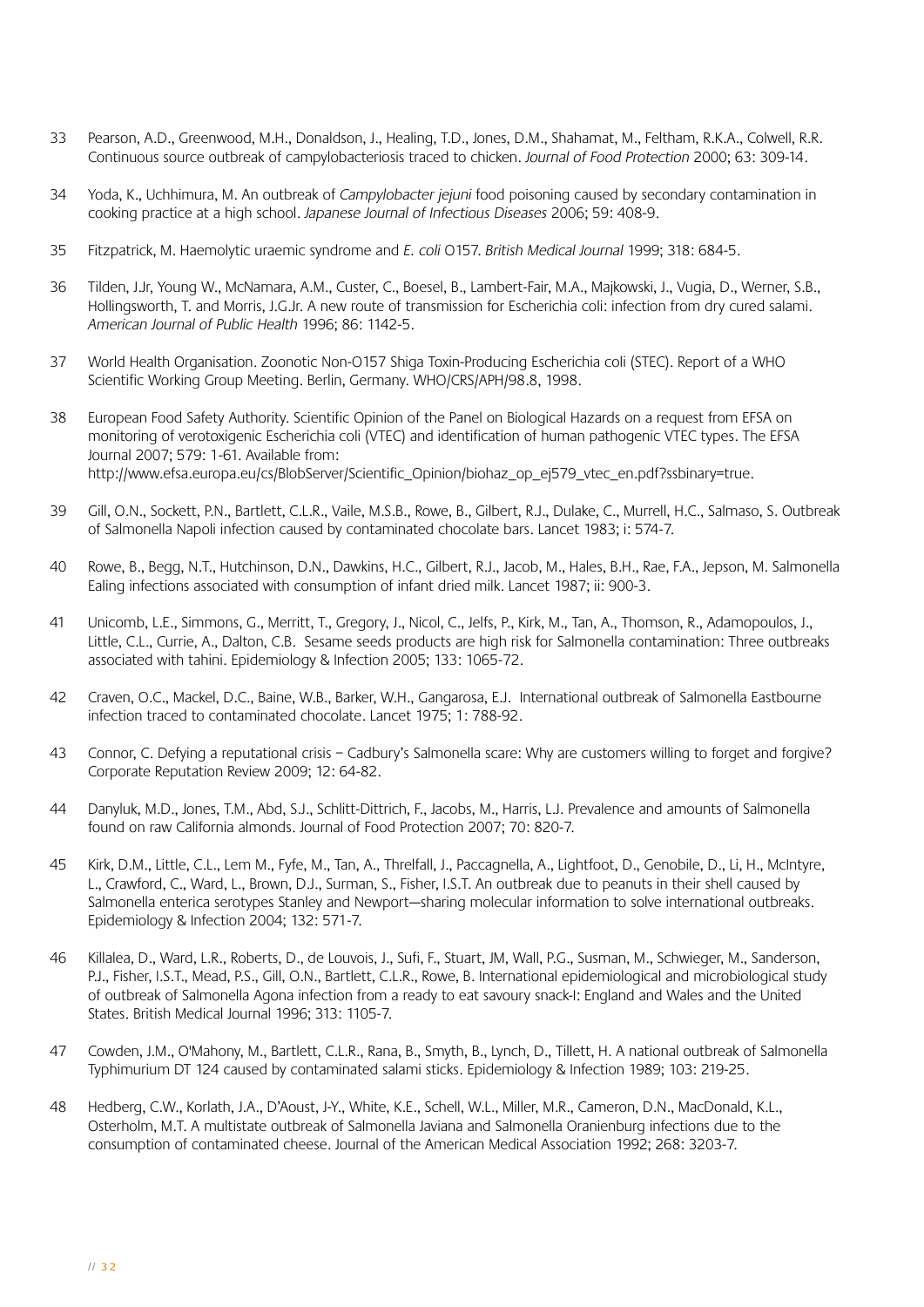- Van Duynhoven, Y.T.H.P., Isken, L.D., Borgen, K., Besselse, M., Soethoudt, K., Haitsma, O., Mulder, B., Notermans, D.W., Jonge, R.D., Kock, P., van Pelt, W., Stenvers, O., van Steenbergen, J. A prolonged outbreak of Salmonella Typhimurium infection related to an uncommon vehicle: hard cheese made from raw milk. Epidemiology & Infection 2009; Available on-line from: doi:10.1017/S0950268809002337. 49
- Uesugi, A.R., Danyluk, M.D., Harris, L.J.. Survival of Salmonella Enteritidis Phage Type 30 on inoculated almonds stored at -20, 4, 23 and 35°C. Journal of Food Protection 2006; 69: 1851-7. 50
- Bell, C., Kyriakides, A. Salmonella. A practical approach to the organism and its control in foods. 2002. Blackwell Science Ltd., Oxford, UK. 51
- Humphrey, T.J., Martin, K.W., Whitehead, A. Contamination of hands and work surfaces with Salmonella Enteritidis PT4 during the preparation of egg dishes. Epidemiology & Infection 1994; 113: 403-9. 52
- Bradford, M.A., Humphrey, T.J., Lappin-Scott, H.M. The cross-contamination and survival of *Salmonella* Enteritidis PT4 on sterile and non-sterile foodstuffs. *Letters in Applied Microbiology* 1997; 24: 261-4. 53
- Gillespie, I.A., O'Brien, S.J., Adak, G.K., Ward, L.R., Smith, H.R., 2005. Foodborne general outbreaks of *Salmonella* Enteritidis phage type 4 infection, England and Wales, 1992-2002: where are the risks? *Epidemiology & Infection* 2005; 133: 795-801. 54
- Pezzoli, L., Elson, R., Little, C.L., Yip, H., Fisher, I., Yishai, R., Anis, E., Valinsky, L., Biggerstaff, M., Patel, N., Mather, H., Brown, D.J., Coia, J.E., van Pelt, W., Nielsen, E.M., Ethelberg, S., Hampton, M., Threlfall, J. Packed with Salmonella - Investigation of an international outbreak of *Salmonella* Senftenberg infection linked to contamination of pre-packed basil. *Foodborne Pathogens & Disease* 2008; 5: 661-8. 55
- Fisher, I.S.T., Jourdan-Da, S.N., Hächler, H., Weill, F-X, W., Schmid, H., Danan, C., Kérouanton, A., Lane, C., Dionisi, A.M., Luzzi, I. Human infections due to *Salmonella* Napoli: a multicountry, emerging enigma recognized by the Enter-net international surveillance network. *Foodborne Pathogens & Disease* 2009; 6: 613-9. 56
- Mølbak, K. Human health consequences of antimicrobial drug-resistant Salmonella and other foodborne pathogens. *Clinical Infectious Diseases* 2005; 41: 1613–20. 57
- Roberts, D., Greenwood, M. Isolation and enrichment of microorganisms, p 131-192. In Roberts, D., Greenwood, M. (eds) Practical Food Microbiology. 2003. Blackwell Publishing Ltd., Oxford, UK. 58
- European Commission. Guidance document on official controls, under Regulation (EC) No 882/2004, concerning microbiological sampling and testing of foodstuffs. 13 November 2006. Available from: http://ec.europa.eu/food/food/controls/foodfeed/sampling\_testing.pdf. 59
- European Commission. Directive 2003/99/EC of the European Parliament and of the Council of 17 November 2003 on the monitoring of zoonoses and zoonotic agents, amending Council Decision 90/424/EEC and repealing Council Directive 92/117/EEC. *Official Journal of the European Union* 2003; L325: 31-40. Available from: http://eurlex.europa.eu/LexUriServ/LexUriServ.do?uri=OJ:L:2003:325:0031:0040:EN:PDF. 60
- European Commission. Directive 2000/13/EC of the European Parliament and of the Council of 20 March 2000 on the approximation of the laws of the Member States relating to labelling , presentation and advertising of foodstuffs. *Official Journal of the European Communities* 2000; L109: 29–42. Available from: http://eur-lex.europa.eu/pri/en/oj/dat/2000/l\_109/l\_10920000506en00290042.pdf. 61